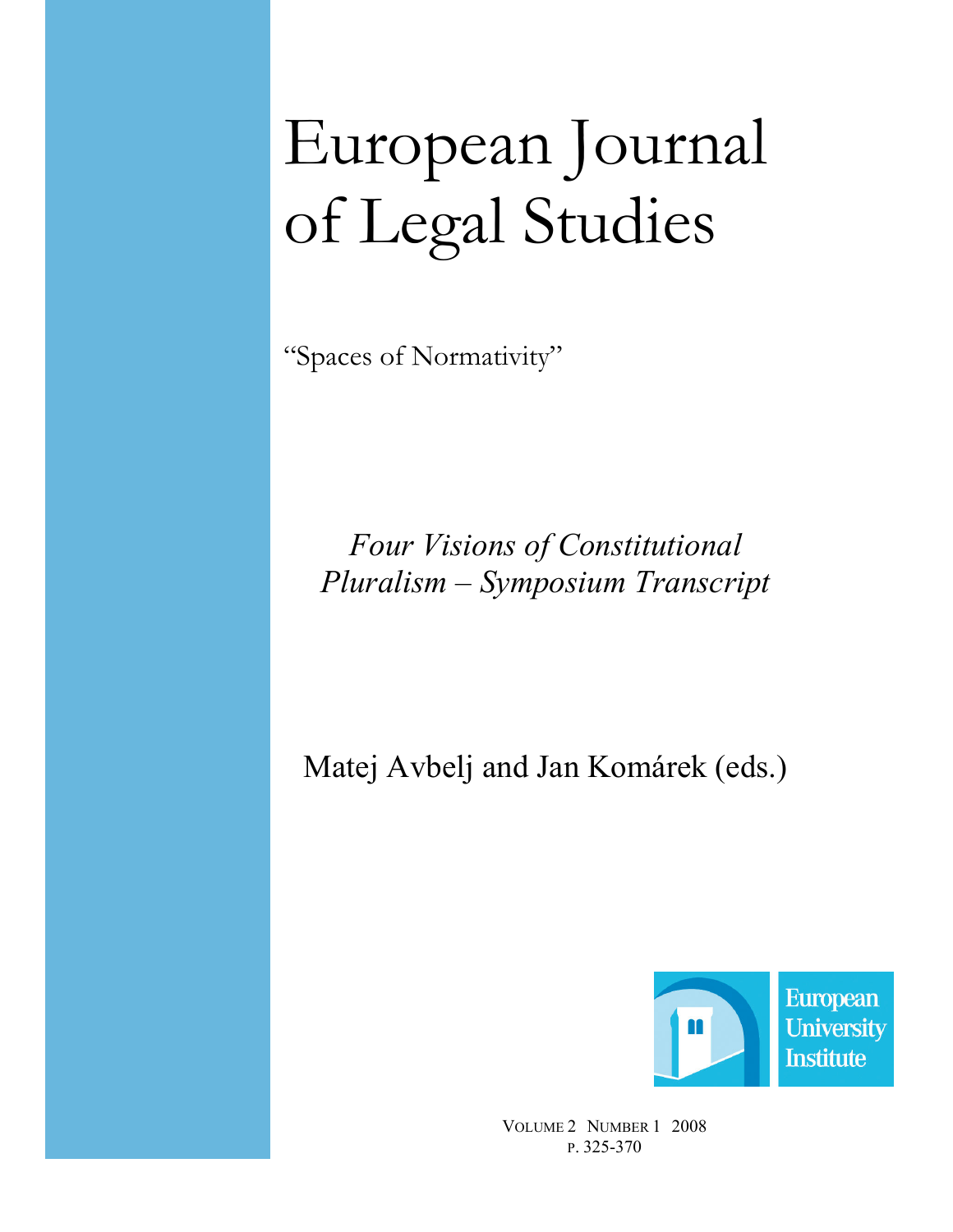# Four Visions of Constitutional Pluralism – Symposium Transcript

Matej Avbelj,\* Jan Komárek\*\*

## I. Introduction: The four visions

The present working paper offers a transcript from the symposium "Four Visions of Constitutional Pluralism" held at the European University Institute on 11 January 2008 under the Academy of European Law's auspices. Four different perspectives on constitutional pluralism were put together and thoroughly discussed by those, who brought them into the scholarly discourse; Julio Baquero Cruz,<sup>1</sup> Mattias Kumm,<sup>2</sup> Miguel Poiares Maduro<sup>3</sup> and Neil Walker.<sup>4</sup> The symposium was organised by Matej Avbelj and Jan Komárek, who also moderated the discussion.

Constitutional Pluralism has grown in popularity, especially in the last five years or so. However, it has paid a price for its popularity. The concept has gained so many meanings that often the participants in the debate talk past each other, each endorsing a different understanding of what constitutional pluralism actually means. The core aim of the symposium, therefore, was to clarify the following questions. What is constitutional pluralism? What does it stand for? What is it expected to achieve, contribute to or change in the European integration process? Is it a viable, desirable or perhaps even an indispensable theoretical take on European integration?

But let the transcript speak…

Matej Avbelj: As we really have a unique opportunity to host four key scholars from the field of EU legal and constitutional theory, it would be imperative not to lose any more time and just open the floor. However, as the debate in the next minutes will doubtlessly be

 \* Ph.D. researcher, European University Institute.

<sup>\*\*</sup> D.Phil. candidate, University of Oxford, Somerville College.

<sup>1</sup> Research Fellow at the Centro de Estudios Políticos y Constitucionales and Associate Professor of EU Law at Universidad Carlos III, Madrid.

<sup>2</sup> Professor of Law, New York University School of Law.

<sup>&</sup>lt;sup>3</sup> Advocate General at the European Court of Justice and Professor of Law, European University Institute.

<sup>4</sup> Professor of Law, European University Institute, and from 2008 Tercentenary Professor of Law at the University of Edinburgh.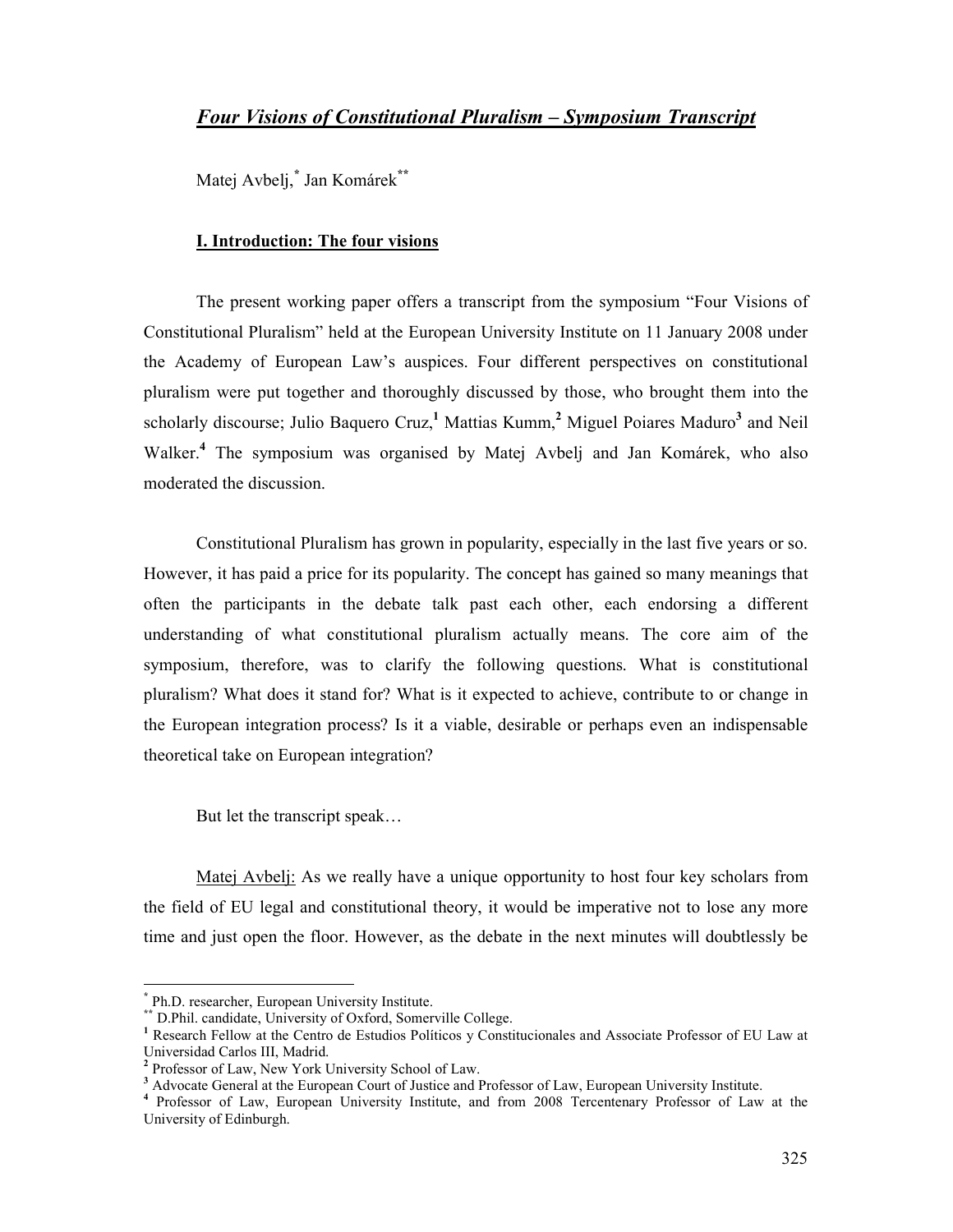extremely dynamic and as not everyone is equally familiar with all the details and intricacies of the four visions that will be outlined, allow me to sketch some background to today's debate; by putting the emergence of EU constitutional pluralism in context and by presenting, if only briefly, some of the key theoretical points our speakers hold.

To my understanding, and the speakers will have a chance to express their agreement or disagreement with it, the theory of constitutional pluralism has developed against a backdrop of what should be best understood as a classical constitutional narrative about the European integration.<sup>5</sup> This is a theoretical perspective of integration, which has for at least two decades, starting in the early 1980s, dominated both the theory as well as the representation of practices of integration.

Following this approach, that all of you are certainly familiar with, the telos of European integration was an ever closer union between the peoples of Europe which required that integration proceeds just one way. Harmonisation, if not even unification, was the main paradigm and all the differences and diversity existing in the integration were perceived as obstacles, originally to free trade and then to the integration as such. They were expected to give way to the supreme Community law requiring uncompromised uniformity of its application across all the member states. The employment of the constitutional narrative was expected to serve exactly this integrationist cause. On the basis of the statist constitutional federal experiences, it was presumed that as constitution confers unity and order in the statist environment the same virtuous affects should occur in the supranational environment as well. The statist origins of classical constitutionalism, if considered and recognised at all, were accordingly not perceived as something contentious or problematic. To the contrary, the formal constitution of integration was explicitly declared to be of a hierarchical nature and literally indistinguishable from that of a federal state. Also in substantive terms, where the economic constitution was to be complemented by a complete political constitution the latter was supposed to mirror, especially in pursuit of appropriate model of democracy and human rights policy, a (federal) state.

 $\overline{a}$ 

<sup>5</sup> See, for a more detailed discussion of the evolution of the EU constitutional narratives, M. AVBELJ, "Questioning EU Constitutionalisms", German Law Journal, 2008, pp. 1-26.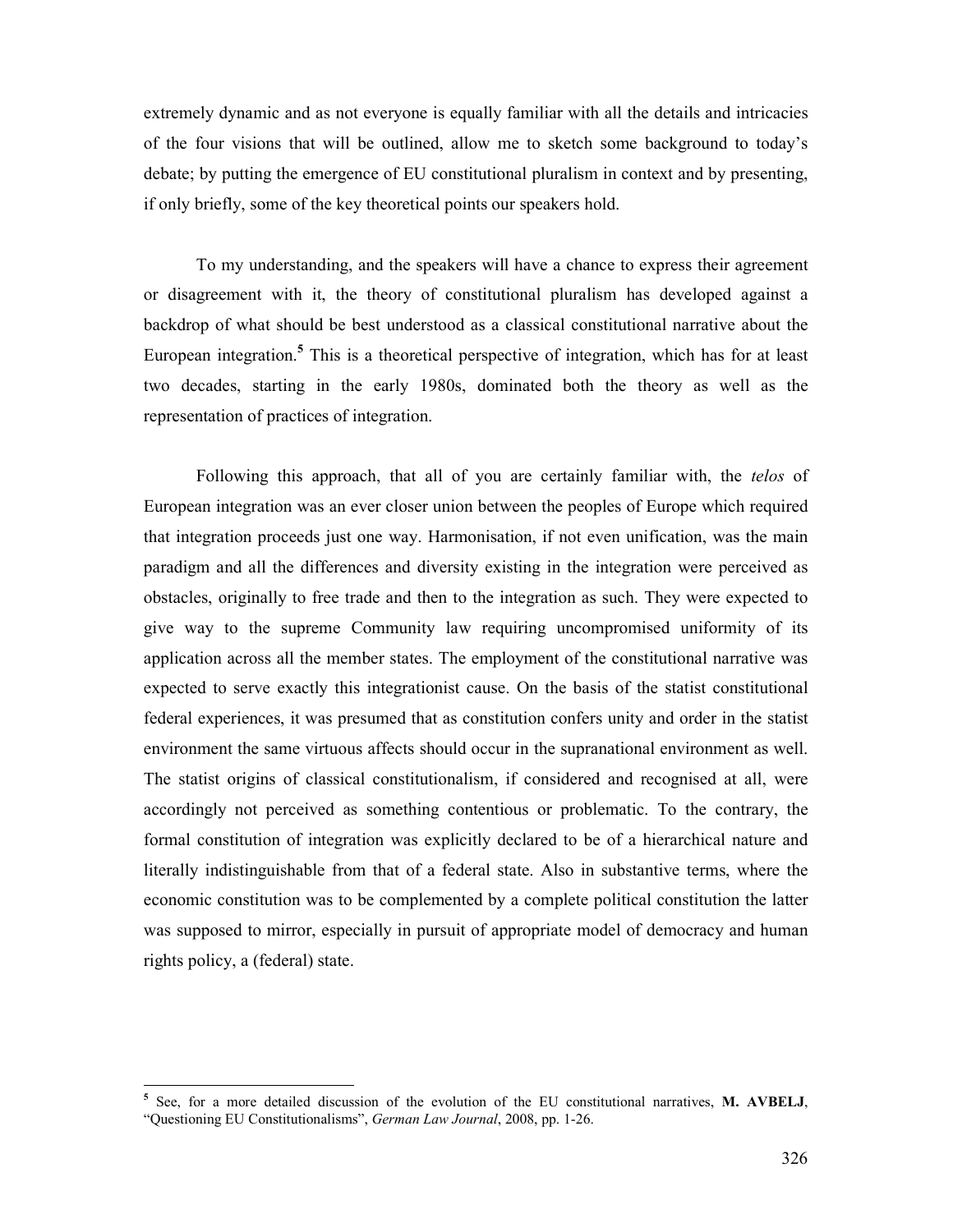However, for various reasons, which will be certainly touched upon during the symposium, this classical constitutional vision came under strain and it appeared to be increasingly descriptively, explanatorily as well as normatively inadequate.

As Julio Baquero Cruz observed, that which had been appreciated as a 'true world' suddenly turned out to be just a fable.

Our speakers stepped in at this point. Already in 1998, when classical constitutionalism was still dominating the EU legal mindset, Mattias Kumm outlined a more pluralist approach to the integration with a special focus on the uneasy relationships between the national constitutional courts and the ECJ. $<sup>6</sup>$  A couple of years later he presented a detailed</sup> jurisprudential account for the resolution or avoidance of constitutional conflicts in integration.<sup>7</sup> Its purpose was to contribute to the coherence of the European legal order as a whole by finding a best fit balance between the national and EU constitutional concerns all things considered. This is how Mattias' theory of 'best-fit universal constitutionalism', as I prefer to call it, has come to life.

He was followed by Miguel Poiares Maduro who has taken up a very similar approach, perhaps transcending a mere-court oriented focus, and developed his own pluralist vision of integration. This could be best captured under the title of 'harmonious-discursive constitutionalism'. Miguel's main theoretical concern has, namely, been how to ensure that this admittedly pluralist, heterarchical integration remains in harmony; in a type of contrapunct. The answer is to be found in a discursive practice among all the actors involved whose common basis is to be ensured by a set of contrapunctual principles. The interesting details of how precisely this is supposed to work, will be, I am sure, explained by Miguel. $8$ 

Neil Walker, on the other hand, has gone even a step further. He connected new developments in European integration with a broader picture of an allegedly declining Westphalian paradigm, accompanied with a simultaneous revival of and unprecedented

 $\overline{a}$ 

<sup>&</sup>lt;sup>6</sup> M. KUMM, "Who is the Final Arbiter of Constitutionality in Europe?: Three Conceptions of the Relationship between the German Federal Constitutional Court and the European Court of Justice", Common Market Law

Review, 1999, pp. 351-386.<br><sup>7</sup> M. KUMM, "The Jurisprudence of Constitutional Conflict: Constitutional Supremacy in Europe before and after the Constitutional Treaty", European Law Journal, 2005, pp. 262-307.

<sup>&</sup>lt;sup>8</sup> M.P. MADURO, "Contrapunctual Law: Europe's Constitutional Pluralism in Action", in N. WALKER, Sovereignty in Transition, Oxford, Hart, 2003, pp. 501-537.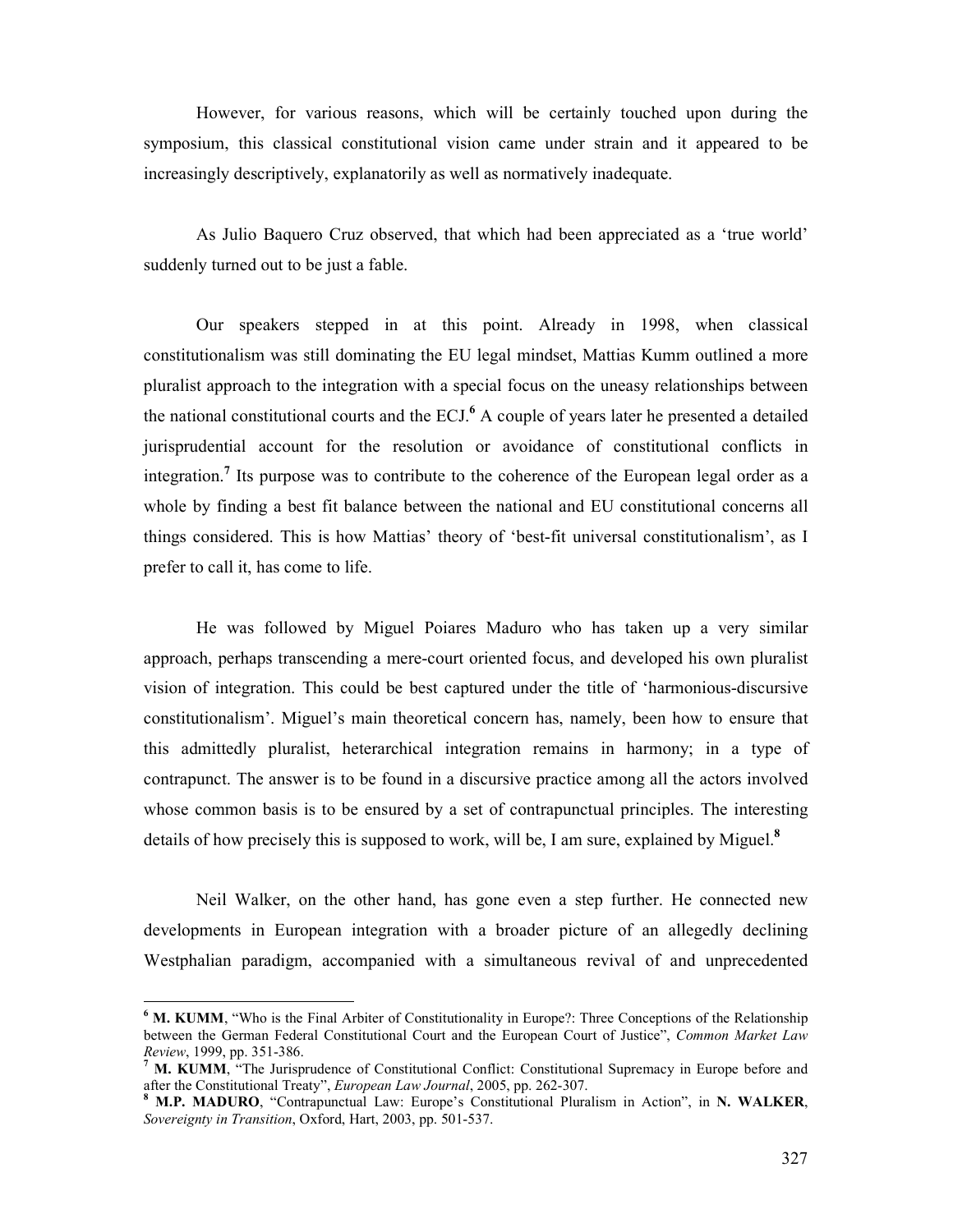challenges to constitutionalism that was expected to provide answers to an increasingly fragmenting, multi-level and complex world of social affairs. His theory of epistemic metaconstitutionalism is charged with addressing these points. Neil claims that while legal reality of European integration is marked by a plurality of legal orders existing as different epistemic sites, these can be connected through the meta-language supplied by constitutionalism.<sup>9</sup> How exactly is this to happen, we should learn today.

Finally, Julio Baquero Cruz has resisted the allure of pluralism and has remained on the skeptical side. In his very recent piece, published as a Robert Schumann working paper,  $10$ he warned against overly enthusiastic pursuit of pluralist solutions in integration and, in a way very strongly, pointed his critical finger at the 'pluralist movement' contending that the latter might well be acting at integration's disadvantage, rather than vice versa. In his, what I would call, re-vindicated classical constitutional account, he interestingly asks, even if a current reality of European integration is pluralist, why justify it and defend it as such?

The transcript follows the structure of the symposium. In its first part, Julio Baquero Cruz, Miguel Poiares Maduro and Neil Walker discussed the questions that we have set in the introduction. As Mattias Kumm was able to join the symposium only in its second part, we started by asking the other three speakers to formulate questions that his work brought up according to them. After that, there was an open discussion with the other participants of the symposium. The questions collected from the audience are only summarised in this transcript due to technical problems with recording; however, we hope that this summary reflects well the dialogic nature of the whole symposium.

## II. What is constitutional Pluralism?

 $\overline{a}$ 

Jan Komárek: There are a lot of labels in the European constitutional discourse. Because we are now talking about constitutional pluralism, the first question would be to the theorists: what do you mean by constitutional pluralism? And this in my view encounters two sub-questions. The first one asks what the constitution is, or perhaps what is behind this talk about constitution. What is a constitutional authority, not in a formal sense, but in some

<sup>&</sup>lt;sup>9</sup> N. WALKER, "The Idea of Constitutional Pluralism", Modern Law Review, 2002, pp. 317-359.

 $10$  J. BAQUERO CRUZ, The Legacy of the Maastricht-Urteil and the Pluralist Movement, EUI Working Paper, RSCAS, 2007, No 13; an updated version has been published in European Law Journal, 2008, pp. 389-422.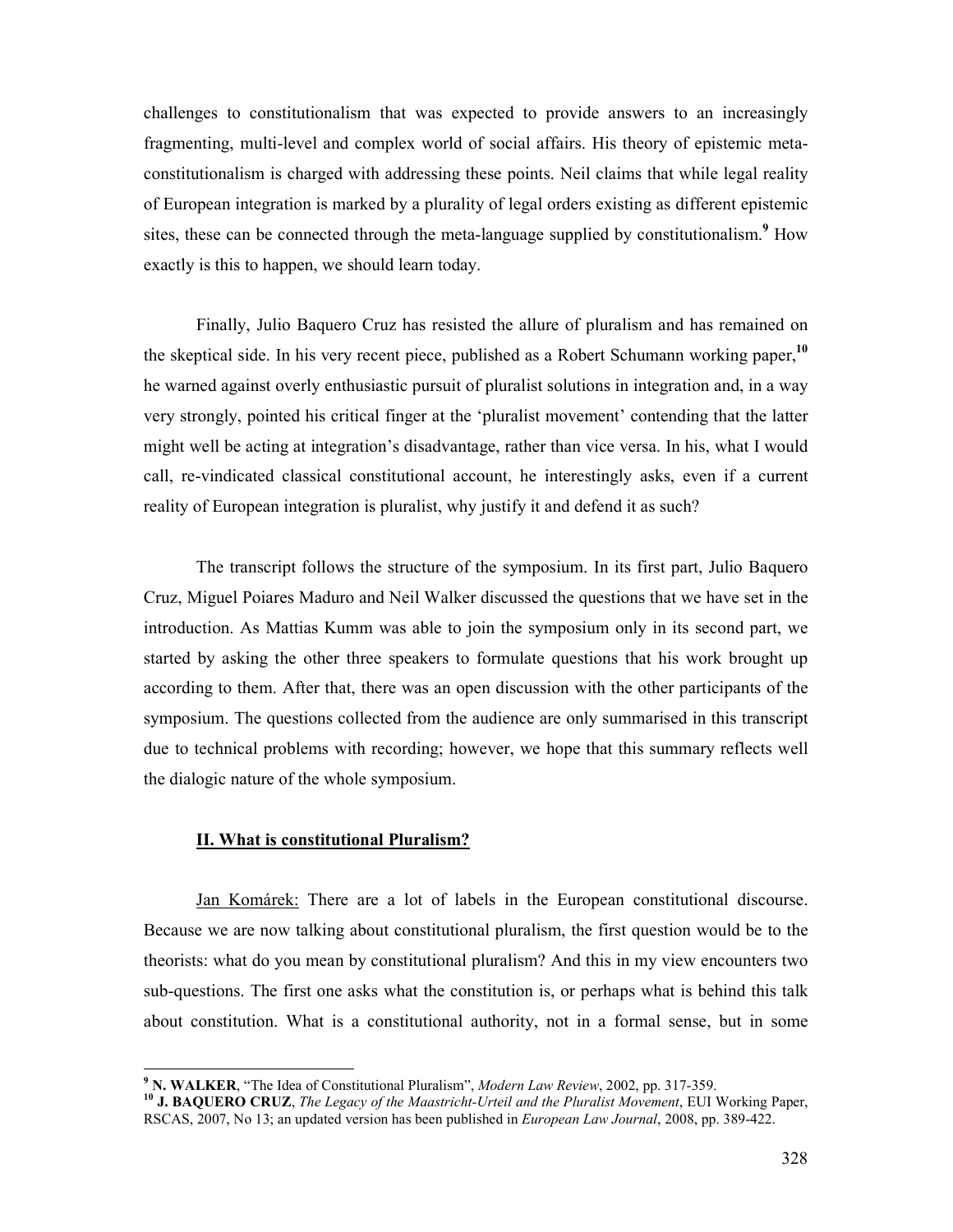deeper normative sense? The second sub-question wonders what does pluralism mean? Does it really suggest that there are various mutually irreconcilable views of different constitutional perspectives? And is this pluralist view, some would say even radical pluralist view, compatible with the idea of constitutionalism? Can we have constitutional pluralism? This is the first question and I would ask Miguel to address it.

Miguel Poiares Maduro: First of all, thanks to Matej and to Jan for organising this and providing us with an opportunity of exercising a kind of psycho-analysis; we are supposed to articulate more clearly and coherently some of the ideas raised in our writings and which we did not fully developed in them. And Matej has made the task more difficult than I had thought at the beginning. When they were organising this I said, jokingly, that they had selfappointed themselves as a kind of apostles of constitutional pluralism and I thought it was actually the role of apostles to furnish deeper explanations while our role should be limited to the labels. Now, it seems they really expect us to dig deeper into the normative foundations of our work on constitutional pluralism what won't necessarily be an easy task.

Be that as it may, you have asked a series of questions, and the first one that you want us to address is what is constitutional pluralism; what we mean by it and how does it relate with what we mean by constitutionalism in general.

These questions are of particularly interest to me because they feed into the argument that I have been trying to develop, both in my "contrapunctual law"<sup>11</sup> and "as good as it gets<sup>"12</sup> pieces, according to which constitutional pluralism should not be seen simply as a solution, be it pragmatic or normative, to the problem of conflicting constitutional claims. Rather it should be conceived of as something which is inherent in the theory of constitutionalism itself. In this way I agree with the invitation inherent in your question to focus on constitutionalism in a deep normative sense, especially as I would define constitutionalism as a normative theory of power. As I have argued before, we can identify three dimensions of constitutionalism comprehended in this normative fashion.

 $\overline{a}$ 

<sup>&</sup>lt;sup>11</sup> M.P. MADURO, "Contrapunctual Law: Europe's Constitutional Pluralism in Action", *supra* note 10.

<sup>&</sup>lt;sup>12</sup> M.P. MADURO, "Europe and the constitution: What if this is as good as it gets?", in J.H.H. WEILER and M. WIND, European Constitutionalism Beyond the State, Cambridge, CUP, 2003, pp. 74-103.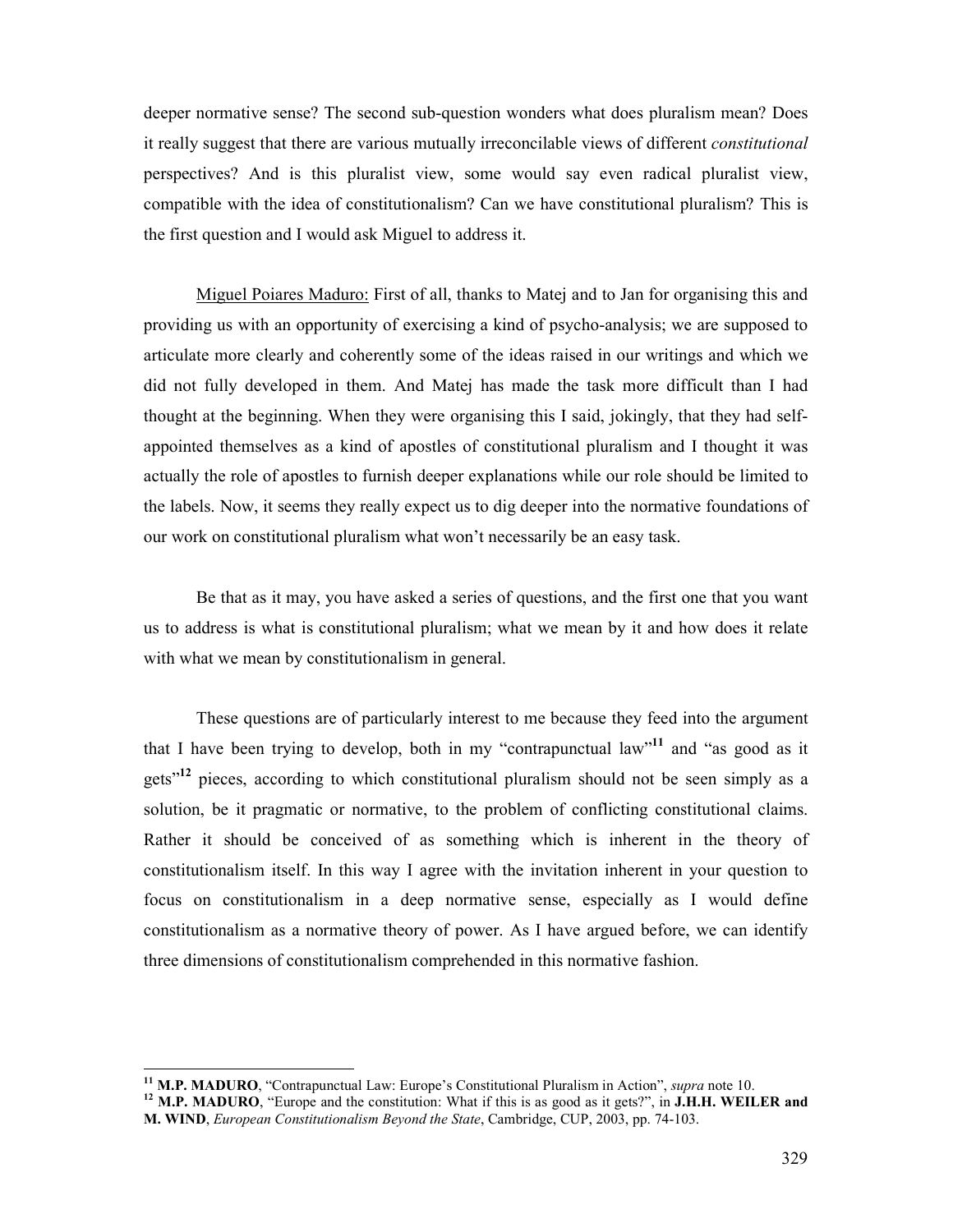The first one refers to constitutionalism as a set of legal and political instruments to limit power, in short; constitutionalism as a limit to power. The second one regards the role of constitutionalism in creating a deliberative framework for free, informed and inter-subjective rational deliberation in which different competing visions of the common good can be arbitrated and made compatible with each other in a manner that tries to balance democratic concerns in the control of the political process by a few with concerns of the tyranny of the many. The third is the notion of constitutionalism as a kind of repository of prevailing notions of the common good in a particular political community. But I see these three dimensions as a constitutional instrument for the rationalisation of democracy, in the sense of promoting maximisation on one hand of participation, and this has to do with the intensity and the scope of participation, but also and at the same time of representation. However, under the idea of representation I mean something particular in this context. I hold that constitutionalism is also concerned with the fact that politically legitimate decisions should take into account the differentiated impact that different decisions may have on different groups. In my view the underlying purposes and goals of constitutionalism require taking into account the scope and intensity of participation but also the differentiated impact of different decisions on different people. Now this creates immediately inherent tensions and paradoxes in constitutionalism and that is why, in my view, pluralism is inherent in constitutionalism; you can derive in similar situations equally normatively valid competing constitutional claims. In this way, it is inherent in the nature of constitutionalism that there can be no monopoly of constitutional claims and that often these constitutional claims are expressed by different institutions that compete in giving meaning to the Constitution.

Constitutional pluralism in the sense that we have developed in the EU has, however, a broader dimension; it refers to a pluralism of constitutional jurisdictions. Those equally valid normative constitutional claims are now supported or developed by different jurisdictions. That is a new dimension of the constitutional pluralism which, however, is inherent in constitutionalism itself.

What are the expressions of this new constitutional pluralism that we have nowadays? For me there are five of them.

The first one is a plurality of constitutional sources and we see that in the EU. European constitutional law is drawn from different constitutional sources, not from a single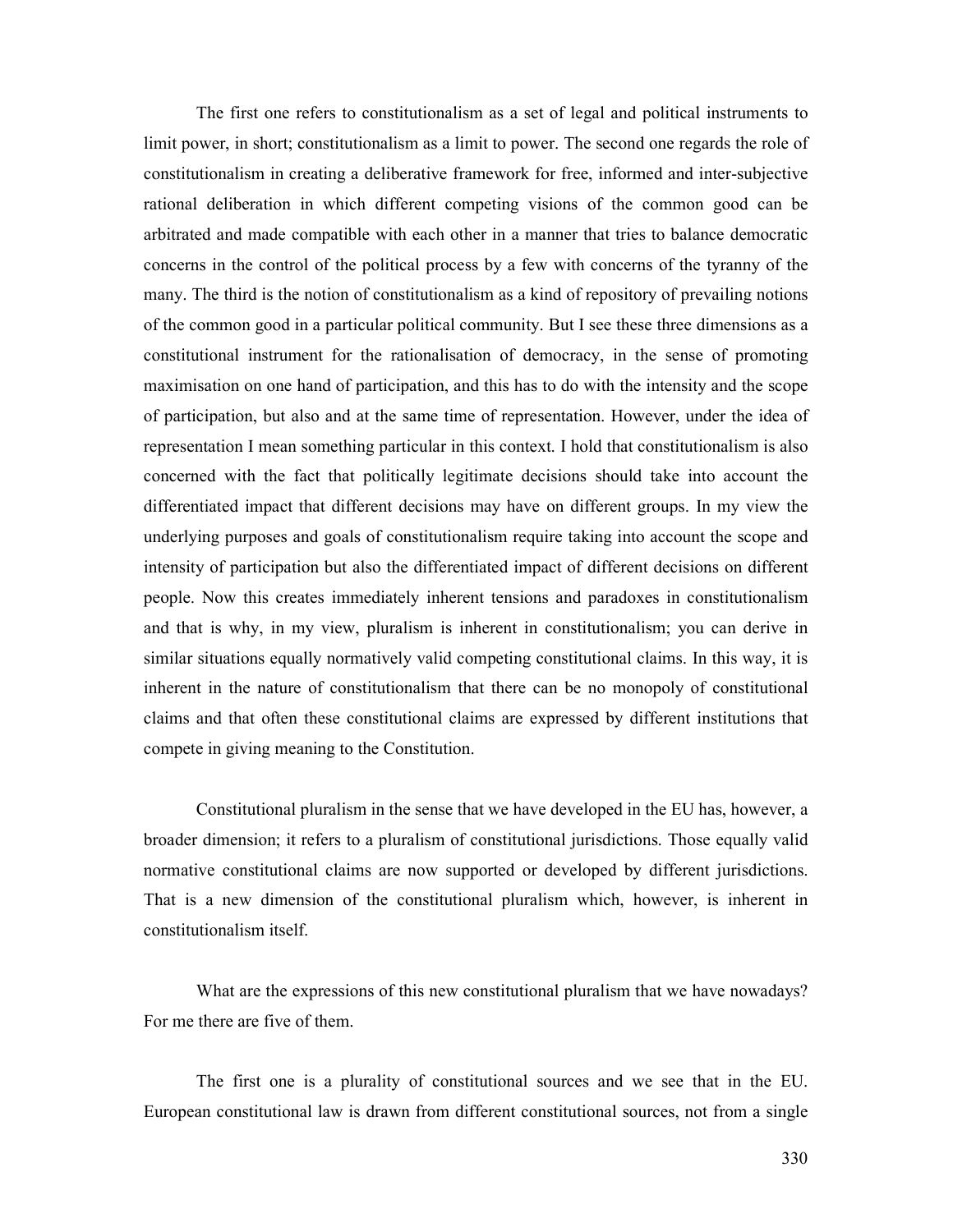constitutional document, and those sources are national and European. The second one is a pluralism of jurisdictions or of different constitutional sites. This is particularly the case regarding constitutional adjudication, it is linked to the more well known aspect of European constitutional pluralism; the *Kompetenz-Kompetenz* question, in which Matej and Jan have worked on. The third one is an interpretative pluralism if you want. It is a pluralism which is based not only on different sources but on competing interpretations of the same source by institutions that are not organised in a hierarchical manner. Even in traditional constitutions, in the context of a traditional political community, you cannot say in many instances that there was a clear hierarchy between the political process and courts for example; *i.e.*, a clear monopoly of one of these institutions over the interpretation of the constitution. Traditionally the arbitration between these institutions has been left to courts but that is not a logical necessity and it has varied historically and between political communities. In terms of the normative conception of the constitution you cannot say that courts have or always ought to have a monopoly or final authority of interpretation of the constitution over the political process. And this is linked to this kind of interpretative pluralism. So that leads us to a pluralism of institutions that is something more than simply the pluralism of jurisdictions that has been the dominant concern in the EU context. The fourth expression of pluralism is a pluralism of powers. We increasingly have new forms of public and private power that challenge traditional legal dogmatic categories and raise constitutional questions because they affect the mechanisms of accountability linked to those legal categories. I see this as part of this new constitutional pluralism. And the fifth pluralism is a pluralism of polities. This has two consequences or two dimensions. The first one is that political pluralism in the EU is expressed in a more radical form because different political views of the constitution are supported not simply by different political groups but by different political communities. It is a more radical form of political pluralism than what you normally have at the level of a single political community.

### Neil Walker: But is that different from pluralism in states?

Miguel Poiares Maduro: It is different because what I am talking about is a political pluralism where the different political views are presented as expressing the selfdetermination of different political communities. The other dimension is mobility between political communities. We do not have only a constitutional pluralism in the EU that is developed on the basis of competing constitutional claims from different jurisdictions or from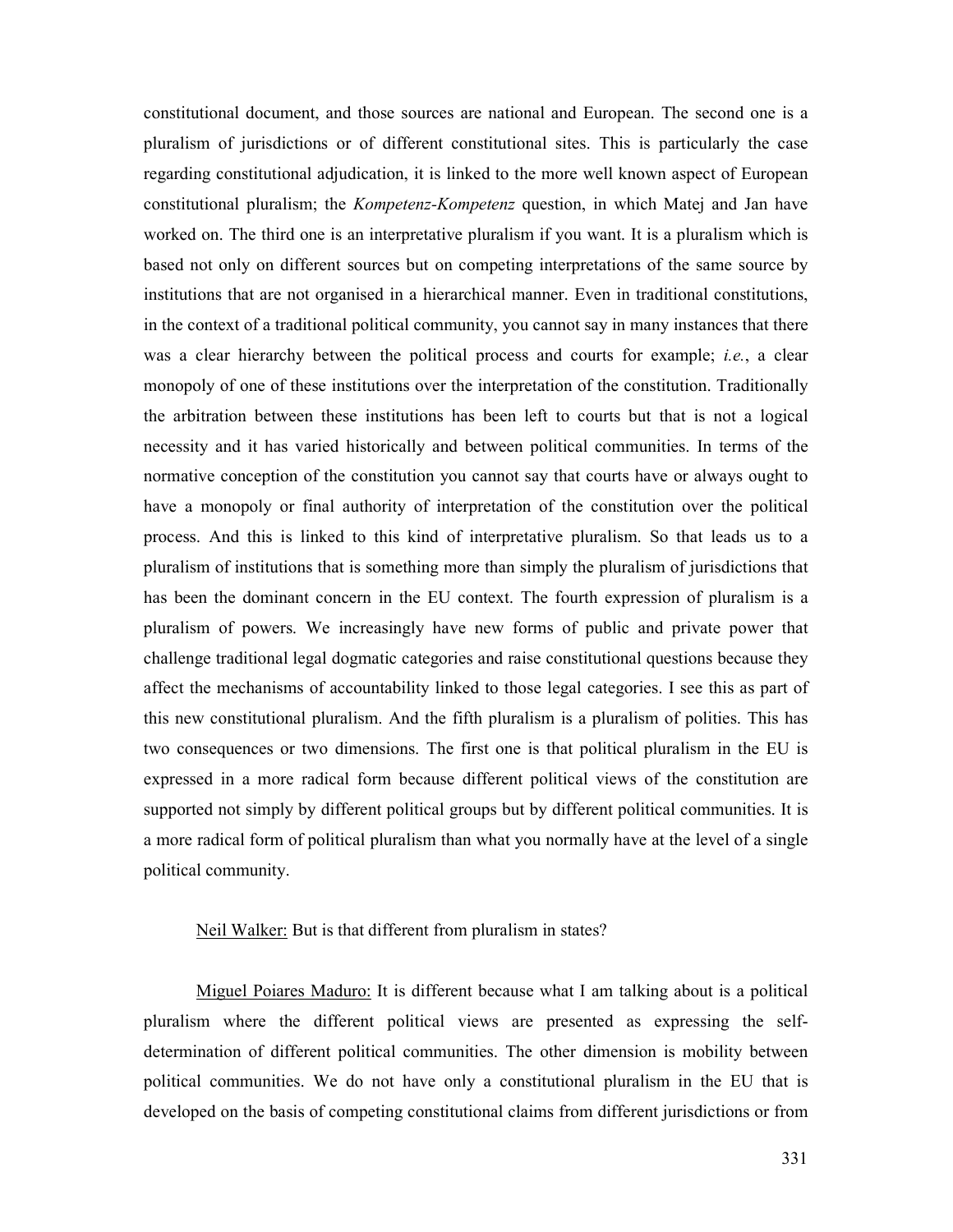different political communities. We also have a polity's constitutional pluralism at the European level because we can also choose between different constitutional modes of organisation by choosing between different political communities. This creates a competition between national constitutional models, if you want.

Jan Komárek: Thank you very much for this introduction, setting well the terms of the debate. I would give word to Julio, who is perhaps an opponent of these visions of pluralism and to the suggestions that they could be called 'constitutional'. Right?

Julio Baquero Cruz: Well, I don't see myself as an opponent of anything. I just defend my own views and what I think would be best for EU law. What is constitutional pluralism is a complex question. I think the important word is not 'constitutional', since we know what it means, but 'pluralism' - and how pluralism may affect, enrich or undermine the basic content of constitutionalism. I have three ideas. The first is that our constitutionalism is inextricably linked to modernity, and that it has little to do with ancient and medieval constitutionalism. I agree with Miguel Maduro that it includes all the elements he mentioned, like limits to power, deliberation, *etc.*, but there are other elements which are specifically modern. One of them is generality, the idea that a constitutional order covers all aspects of reality. It works against the fragmentation of legal orders which was common currency in European pre-modern history. This was ended by the constitutionalism of modernity, through the centralisation of the administrative state or through the creation of federal structures, in which chaotic fragmentation is replaced by ordered division and coherent interaction. In modern constitutionalism you also have a sense of hierarchy, order and effectiveness.

Pluralism adds a post-modern flavour to constitutionalism. By post-modern, I mean all that is fluid and fragmented. And that is what pluralism tries to reflect, the reality of a fragmented law which is always in flux. Perhaps it is more realistic, if the reality of law is more like that, and not at all like the modern constitutional *ideal*. But there may be a risk in that step. Lawyers have probably been the last to embrace postmodernism. First were the architects, then philosophers, linguists, etc., and a minority of academic lawyers have been the last to embrace it, and perhaps they have done it with a risk to their social role, because they may not be compatible. We renounce to an ideal of constitutional law if we embrace the postmodern view of law which is reflected in radical pluralism, not only in the European Union but also in state constitutional law.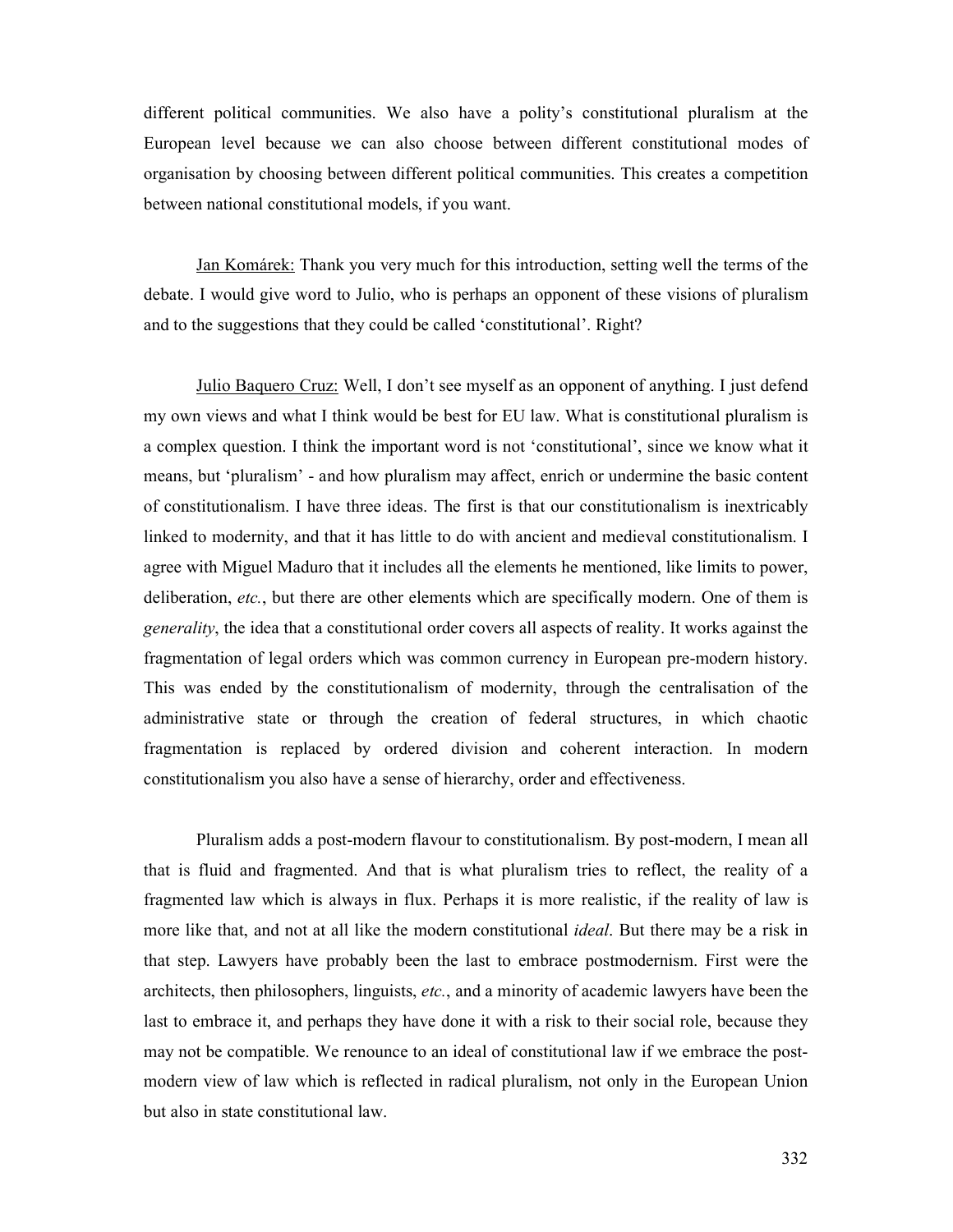I would finally like to draw a distinction between pluralism within a legal order and pluralism between legal orders. It is clear that in a pluralist society, law, politics and institutions have to reflect that plurality. Otherwise, the legal order will create great tensions within the social fabric. But I do not know whether the relationships *between* legal orders in complex political systems like the EU may be properly and effectively constructed along pluralist lines. It is fine to have pluralism within legal systems, within institutions, of the sort you already have in the EU, if you look at the composition of the Court, the Council, the Parliament and the Commission, but I don't know whether the interface between legal orders can be pluralistic. The costs in terms of clarity, certainty and effectiveness may be too high.

Neil Walker: Thank you. Thanks for organising this. Let me begin by reacting briefly to what Miguel and Julio have said. First, I am interested in Miguel's reconstruction of his idea of constitutional pluralism. I do not think I have ever heard him saying before that pluralism, as he defines it, is an inherent feature of constitutionalism and that the plurality of constitutional jurisdictions is just one particular manifestation of that inherent reality of constitutional pluralism. I do not disagree with his reasoning in the sense that I think that there are -in the way that he suggests- clearly pluralist aspects within all constitutional orders. However, I would introduce just a definitional caveat to the effect that there is something which is distinctive about pluralism within the European context and the trans-national context more generally; and that distinctiveness does have to do with the pluralism of jurisdictions and everything that implies, which covers not only the pluralism of authority claims but also the pluralism of political communities. I think for analytical purposes it is well worth hanging on to that more particular definition.

Secondly, on Julio's modernity point, I think it is worth pinning down what we mean by modern and post-modern, because otherwise we will be talking past each other. It seems to me that one way of defining the so called modernist project has to do with a deep sense that the world -the social and political world- is something which we can make over to our own design. Is something that we can design, something that we can control, that we can order rationally, that we can bend and reduce to our collective will. And that is why the state is so central to the modernist project; because the state in some ways is a machine - a mechanism which tried to perfect that reduction, with all of its pathologies as well as the virtues of such a an ambition. So the question arises whether it is possible to reconcile constitutional pluralism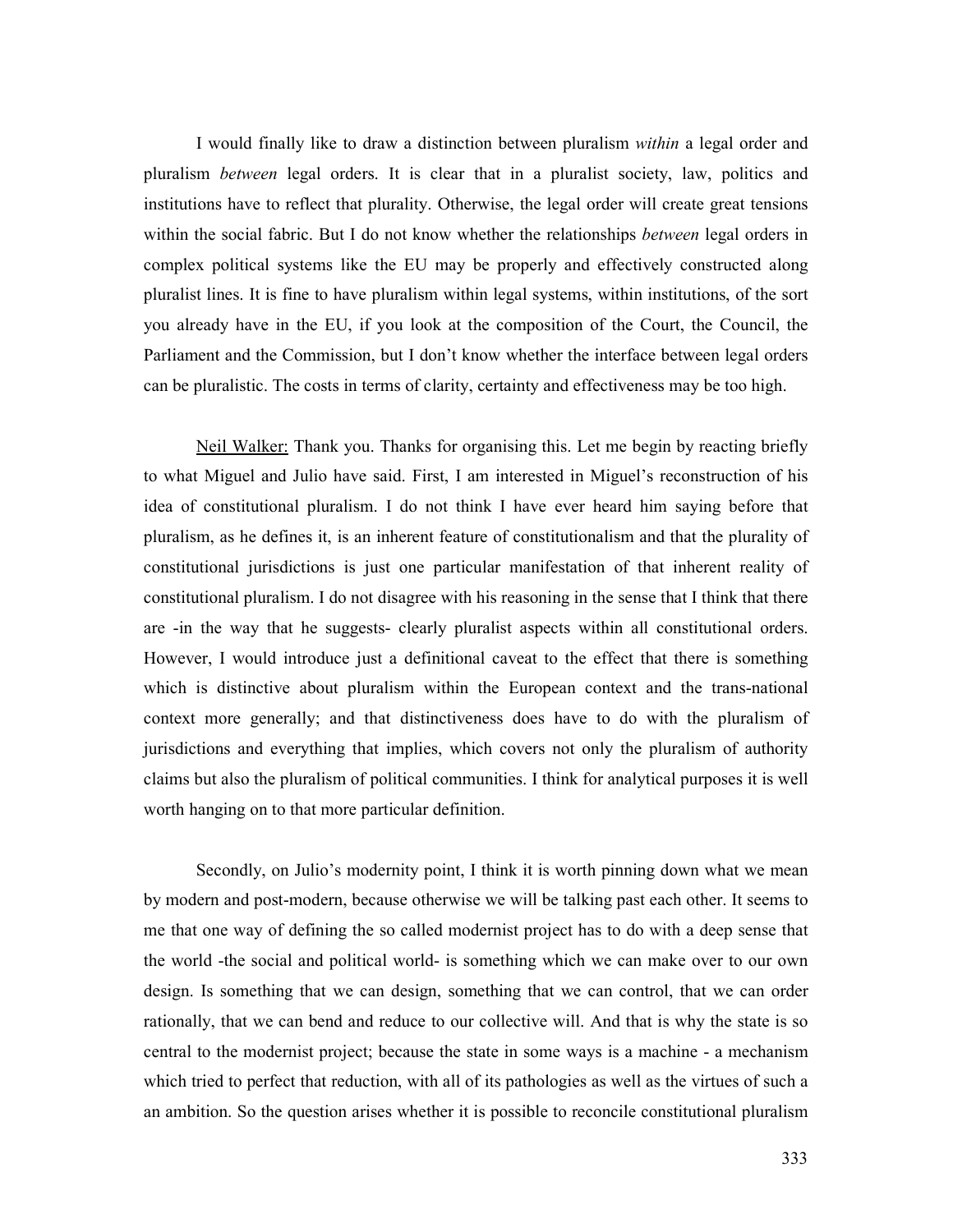with modernity. Or is constitutional pluralism already an admission that we have reached a point where there is no possibility and no value in trying to reduce our world to a collective will?

And of course such a conclusion might or might not be welcomed. I tend to think, putting my cards on the table, that modernity was and remains a good thing, insofar that we believe the world of public affairs is something that we can at least in some measure reduce to our collective will. It leaves all sort of the difficult questions about what the collective will is, who gets to represent it, *etc.*, but I am basically *for* the modernist project. But, by the same token, I am not for sticking my head in the sand and somehow concluding through a process of wishful thinking that the world that we should still seek to reduce to our collective will is less complex than it is. And that is for me when the problem and the challenge of constitutional pluralism comes in. Because it is precisely in the European context, but not just in the European context -also in many other post-Westphalian contexts- that you no longer have this mutual exclusivity of peoples, territories and jurisdictions which was emblematic of the original modernist Westphalian constitutional form. Instead overlap becomes endemic. The question is, can you have and acknowledge that overlap and somehow still retain the virtues associated with constitutionalism. I think these constitutional virtues are also modernist virtues. In my recent work, to get at this question I tend to define constitutionalism and its virtues in terms of a number of different frames - a number of different ways in which we engage in and acknowledge a collective framing exercise.

There is a frame of the legal order, and a frame of the political or institutional system. There is then a popular frame, the idea of constituent power. And there is also what I call a social frame - the way in which we seek to embed the legal, institutional and popular order within a particular society. Now we all distinguish in rather different ways between a thin and thick constitutionalism. But I would say that most people would agree that what we have had so far at the European level is a thin constitutionalism. And that when some of these same people then ask what all the fuss about the Constitutional Treaty amounts to when we already have a constitution, what they mean is that we have a thin constitution in the sense of the legal order frame and the institutional system frame. But the big question, and the question which was not resolved by the failed Constitutional Treaty, is whether we can or whether we should have a thicker constitution in terms of both the self-authorisation or constituent power frame and the societal embedding frame - the idea of the Constitution as form of social technology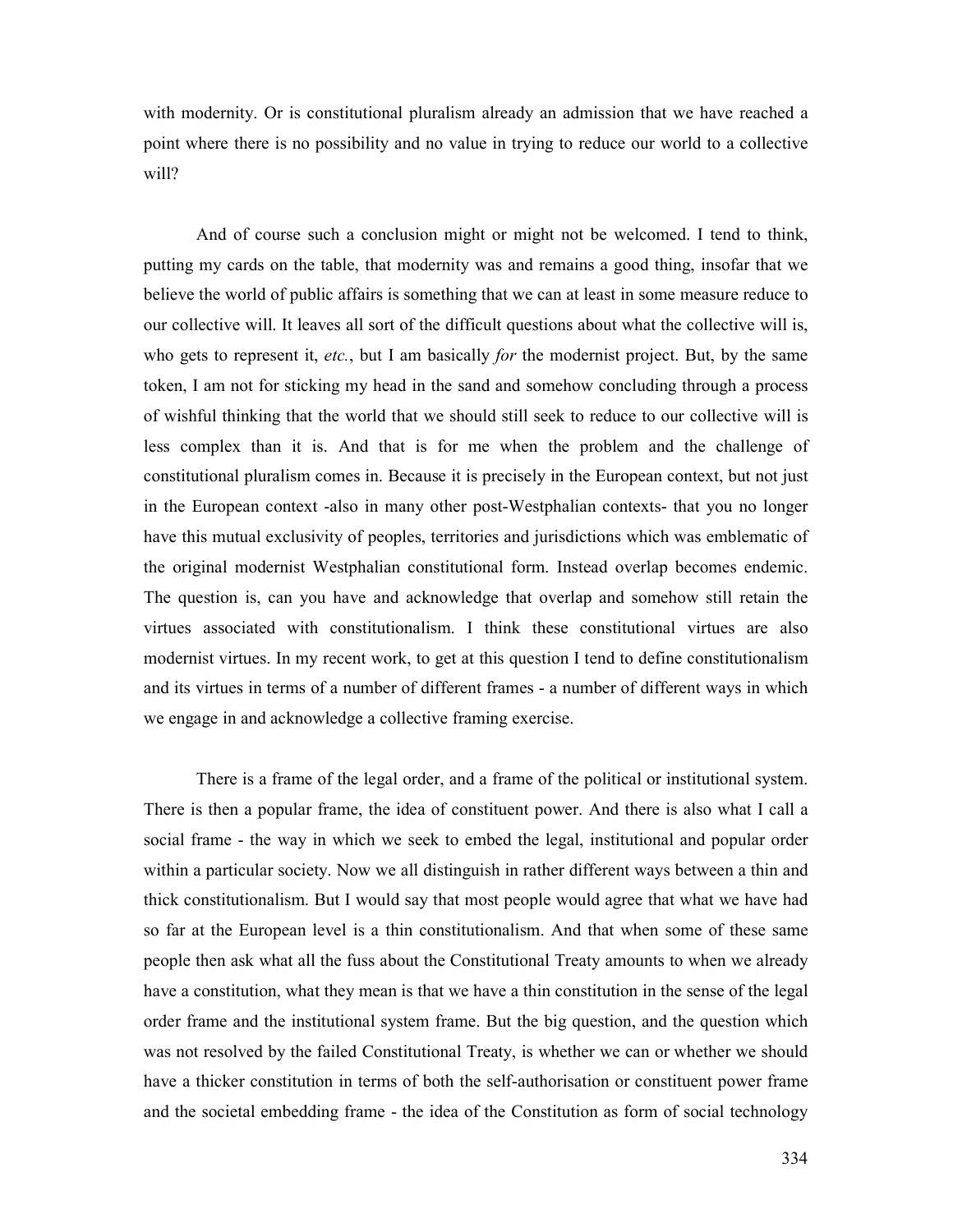which helps embed the society. This social frame, and whether and to what extent it can be constructed through a constitutional process, is a very difficult thing to grasp, but something which we all know is implicitly the case of national constitutional orders. Now, it seems to me what is probably the biggest question of constitutional pluralism is whether these sorts of things -these deep forms of constitutionalism- can exist simultaneously at the national level and at the European level, given the significant overlap between territories, peoples, citizenships, identities, etc., etc. Can these things co-exist, because if they cannot co-exist then it becomes very difficult to understand how that modernist project somehow can be retained and developed and extended in the context of pluralism. So that for me is the pluralist challenge in a nutshell.

#### III. The relevance of the Maastricht decision for the pluralist paradigm

Jan Komárek: Thank you. I will move to another question, but it is still connected to what you have just been discussing here, because it puts the idea of constitutional pluralism into a kind of historical perspective; the question of how it has emerged in the European Union. One of the arguments in Julio's article was that constitutional pluralism emerged only after the German Constitutional Court had delivered its Maastricht decision. That it was an attempt to conceptualise what the constitutional court was trying to put its own right perspective on the European integration. Would you therefore agree that pluralism, as Miguel has just suggested, is a necessary feature of constitutionalism, not even just the European constitutionalism, but constitutionalism as such?

Julio Baquero Cruz: It is clear that pluralism did not start with the *Maastricth* decision of the German Constitutional Court, and that's not my point. There had been many judgments before, the Solange cases, the Italian cases, and the classical view of Community law was already in question in those judgments; the classical view of Simmenthal, for example, which was put forward by the Court in indirect conversation with the Italian Corte Costituzionale. But the German judgment of 1993 on the Maastricht Treaty was very important. It was paradigmatic, it was a piece of dogmatics with a well developed reasoning linked to a theory of the state. Immediately afterwards the Danish Supreme Court issued another decision on the Maastricht treaty, and the Maastricht-Urteil has been cited and followed in recent times by a number of constitutional courts around Europe. So it was also a catalyst. We all know the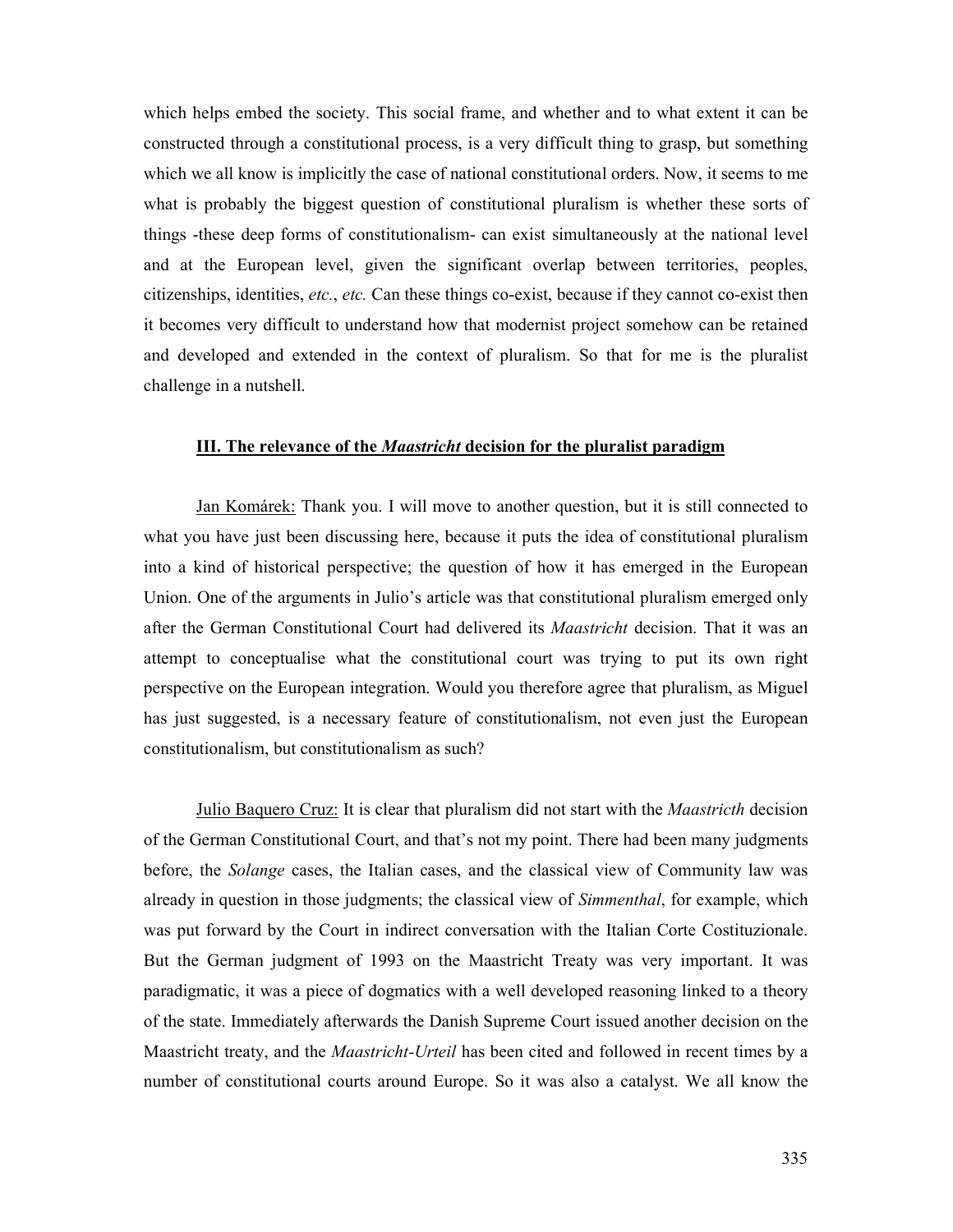influence that German public law has around Europe, especially in some countries like Spain, Italy or Portugal, and in Central and Eastern Europe.

I also think the Maastricht-Urteil had a great influence with regard to the pluralist movement; Neil MacCormick, who started it, wrote a piece entitled "Beyond the Sovereign state"<sup>13</sup> and also a shorter piece in the *European Law Journal* reacting to the *Maastricht*-Urteil.<sup>14</sup> In the second one, he defended the *Maastricht-Urteil* and argued that it had much to commend it in terms of legal pluralism. The effort of Mattias Kumm, for example, was also prompted by the German decision. It was at bottom aimed at making sense and managing the legal interaction of the EU and national legal orders after the Maastricht-Urteil.

Neil Walker: Yes. I think here we should draw a distinction between plurality and pluralism. Maybe this is too simple, but perhaps one could argue that the Maastricht decision was about the origins of constitutional pluralism, and no longer just constitutional plurality. We already had the existence of overlapping jurisdictions -and so objective plurality- but the way in which they co-existed within a single pluralist unity was not or at least not explicitly, with some exceptions such as the *Solange* decisions, considered by the ECJ or the national courts. Because pluralism has to be defined subjectively, as an attitude which in some way embraces and recognises objective plurality and works with it, that actually wants to maintain it and not to destroy it. That may seem an odd thing to say given the sense of the Maastricht judgment as in some ways aggressive, as fairly offensive towards the European order. But it was still a form of recognition, however challenging. It was a shot across the bows, a wake-up call that we live not just within a plurality of adjacent orders, but within some sort of idea of constitutional pluralism. Now, the point about that is that *Maastricht* clearly then was a catalyst, but I think we still have to ask what lay behind it? I recall reading Julio's article and thinking that while it beautifully describes the catalytic effect of the decision, it does not quite so well capture what lay beneath it, because at the end of the day the Maastricht judgment itself was only a symptom of something deeper.

What were the major concerns in the *Maastricht* judgment? One was, the increasing competence of the EC and the EU, developing a new pillar structure, the monetary union, etc., the growing notion of a generally open-ended process of increasing competences. The second

 $\overline{a}$ 

<sup>&</sup>lt;sup>13</sup> N. McCORMICK, "Beyond the Sovereign State", Modern Law Review, 1993, pp. 1-23.

<sup>&</sup>lt;sup>14</sup> N. McCORMICK, "The Maastricht-Urteil: Sovereignty Now", European Law Journal, 1995, pp. 259-266.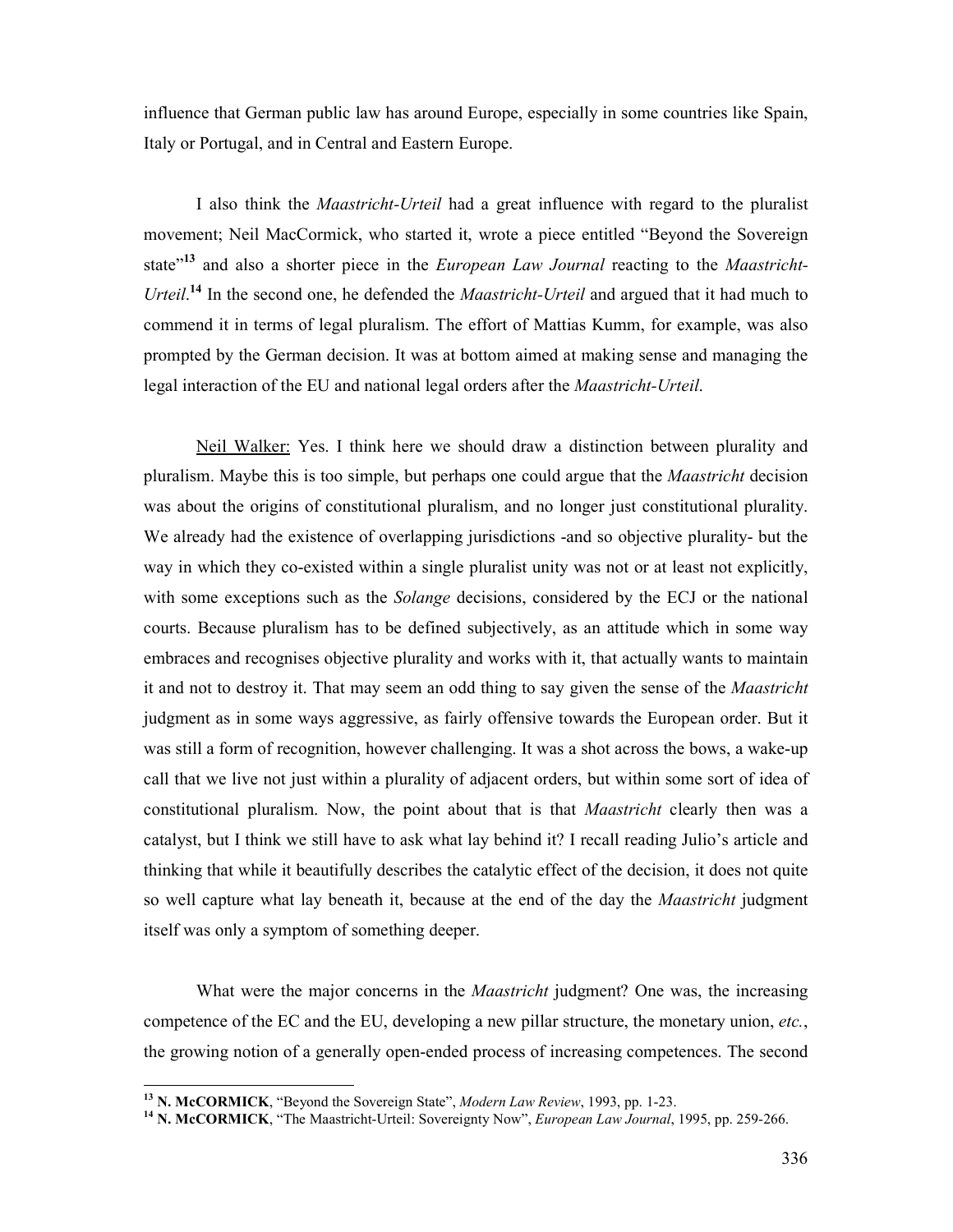was how there was a disjunction between this increasing competence and the lack of what I described earlier as a thick constitutionalism. So you got increasing competence but without the idea of constituent power and without the idea of societal embeddedness at the European level. And thirdly was the idea of the ensuing danger to some necessary core of the national order. There had to be something which made the national order a national order - something that gave it its identity, its epistemic unity, and that somehow may be under threat by the first two developments. So basically these were perceptions which sprung out of the evolving social and political reality of European integration. Now, they did not have to be articulated as they were in the German constitutional court, but that articulation did not come from nowhere. It was based upon an observation and understanding that we have to recognise the new plural reality, and that we have to give the new pluralism that flows from this a voice, otherwise we might drift into a some kind of constitutional monism at the European level.

Miguel Poiares Maduro: Let me first turn very briefly to the question of modernity v. post-modernity. I certainly do not see the project of constitutional pluralism necessarily as a post-modern project. And this certainly does not coincide with my vision of constitutionalism. I think that a real question has been raised by Neil; whether we can still have the values of constitutionalism as project of modernity? Including the generality, comprehensiveness and coherence that you [Julio] stress very much in your article as the values of constitutionalism as a project of modernity. In my view, to have them, in the context of constitutional pluralism, does not require an authoritative definition of those values. That is what I think constitutional pluralism tells us and certainly that is what I've tried to argue by developing my metaprinciples of constitutional pluralism or the rules of contrapunctual law. These metamethodological principles aim to secure those values in a context where you do not have an ultimate authoritative source to do that. But certainly, I do not see it necessarily as a postmodern project. To the contrary, since my conception of constitutionalism is deeply embedded by a concern with the rationalisation of the democratic process.

On the question that you pose now. First, as I said before, at a deep normative level I conceive of constitutional pluralism as inherent in constitutionalism itself. Second, I think it was already part of European law, in part because already before *Maastricht* you had national constitutional courts challenging the authority of EC law. You had the Italian constitutional court and the French Conseil d'Etat, and you had the Solange decision of the German Constitutional Court itself. But, moreover, in many other national courts the constitutional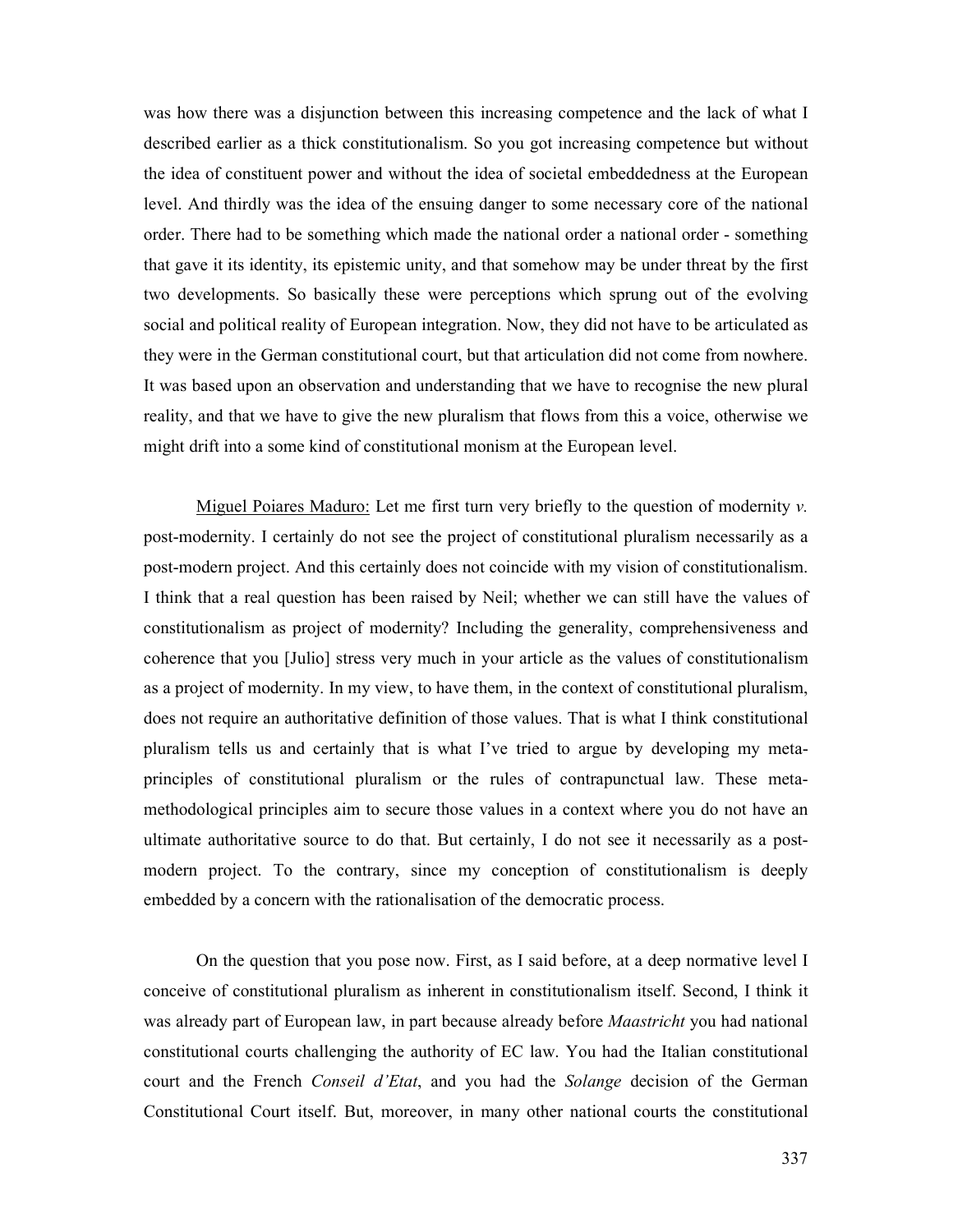narrative explained the application of Community law at the domestic level by reference to certain national constitutional provisions. In this way, the issue of constitutional pluralism was inherent even in the national constitutional orders where a constitutional challenge to EU law was never as fully articulated as in Maastricht. But that is also the paradox of the Maastricht judgment, because at the same time that it challenges European constitutionalism it engages with it in a way that had never been done before. It even provides some suggestions for a future legitimation of European constitutionalism when for example it discusses the conditions under which the EU could develop as a polity. That is the paradox of the Maastricht judgment.

Now, the academic discourse is, of course, the other level. I think it is more to this that Julio was referring; that the *Maastricht* decision was what triggered the attention of academics. This is probably true to a large extent. Nevertheless, it was also, in part, inherent in the academic literature that already presented the development of European law as the product a discourse between the European Court of Justice and national courts. I'm referring to the work of Joseph Weiler, for example, and of some other scholars which already contained some elements of constitutional pluralism. But in a kind of a deeper theoretical manner it was only articulated for the first time in a piece by Neil McCormick and I can accept Julio's view that Maastricht triggered such academic debate.

## IV. Constitutional pluralism in practice: Are we all pluralists now?

Jan Komárek: Do you think that we are all pluralists now? It seems to me that constitutional pluralism is used as a label in many discourses without even thinking about its consequences. And that is also why we were so much interested in Julio's paper; he was the one who questioned these perhaps implicit assumptions in pluralism.

The question would then be the one which is based on Mattias' argument in his article. Pluralism can also be misused in other processes. Mattias provided an example of the German government claiming in the Council negotiations that a particular solution can not be adopted because it would be invalidated by the German Constitutional Court. That makes or adds the political argument to he constitutional dimension. And my question is the importance of constitutional pluralism can be different in different contexts. Constitutional pluralism can mean different things in these different contexts. When lawyers or judges are talking about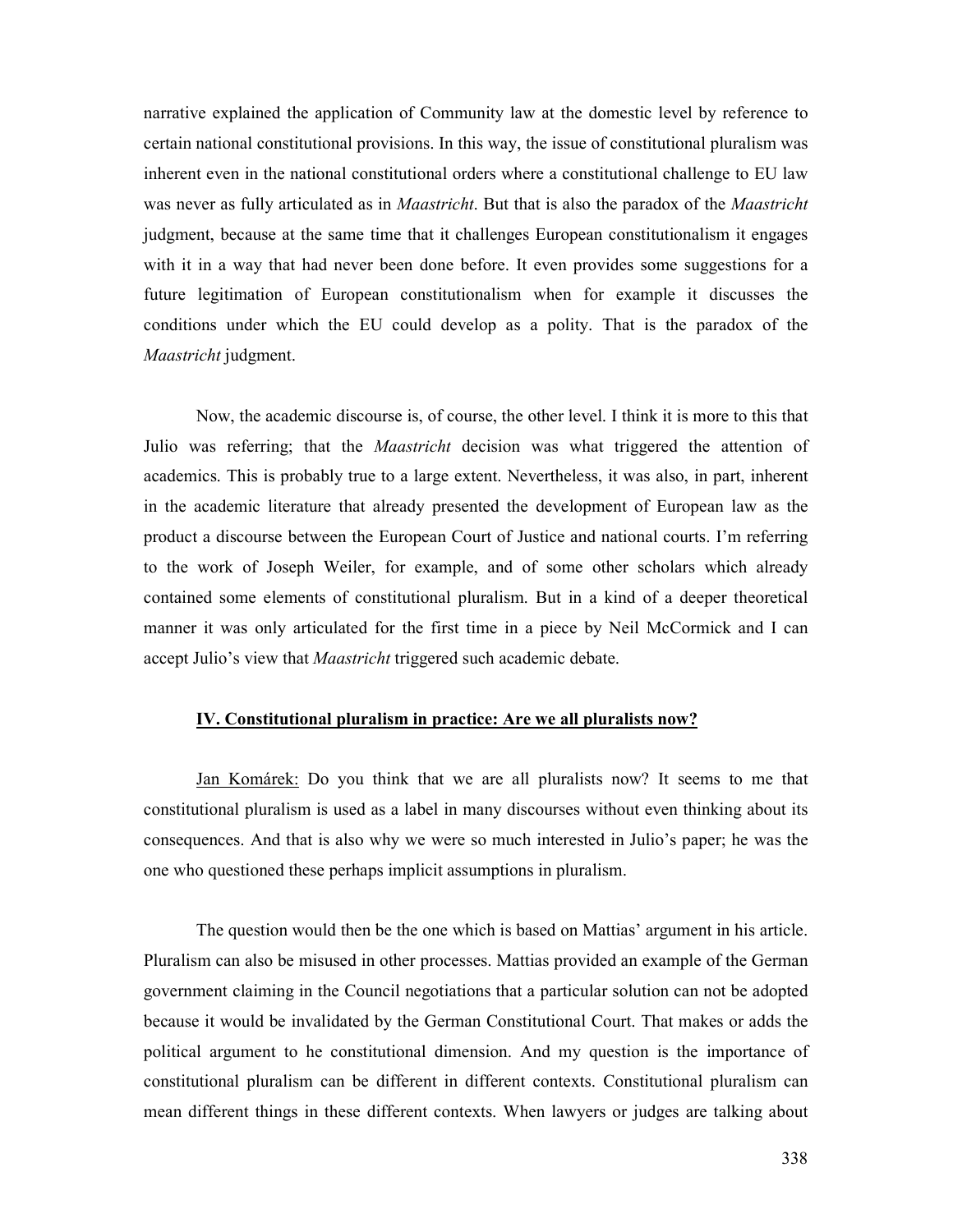constitutional pluralism it can mean something else and can also have different consequences then if politicians are using this concept in their negotiations. What do you think?

Miguel Poiares Maduro: Well, judges never talk about constitutional pluralism and in part that is inherent in the theories of constitutional pluralism itself. The actors that operate in the system are expected to adopt the internal perspective of that system. They have to remain faithful to the narrative that results from that internal perspective even if the narrative can be shaped and adapted to fit an external context of pluralism. Constitutional pluralism is necessarily a kind of external theory. So, what you can expect, and what the courts ought to do, is to shape an internal perspective of the system which is informed by constitutional pluralism. They have to be knowledgeable of its consequences, be aware that they live in the world of constitutional pluralism. Therefore I do not want the courts to be institutionally blind. They should rather reason their decisions institutionally aware of the relationships with other actors and other jurisdictions in the context of constitutional pluralism. But I do not expect a court to come and say, well we know that our authority will be challenged by this other court. That I think you can not expect.

Neil Walker: Are we all constitutional pluralists now? I think there is a certain structural inevitability about constitutional pluralism as I define it. But, I think, it is important again to distinguish between levels, and that there is a dimension of constitutional pluralism to fit each of the aspects that I talked about earlier. I think there is a legal system dimension, there is an institutional dimension, there is a constituent power dimension, and there is a societal or political community dimension. One of the reasons why in some respects constitutional pluralism has got a bad name is that people concentrate too much on the legal order dimension. It then becomes reduced to a question of the big constitutional court clash which never happens, or is partially or narrowly avoided. And so all the efforts and all the intellectual energy goes into looking at that particular dimension of it, but partly that is just a kind of professional deformation. You know that lawyers are going to look at these sorts of things. But, then of course you may end up with a debate which seems 'academic' in the pejorative sense. Or you end up -and I know that this is something that Julio objects to quite strongly- somehow legitimating what you see as a kind of ersatz legal order. One may be led to say that the law has no option but to recognise a non-legal answer when it reaches beyond and across the authority of particular legal orders, but is it not a contradiction in terms to suggest that the law recognises non-law in certain situation? So in strictly 'legal order' terms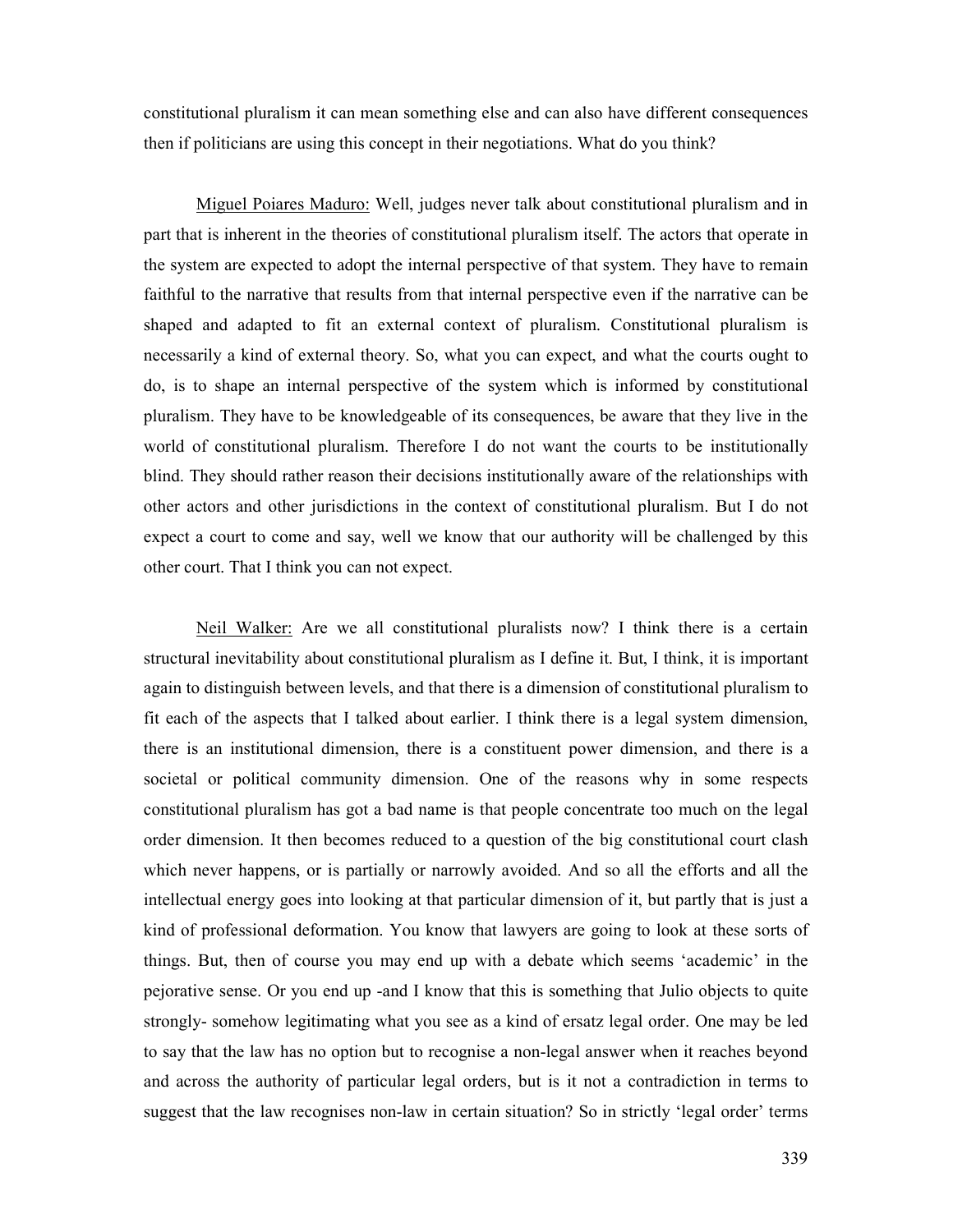constitutional pluralism may be seen as a fairly narrow thing and also a negative and destructive thing. If however you see a whole constitutional debate and practice across all these dimensions as an attempt to grapple with a pluralist reality then I think it becomes a far more constructive inquiry. For my part, I see the whole constitutional debate and the whole post-constitutional debate on the Reform Treaty as about dealing with that pluralist constitutional reality - as a sometimes treacherous and paradoxical attempt to 'find' the authority necessary to address the clash of authorities. This goes to a much deeper and more expansive level than the visible part of the iceberg above the sea - where you actually see the big constitutional clash in the courtroom. So I think that constitutional pluralism is important, but we have to understand that it exists simultaneously in all these different dimensions.

Julio Baquero Cruz: There is an aspect of pluralism which is fashionable. But why? Because it is very well adapted to the present political circumstances. Pluralism is very diplomatic. It is not confrontational. It says "we will sort it out informally, we do not need clashes, we do not need an ultimate authority". I think the idea of an ultimate authority, by the way, is also an essential part of the constitutionalism of modernity. Without it, it would be very difficult to have unity and coherence.

Miguel Poiares Maduro: And that is our key difference. You do not believe that is possible to have unity and coherence without an authoritative decision.

Julio Baquero Cruz: An ultimate authority, an institution that may have the last word.

Let me say something else. I wonder whether constitutional pluralism is really dominant in the academia. Maybe not. Many Community lawyers do not even know that these issues are being discussed. They do not care. And others do not dare to criticise them. There are two discourses talking past each other. In French journals, for example, you never see articles about this. In German journals, *Europarecht*, sometimes, but it is not main-stream. In the College of Europe in Bruges, I do not think students are taught about these things. There is a disconnection.

Miguel Poiares Maduro: Can I just interject there?

Julio Baquero Cruz: Of course.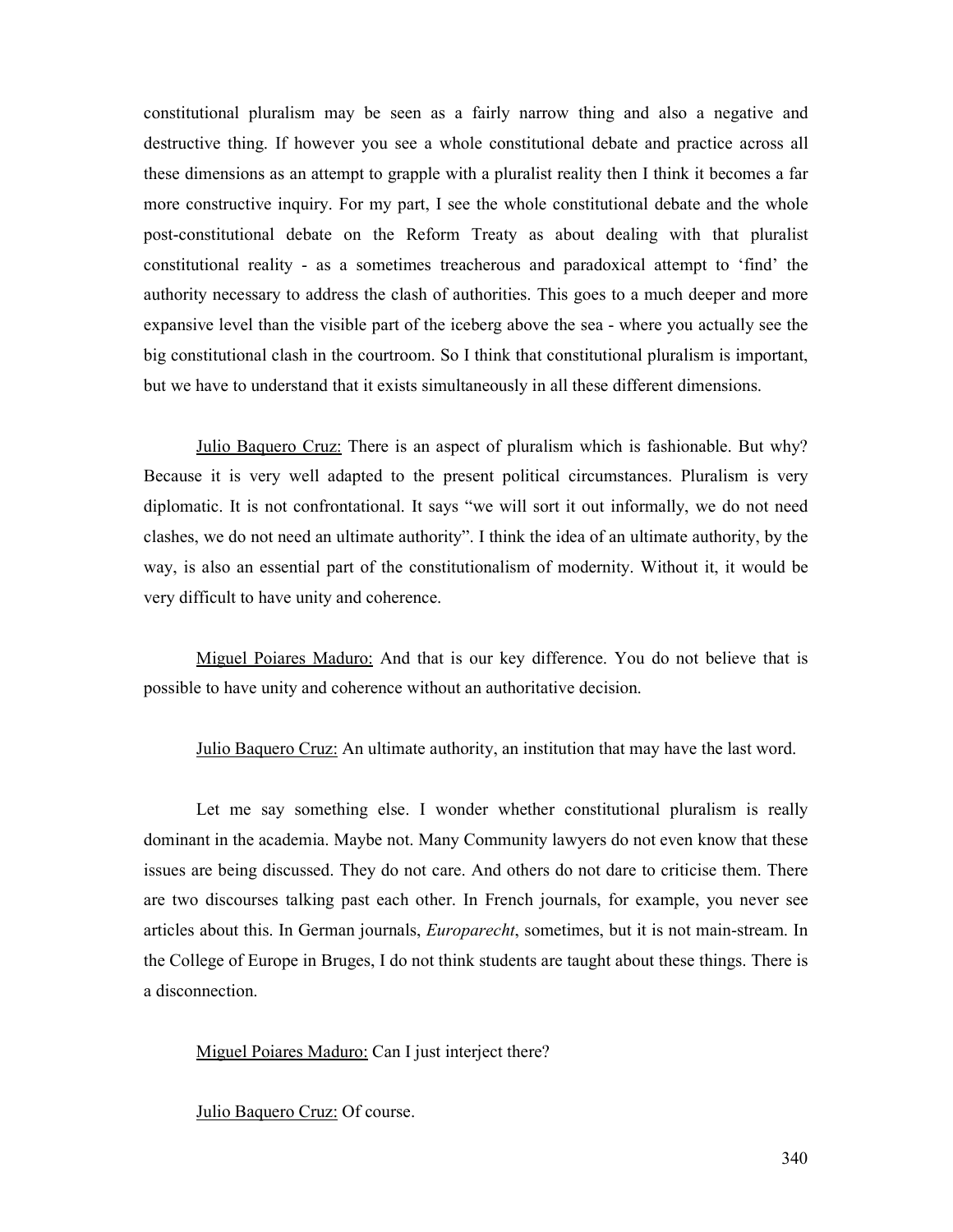Miguel Poiares Maduro: Because I think what Julio was saying is very true. I wanted to make that point also. It is not only a point of constitutional pluralism. It is more general. There are entire communities of discourse in European law that totally ignore, not only constitutional pluralism, but many other EU law discourses that we may consider as dominant. European law is still constructed in very isolated communities of discourse on law. Perhaps, in part, because of the language factor that helps insulating those discourses.

But what I think is more important is the spill-over of academic discourse, in this respect, to the practitioners' discourse, or to the discourse of other legal actors in the system. Our discourse must adapt itself to the different discourses of different legal communities and their respective legal jargons As an actor of the system I cannot use the same language that I use as an academic in order to be effective. You must adapt to each community of discourse but, while doing it, you can also stretch the boundaries of the language that is normally used by that community. Again, it is the promotion of an internal action informed by the external perception and knowledge of the system.

The challenge is to translate your normative concerns and your theories into something that is operational in the language that is used in that system. And that is what I mean by saying that I want judges to be informed by constitutional pluralism. I do not want them to adopt the language that we normally use when we talk about constitutional pluralism as academics.

Julio Baquero Cruz: I wanted to say something else about the Convention, which was a pluralist exercise without its members knowing it. There are many things in the Constitutional Treaty and in the Lisbon Treaty which are pluralist in nature. And the pluralist discourse has also appeared in a number of judicial pronouncements here and there. For example, I analysed a judgment of the *Conseil d'Etat* of 2007 in which I found something very similar to what Mattias Kumm has proposed; that EU law should generally prevail and only in cases involving concrete provisions of the French Constitution which have no parallel in other constitutions or in EU law should a national court consider whether the national constitution may prevail. I do not know whether they have read Kumm. I doubt it. I think they arrived at a similar solution independently.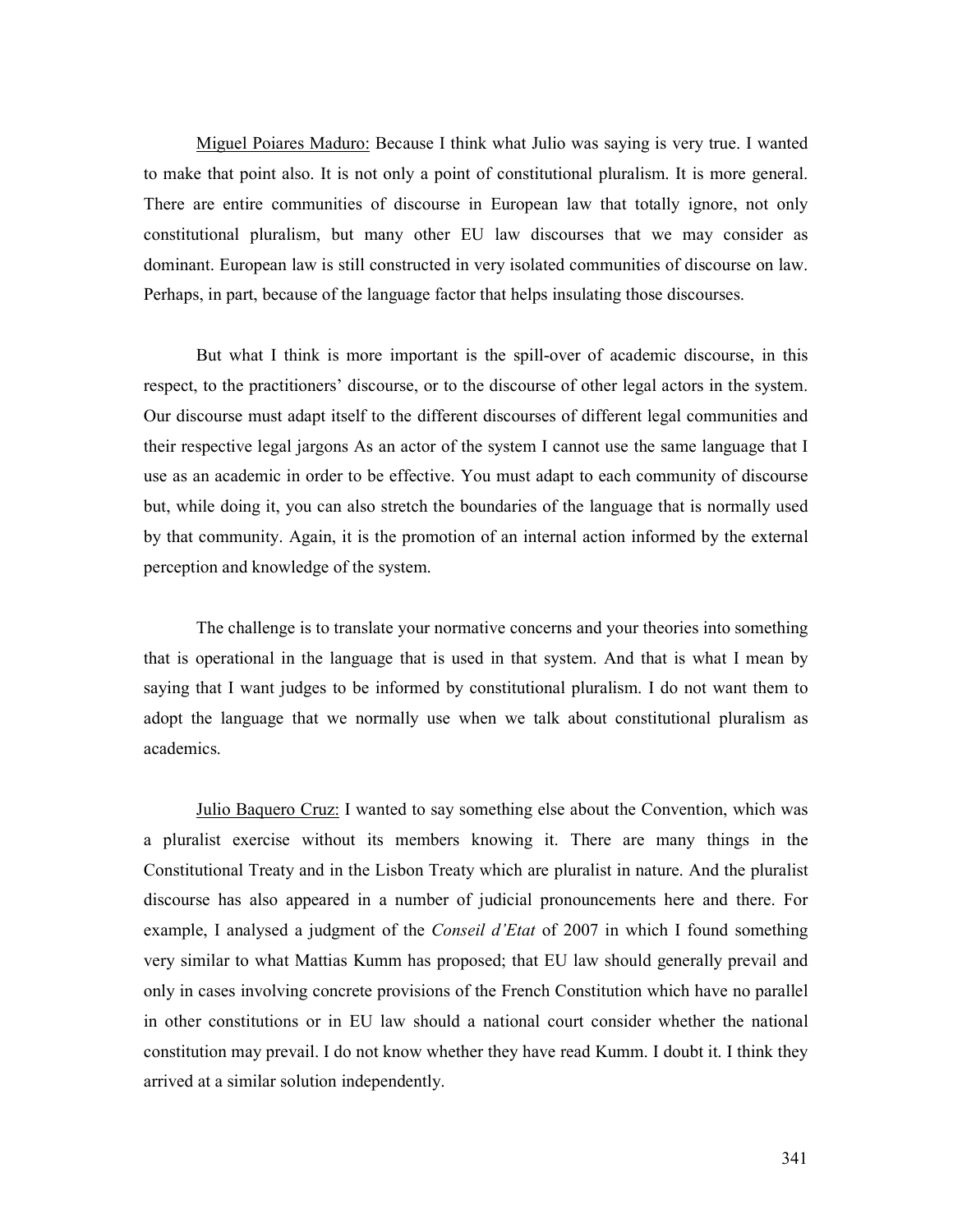Neil Walker: Miguel made a point earlier I want to return to. Any particular understanding of the pluralist reality is not going to be as neatly detached as the external 'alien' understanding he discusses in his work. Indeed, partly what one is doing by labelling the new European juridical space as pluralist is saying that there is an inherent situatedness about legal authority, and about legal knowledge and perception. And within this overall European space people are in very different and distinctive situations. They are nested either in the national orders or within a supranational order. And pluralism, strong pluralism is precisely premised upon the significant extent to which they understand the world from their own perspective. That would not be a surprise. It would not be an undermining of pluralism, but its vindication. Most of the people most of the time experience the law as being settled, and being settled in terms of an authoritative pedigree they recognise. And the complex architecture which is European law, in the larger sense of European law and national law taken together, has many so-called bridging mechanisms for ensuring the settlement, e.g., the preliminary reference procedure, etc. So one can normally ensure the settlement of first order legal questions without having to put the question of who decides who decides -the question of ultimate authority- at issue. But the fact remains that, reflecting the underlying plurality of legal orders, there may be an occasional fracturing of authority - a broken window somewhere. There may be a breeze coming in somewhere.

# Julio Baquero Cruz: A very cold breeze.

Neil Walker: Yes, it is a very cold breeze -it is coming from Scotland- and you know sometimes that cold breeze may be felt in the operation of the law. Somehow, it is affecting, it is structuring it, influencing it.

#### Miguel Poiares Maduro: Sure, it is a breeze. It is renewing the air.

Neil Walker: It may indeed be a breath of fresh air. So in that sense, part of what we are doing, and part of the more detailed work of the people around this table has been to ask how you relate the inside to the 'alien' outside. How do you move from that everyday, takenfor-granted insider perspective to an awareness of the claims of others? How do you make that outside part of your inside without deferring to, without reinventing some sort of hierarchy, some authority? So, these are important questions, but they are not day-to-day questions. They are not quotidian questions. They are questions of the extreme, or questions of the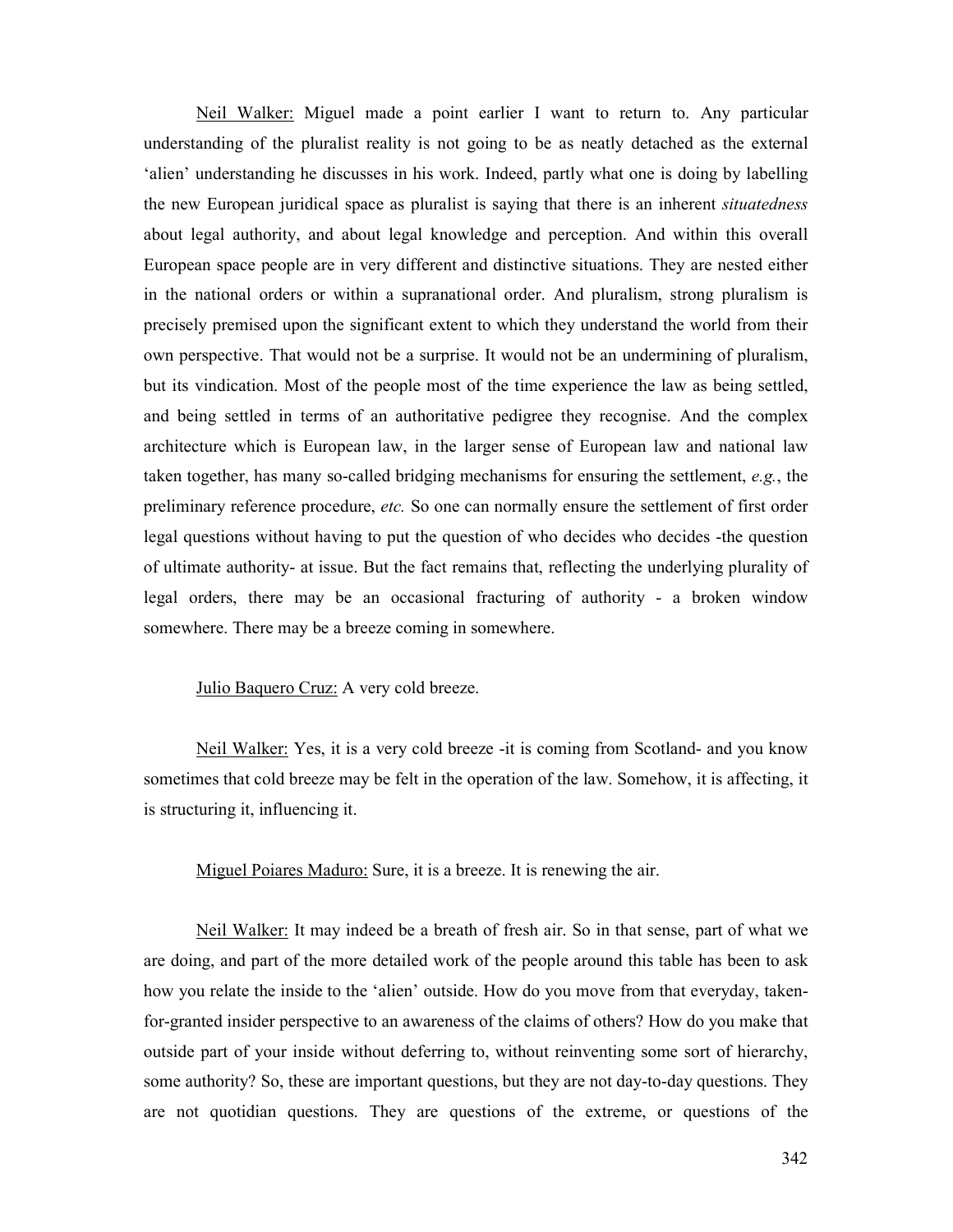momentous, as in the context of Constitutional Treaty - where the search for some form of resettlement throws everything is up in the air. To repeat, generally speaking that is not how people normally experience their legal world. But it is a fault-line beneath the ground on which they normally stand.

Miguel Poiares Maduro: Can I just say something in this respect, that I think it is important? You are absolutely right, the fact that the courts and other actors decide within the internal logic of their system is the default mode that they have and this is, to a certain extent, a vindication of constitutional pluralism. But it is a vindication of constitutional pluralism as a kind of descriptive theory of that reality. And I think that most of us also defend constitutional pluralism as a normative theory. And in that respect we also claim that those actors similarly have to start informing their action by the notion of constitutional pluralism, by the fact that there are other constitutional sites, that there are other competing claims. And I think this is the real challenge of constitutional pluralism today. In which way should this normative theory develop in terms of a theory of constitutional adjudication for example? Or in terms of a theory of separation of powers? This is the real challenge; in which way can constitutional pluralism reshape traditional dogmatic theories of constitutionalism that, for example, courts use?

Jan Komárek: If I may continue on that line, because I think this is quite important, different perspectives of different actors, and you suggested that constitutional pluralism is in a way an external perspective which looks on different actors acting in their own language…

Miguel Poiares Maduro: From a descriptive perspective yes, but I think it is also a normative theory that ought to be enforced.

Jan Komárek: Yes, and then the point is to what extent you can have this own perspective being informed by pluralism, whether it would not in fact deny it. The example would be the European Arrest Warrant cases.<sup>15</sup> I think that if we apply your view [Maduro's] then we would, in a way, deny constitutional courts' independent action within their own logic. I think that you push the way they should be informed by the principles too far. You in fact oppose constitutional courts' internal logic. According to your view, they would be acting

 $\overline{a}$ 

<sup>&</sup>lt;sup>15</sup> J. KOMAREK, "European Constitutionalism and the European Arrest Warrant: In Search of the Contrapunctual Principles' Limits", Common Market Law Review, 2007, pp. 9-40.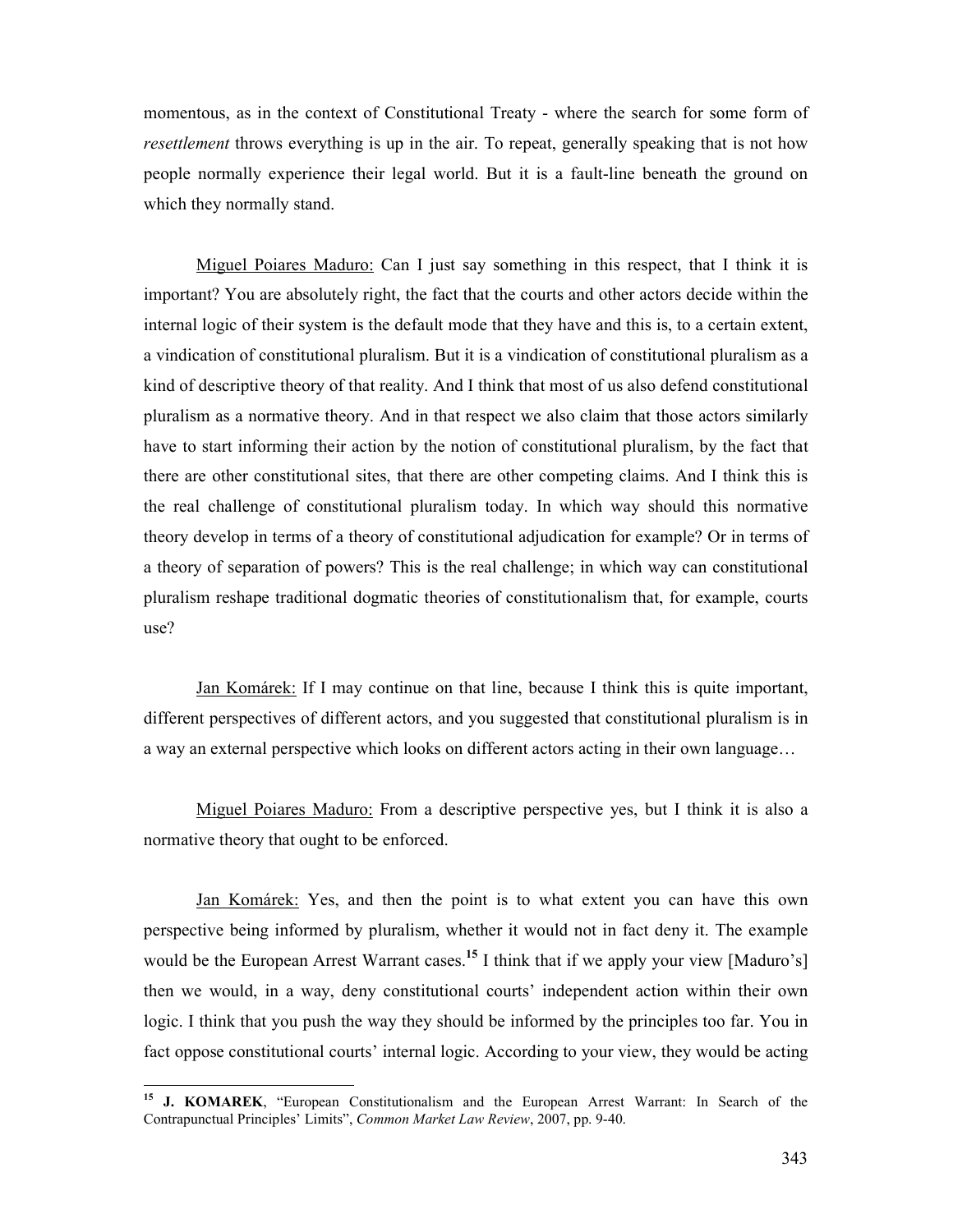as if they were European courts, not national courts. So in a way it seems to me that it is not pluralism because your principles deny the very idea of these different perspectives.

Miguel Poiares Maduro: We have had this discussion several times, Jan. I recognise my pluralism is not a radical pluralism. And that is why I have put forward these metaprinciples. My notion of constitutional pluralism aims to prevent the consequences that Julio claims pluralism can lead to. There must be some kind of meta-methodological agreement between the actors of the different systems. With some principles; recognising pluralism by recognising precisely the competing claims of each other and by signalling that they are ready to mutually defer but also to establish the conditions for that mutual deference. The idea is that there is a commitment of all these actors to assure coherence while promoting the values of such pluralism. The idea also requires searching for some kind of systemic compatibility. These are all principles that, I know, limit the degree of pluralism. But I think it is necessary not only to have a viable form of pluralism, that, as I've put it, it's contrapunctual and not a mere cacophony or dissonance.

Neil Walker: Yes, it seems that we are always simultaneously concerned about the two opposing cliffs that pluralism can fall off. It can fall off the cliff into a form of monism, right. And so in a sense at least implicitly, this is what you [Jan Komárek] fear of Miguel's position, that in the name of pluralism it becomes a new monism. That these principles of consistency, coherence, etc., are just euphemisms for new forms of hierarchy. And of course that is a serious concern if you think back to historical debates about federalism. You get precisely that debate within federalist theory, within federalist literature. Does federalism necessarily display a structural bias towards centralism? By its very nature, because it is talking about the relationship between a centre and the regional parts -an ordered relationship- does that mean that the centre always holds, as the default position is in favour of the centre retaining its integrity as a centre? And some people looking at the long history of federalism would say that is also actually what happens. And when the classical notion of divided federalism - of a federalism of separate spheres, gives way to co-operative federalism in the 20th century, what you are actually getting is just a modified version of unitarianism. Now, it may well be that in the EU context, even though we talk about a brave new world of pluralism, that actually what we are doing is just inventing a new vocabulary which in the final analysis will end up pushing us in that federal-but-centralising direction. That is a very, very difficult question to answer.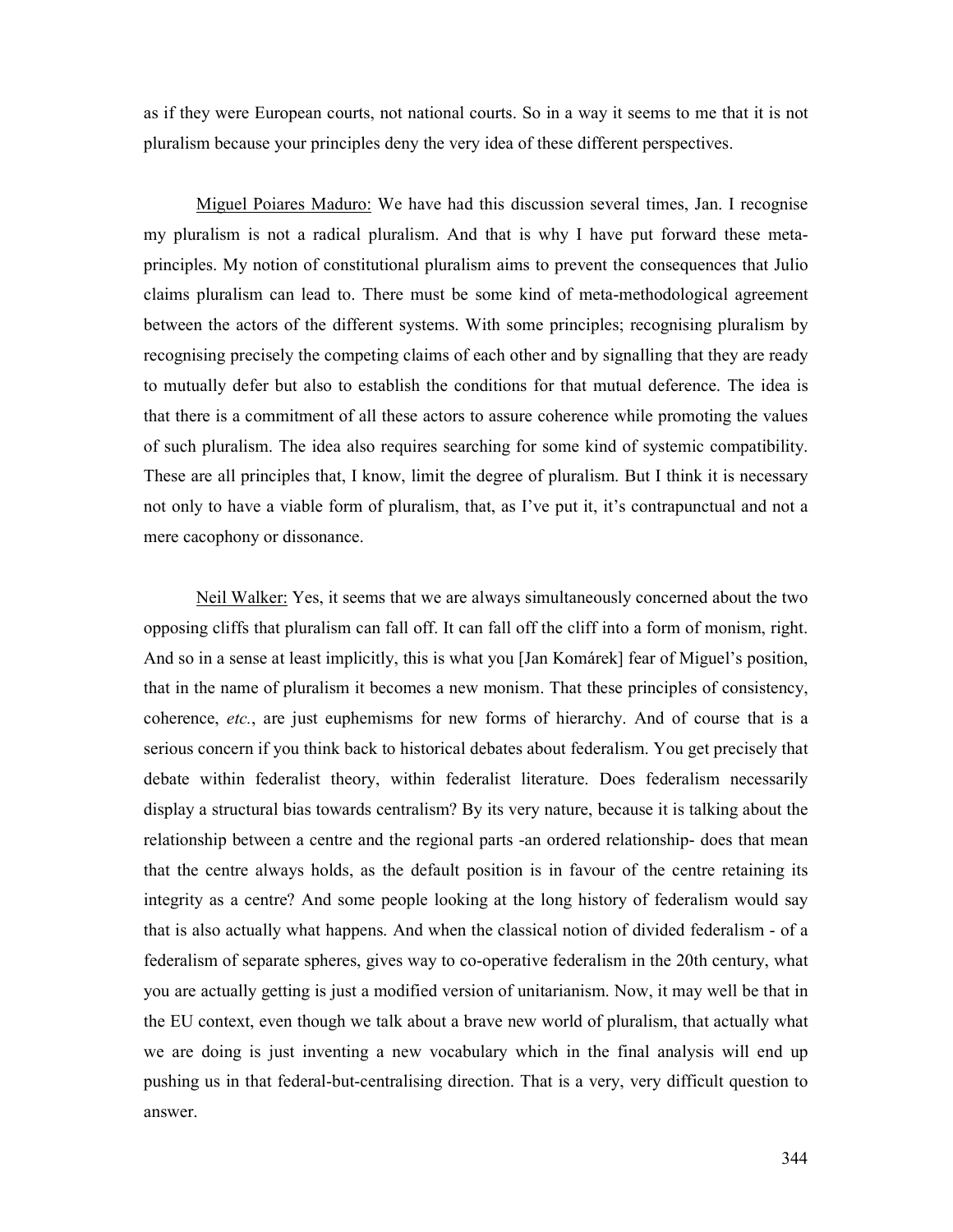But, of course, on the other side there is Julio's fear that unless you have something which is a final authority then there is no other way to guarantee law as a settled practice. So these are the twin fears that preoccupy people, and pluralism is trying to say you do not have to give into either fear - that there is something in the middle. There is a via media between these two possibilities. You need not fall off either cliff. But, one can hope that is the case. One can argue how this fine line might be maintained. But one can not guarantee it.

# V. Constitutional pluralism as a descriptive or a normative theory?

Jan Komárek: Let us move now to the next question; is constitutional pluralism something which just describes what the European Union is or is it a normative theory we should believe in, we should have in the European Union?

Julio Baquero Cruz: The whole issue is circular. It depends on how you define pluralism. But I also wanted to point to a problem that is normally disregarded, that European law does not work as it should anyway. That it is largely a fiction, in some states a very big fiction, in other states less of it, depending on how their officials, judges and courts abide by or ignore EU law. When I started doing research on this issue and I asked colleagues about their experience, they all gave me many examples of cases in which national courts disregarded European law out of ignorance, out of rebellion, did not refer, etc. This is a major problem. I think the theories of constitutional pluralism have to take this into account, because the judicial system is not really working as it should.

Miguel Poiares Maduro [to Julio Baquero Cruz]: That is one of the paradoxes of what you say, also in the article. If you say that this is a reality and that the reality is actually much more dramatic than what constitutional pluralism actually says, then my question to you is: what do you say it should be done? How can we then secure the conditions which you identify with the rule of law and modern constitutionalism [...] well [...] the main critique your paper makes on constitutional pluralism that I thought could answer such paradox is that by legitimising this reality constitutional pluralism enhances the risk that there will be ever more evasions. But you are telling us that the degree of evasion is actually much bigger than what we are actually saying. So, my question to you is: what would you tell to national courts?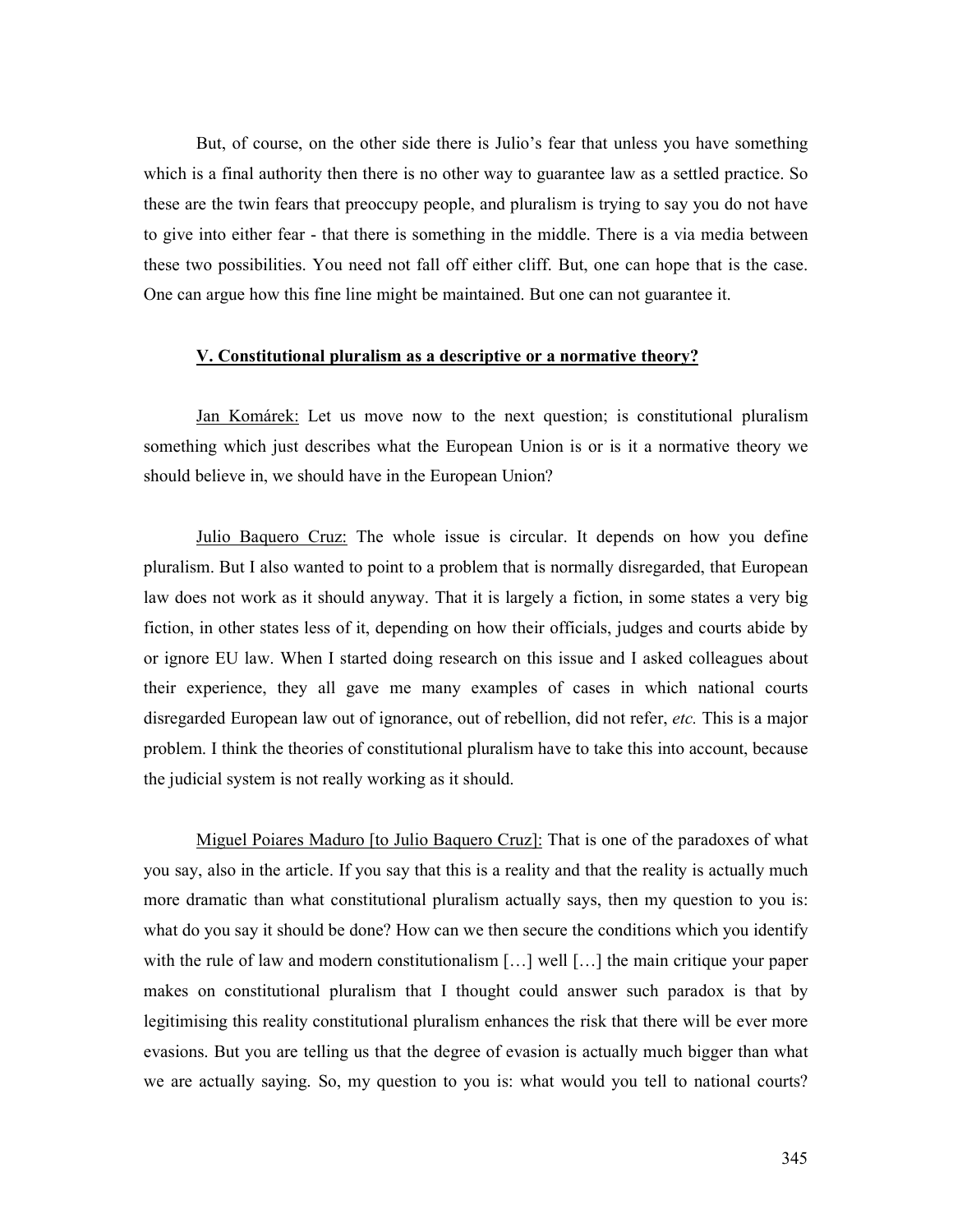How could you be able to create that kind of coherence and uniformity that you aspire to so much?

Julio Baquero Cruz: Well, I think both things are theoretically and practically different. The first issue is that of effectiveness. Is EU law applied properly as and when it should? And the second -that of pluralism- is what happens when there is a fundamental clash of values? The first problem should be solved independently of the second one, because it affects the rule of law. Judges should act as they should and national administration should act as they should, because the EU decision-making system is constructed on the assumption that the law is properly applied. And this is not true all the time, in some member states it is not true most of the time.

Thence to pluralism. Do we have a pluralistic reality? It depends on the country and on the case. Consider the case of the Belgian Conseil d'arbitrage on the European arrest warrant. It was the only national court that referred a question to the European Court of Justice. The Court gave an answer and the Belgian court followed it. We do not have pluralism there, do we? We have normal Community law, with supremacy, uniformity, and certainty. On the other hand, when the German Constitutional Court, in the same issue, did not follow the suggestion of the German government, which strongly pleaded for it to send a preliminary reference to the European Court, and went on to decide the case on its own, some people in this room would say that it was acting as a pluralist court. It rendered its judgment and it did not really pay much attention to EU law, creating a legal mess, because it saw the case from the exclusive point of view of the German Constitution. Is that pluralism at work, or not?

On the normative issue, I would be willing to accept, but only as a second best, a moderate version of pluralism, as long as national constitutional courts and other courts of last resort refer when they have to refer, giving a chance to the European Court of Justice to make its voice heard, and respecting its judgment unless they have extremely powerful reasons not to follow the law, with all the consequences that may entail. This would be a sort of political disobedience. I would not see it as a structural part of the system, as contrapuntal law, etc., tend to be, but as a very exceptional escape from it. I don't think any of you makes that point about the obligatory nature of preliminary rulings in so many words; you don't say that the procedure has to be followed. And that is the main problem; that we have a mandatory bridging mechanism, that we have the instruments for a well-ordered dialogue, but they are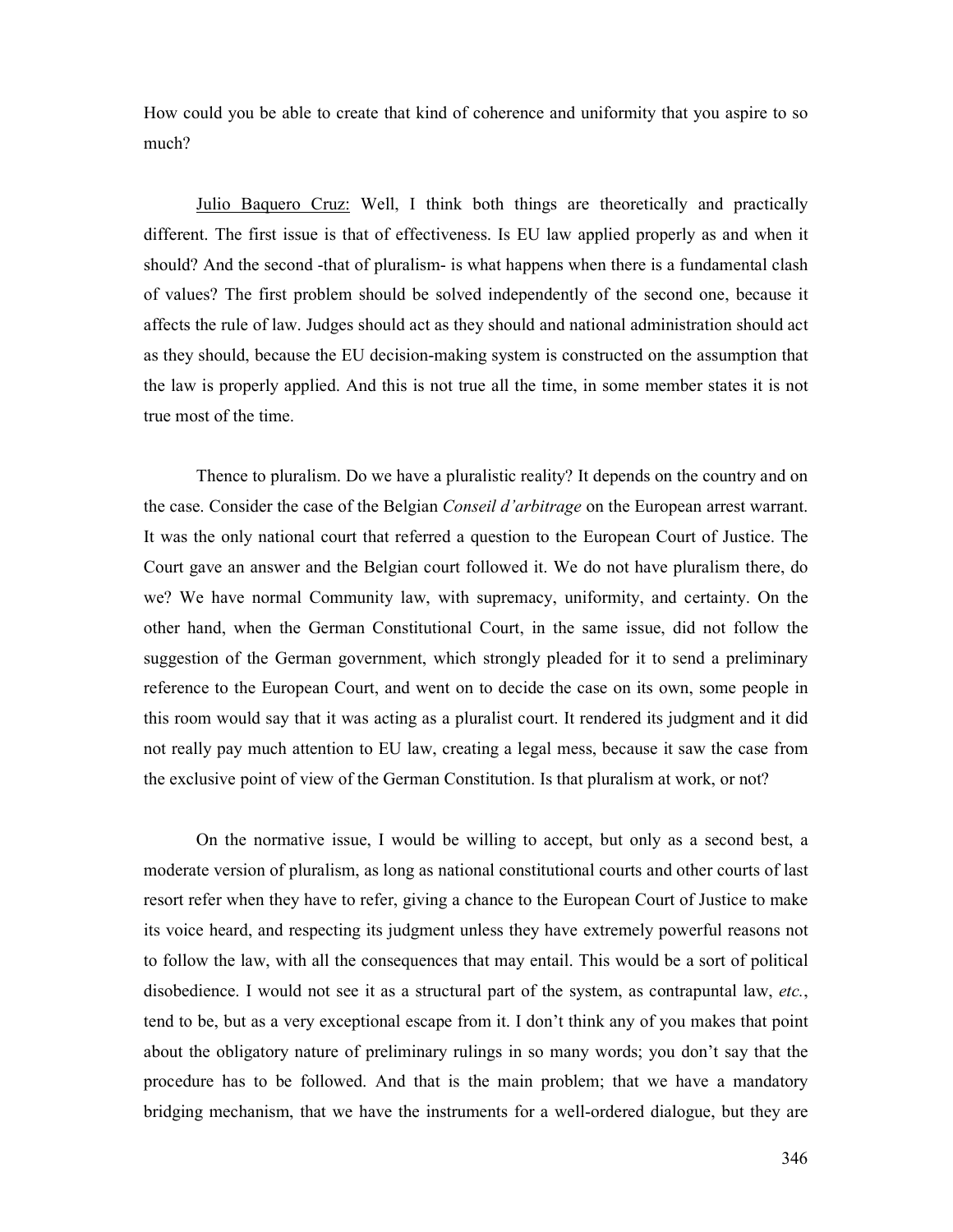not used. And they are not used, I believe, not because of fundamental value clashes, but because of considerations related to power, to institutional prestige, etc., that is, for reasons that carry very little weight.

Finally, I am also happy with pluralism within the institutions of the Union, and I think there is a great deal of pluralism in them, also at the Court. You have a judge from each member state. When hard cases have to be decided about fundamental rights or values, normally the research division of the Court makes a detailed study concerning the situation in the legal orders of the states. And the Court takes into account that situation to make sure that its intervention will not be disruptive for this or that legal order. That is pluralism within the institution. Do you need more? Can you have more and still have a legal order? I doubt it.

Neil Walker: To come back to your Belgian case, I would say all that happened there was that there was no outbreak of pluralist conflict. The Belgian court accepted the view from Europe, OK. But, that does not mean that somehow pluralism vanishes as an explanatory and descriptive template in that particular case. It just means that pluralism is not about conflict, pluralism is about the ontological reality of there being different legal orders having to find terms of accommodation between each other. And often these terms of accommodation operate quite smoothly and quite effectively. So, you know, the fact that sparks did not fly, does not mean that pluralism became inapplicable in that situation. That was perhaps just a normal running of a pluralist order.

On the normative point, I would say three things. One is that it seems to me first of all that the way you phrase the question is rather loaded; is it just descriptive? [...] At the end of the day I actually think that there is a normative value in having an accurate understanding of the world. That is in itself a normative value. So, the first normative premise is to say, yes it is a good thing to have a well-informed understanding of the world. There is no point of sticking your head in the sand, and just wishing the world was otherwise, if it has actually developed in a particular way. And insofar as pluralism announces a candid recognition of overlapping authority, that is a first normative value. Of course, it could be an over-recognition, it could be an essentialisation of difference. Miguel in his article talked about the Martians coming down and saying you see people sitting in the national courts or in European courts, believing different things. Well, the Martians have a point. There are actually differently constructed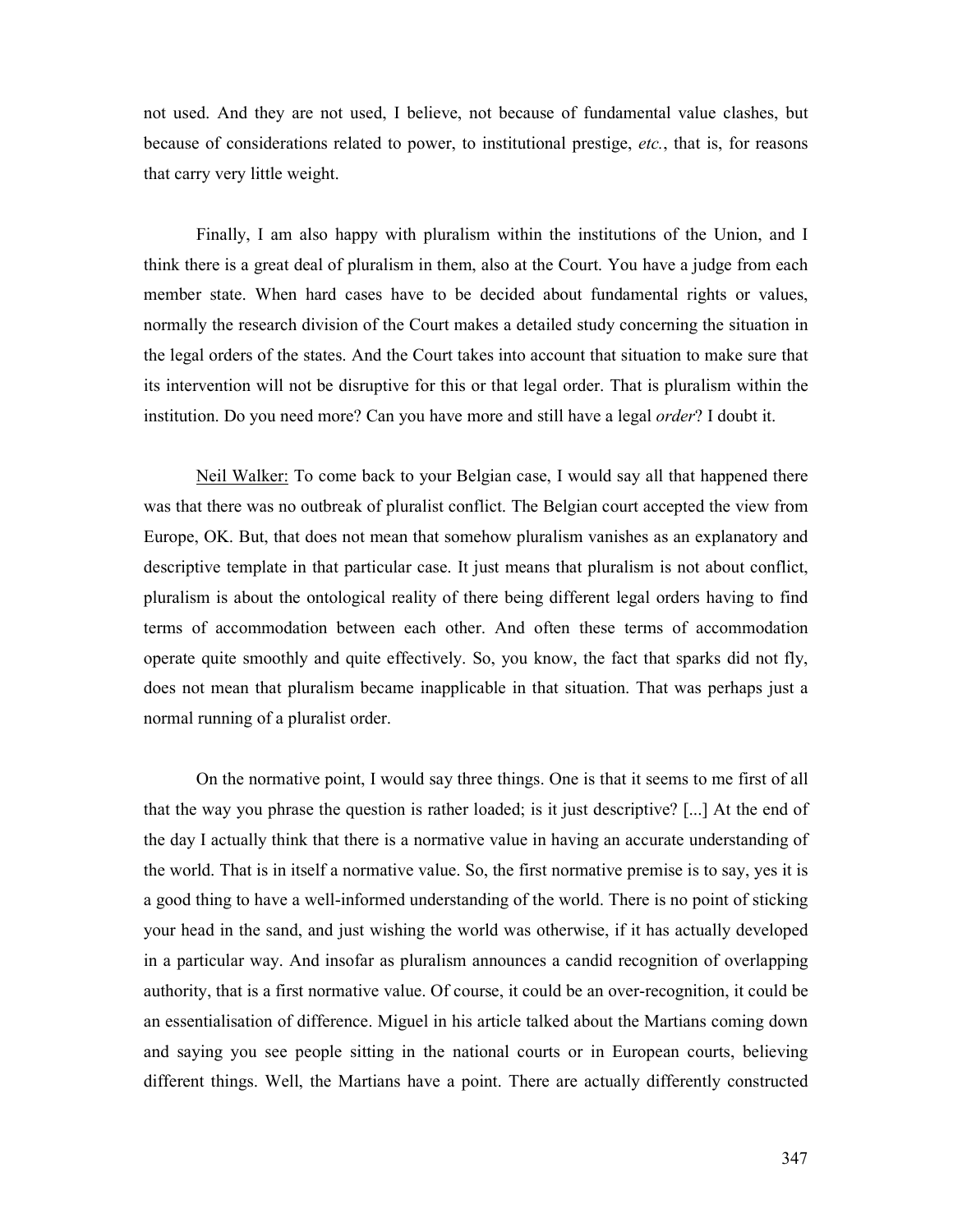realities there, and we are better able from a modernist perspective to intervene in the world and to change the world if we understand it. So, that is the first normative value.

The second normative value, I would say, has to do with recognition. One of the great emblems of the 1990's is the politics of recognition. In some ways this is an aspect of the politics of recognition. What pluralism is saying at the meta-level -at the highest level- is that within our continental configuration we have to acknowledge a multiplicity of different sites, with their different claims, with their different agendas, with their different commitments, etc., etc. And that too is a good. It is a good to recognise the relationship between sites in a way that does not require one to defer to another, or one to be supreme and authoritative over the other. Because if the occupiers of these sites do not understand themselves in these terms - if the peoples and people of Europe are not happy with a idea of hierarchically ordered federation, so be it. It is imperative under the politics of recognition to respect that. That is part of what pluralism is saying.

Now the third normative point is maybe the most interesting. This asks whether there is something productive in thinking about legal and political relations on a basis of heterarchy, rather than hierarchy. Beyond simply the recognition point and beyond the empirical reality point, the third point is to explore whether there are productive possibilities in thinking of law in terms that cannot be resolved by some sort of final authority. Can law, considered as a modality of deliberation or public reason which is not reducible to a final authority in circumstances where that deliberation and reason threatens to exhaust itself, actually function? Of course, there is an increasingly interesting literature, which is by no means limited to the EU, about dialogue between constitutional courts - whether national courts or international courts or supranational courts or WTO. There is a body of work where the interesting question is, when we are talking about high constitutional principles, are we better resolving these high constitutional principles in a context of dialogue where no court and no political body can finally just stop listening because they get the final word. If you take away the authority of the final word does it make for a better constitutional law? I know, I am posing it as a question not as an answer, but that would be the third normative opening of constitutional pluralism.

Miguel Poiares Maduro: I think I would have two points on what you [Neil Walker] were saying and what Julio was saying. It seems that when there are no conflicts the tendency is to say that constitutional pluralism is not relevant and when there are conflicts the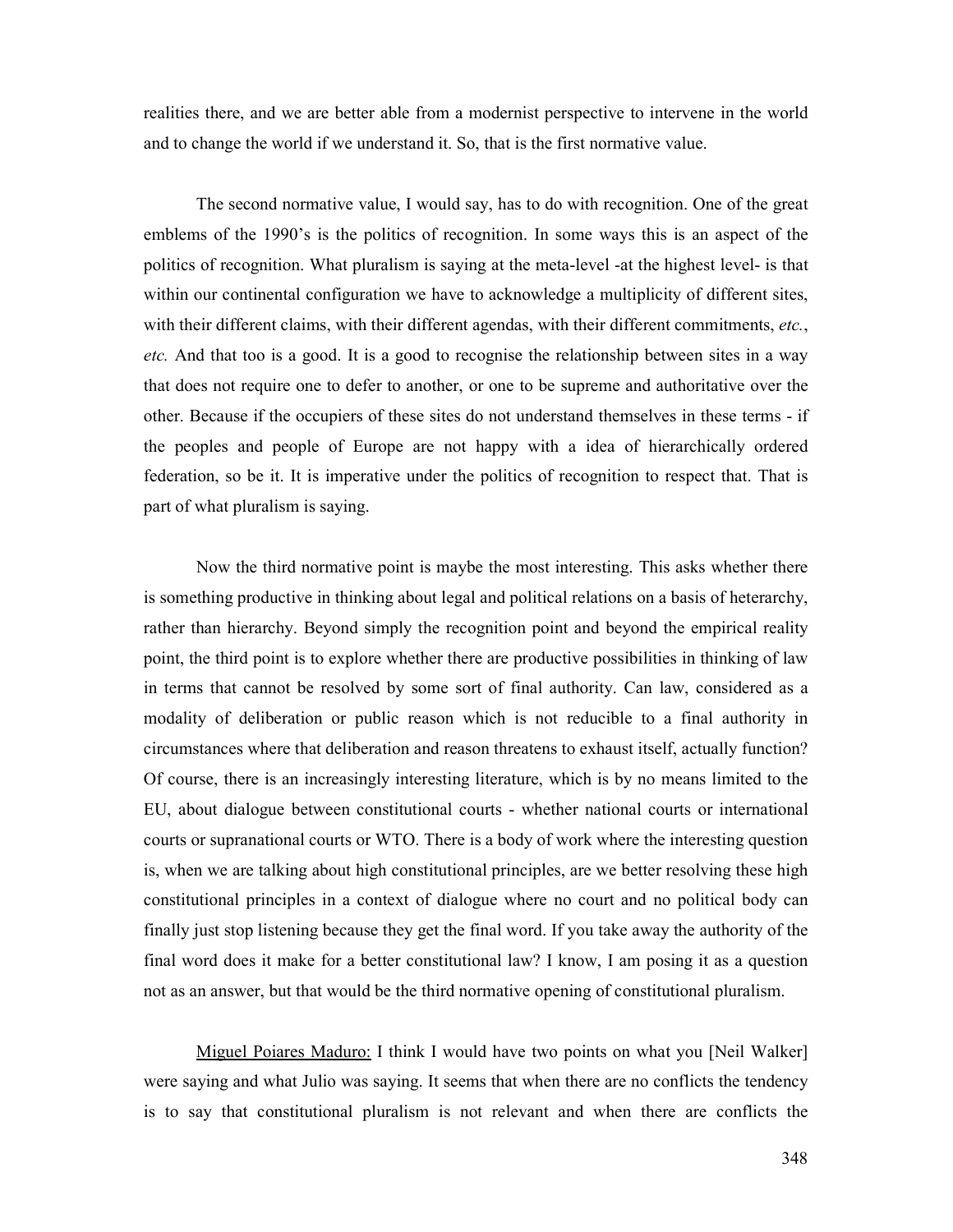consequence may be that they are not respecting European law and so what is then the value of constitutional pluralism? But that is why I think that constitutional pluralism has to have some kind of thicker normative content to determine, to a certain extent, the 'rules of engagement'. I do not think what the German constitutional court did was necessarily correct in terms of constitutional pluralism as a normative theory. Because I do not think they have respected what I conceive as the meta-principles of constitutional pluralism. But, of course, some others may define a different threshold. What is important to me is that it requires a form of loyalty among the participants. It is not simply that you assert your own authority. That, in my view, is not constitutional pluralism at least not in a normative sense. For me constitutional pluralism means, on the contrary, some form of mutual engagement. You are ready to engage with the other jurisdiction and you are also ready to defer. And that is what we have to provide in my view when we propose constitutional pluralism; those rules of engagement. To tell constitutional courts under which conditions they should defer to the EU jurisdictions, and instead when they could feel authorised to try to create new rules of the game.

And I actually think that this is not irrelevant for the other domain mentioned by you; the day-to-day application of European law and not the potential for conflict at the systemic level. On the one hand, I think that if we found the legitimacy of European law on this pluralist construction, and with the right principles for constructing that, then you make national courts understand that they are actors of that system and they are not simply subject to them. And if they assume themselves as actors of that system, they will start to internalise the methodology of EU law, the hermeneutics of EU law. If they understand that they share a common methodological ground for example. That, in my view, will lead to a decrease in the instances of a kind of soft evasion; when national courts do not refer when they ought to refer. This is not necessarily conflict at the higher level but it's still a form of evasion from EU law. If you make national courts part of the system and if you make them realise that they are actually constructing that legal order you make them truly European courts. That is what CILFIT is about. A requirement of universalisability; that is, a requirement to operate as European courts. To say to a national court that it must decide taking into account the possible views of other national courts and the impact of their decision on the broader EU legal order. You are an actor in a system that includes many other actors and you owe loyalty to that system. But, you are much more effective in doing that in a context where you recognise the pluralist construction of the Community legal order.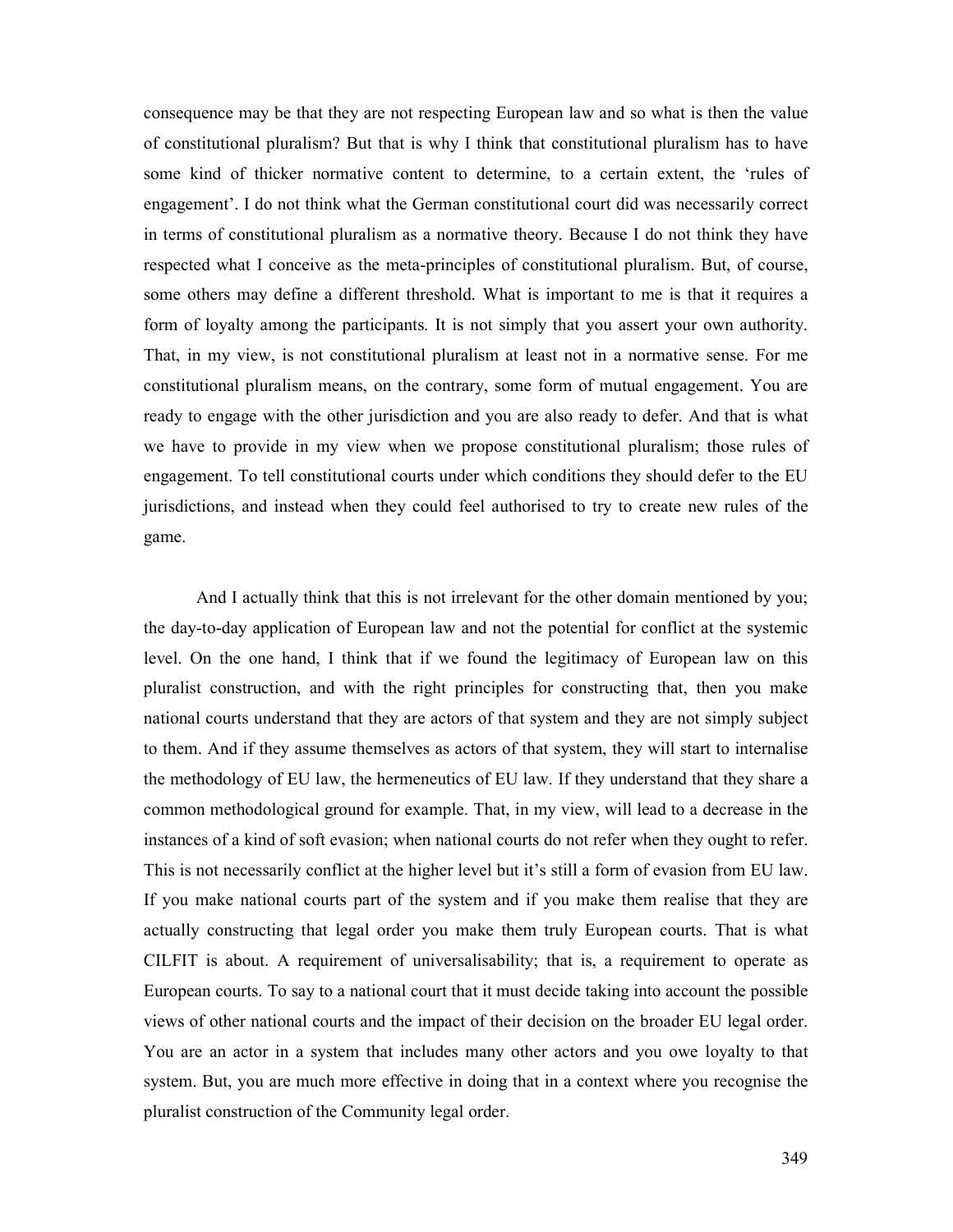Julio Baquero Cruz: Yes, but in what way does that kind of moderate pluralism differ from the classical Community account you find in Pierre Pescatore, for example? Because you have loyalty, you have dialogue, you have engagement, you have bridging mechanisms, you have the whole thing plus order, the possibility of order and the final word.

Miguel Poiares Maduro: This is why I insist for example on the issue of institutional choice. Because this is applicable to the European Court of Justice too. The Court of Justice should not be institutionally blind either. It is a discursive mechanism. And the element that guarantees the discursive mechanism is the possibility of constitutional conflicts and its prevention at the systemic level. That is what makes the European Court of Justice internalise in its own conception of the system that this is a two way relationship. But this is not to say that for the system to operate with national courts the latter can at all times legitimately decide whatever they want. That is not the point.

#### VI. Questions for Mattias Kumm

Matej Avbelj: OK, welcome back everyone. It is now my pleasure to greet also Mattias Kumm with us. We will have a chance to listen to the fourth vision of constitutional pluralism in European integration as well. The way we decided to proceed is that the speakers, who have spoken before, will each ask a question to Mattias so that he will be able to, basically, jump into the debate that he missed. Therefore, let us just get started. The sooner the speakers are finished with their questions, the more time there will be for a general discussion.

Miguel Poiares Maduro: My question to Mattias is the following. I have been following your work for a while in many domains, for reasons that you know. And, on one hand, in terms of constitutional pluralism, and I think even in terms of what has raised most interest for Matej and Jan and also other people, your focus has been on the Kompetenz-Kompetenz question and on potential conflicts of ultimate authority. But on the other hand I have always seen your work in that respect linked to a broader conception of constitutionalism. But you have never articulated that. I once classified your work as a kind of project in constructing a philosophy for the constitutionalisation of political life. Many of the concepts that you use, e.g., 'practice contestation' would in my view gain a new dimension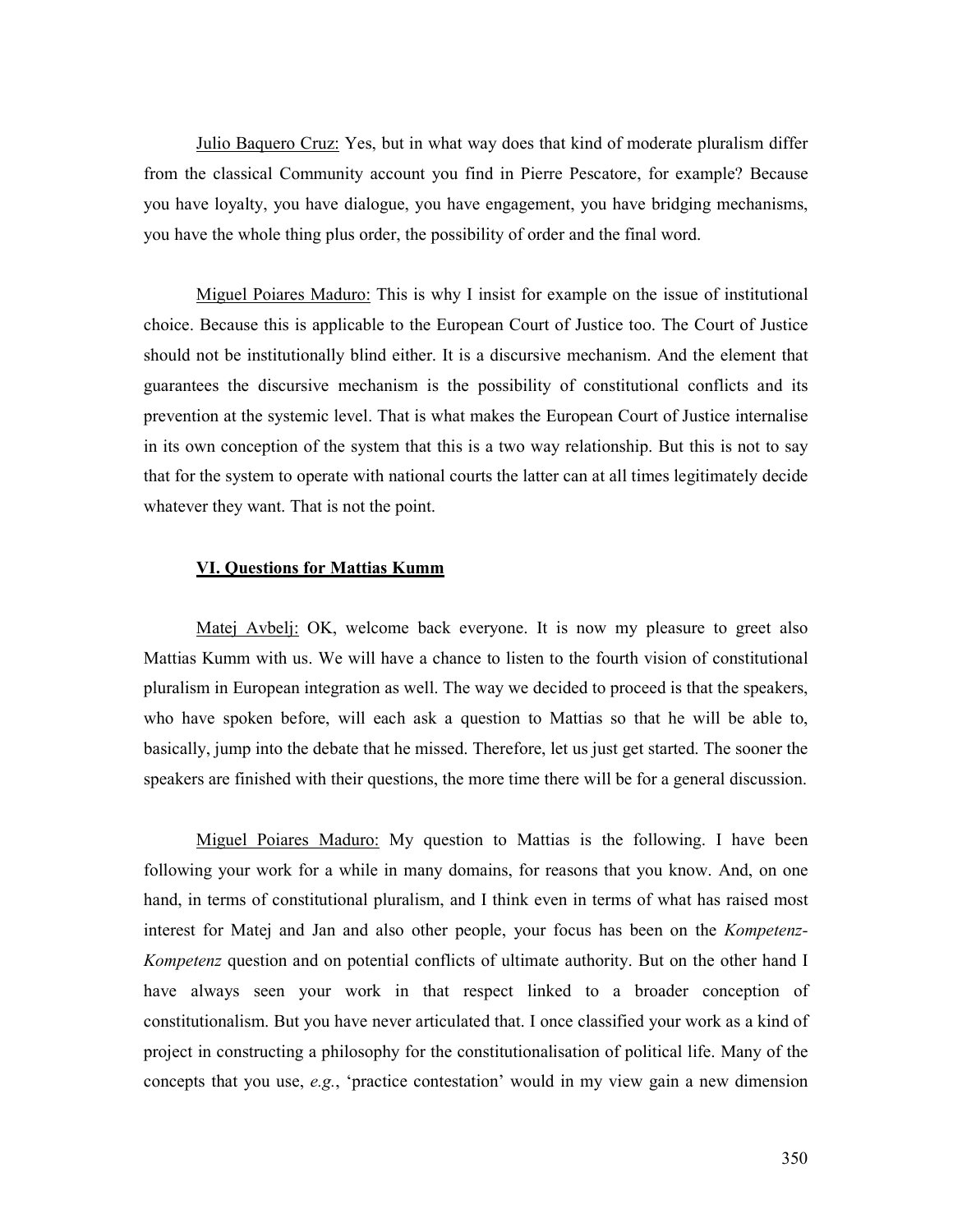and interest if you would be able to relate them better with an underlying conception of constitutionalism that is linked to your specific work in terms of constitutional pluralism.

So, my question to you is the following: is your notion of constitutional pluralism motivated by a kind of pragmatic concern with answering the question of ultimate authority in potential constitutional conflicts, or is deeply linked to your underlying notions of constitutionalism?

Mattias Kumm: Thanks for this question, Miguel. It provides me with the challenge to explain a significant part of my life's work in five minutes… The pragmatic and the theoretically ambitious complement one another, of course. On one hand, the account of constitutional pluralism I provide establishes a framework of principles that are then applied to specific contexts to provide pragmatic workable responses to a set of pressing practical questions. How courts should address constitutional conflicts between the European Union and member states in the European Union. On the surface, this seems to be an exercise of what Kuhn would have called 'ordinary science'; the academic lawyer tries to come up with a solution to a problem that arises in legal practice. On the other hand, what fascinated me about this practical issue is that the conceptual frameworks used by courts to justify solutions; be it the insistence on the effective and uniform application of EC Law by the ECJ, or the idea of ultimate constitutional authority being constituted by 'we the people' within the framework of the state, seemed to be inadequate to the task of designing conflict rules that reflect a careful assessment of the obviously relevant concerns in play. Furthermore, these frameworks could not explain the practice that courts were actually engaging in. There was an interesting disconnect here, something that seemed to point to something deeply wrong in the competing ways either proponents of European law's primacy or classical constitutional jurists thought about the foundations of constitutional authority. With other words, this seemed to be the kind of problem that required rethinking the basic conceptual framework that we use for discussing constitutional authority. It is an issue that seemed to require a *paradigm shift* for thinking about constitutionalism, a truly revolutionary reconceptualisation of constitutional practice, both within and beyond the state. This is the project I see at least three of us here contributing to. Julio is here to keep us on our toes and remind us that grand announcements of paradigm shifts more often than not turn out to be little more than short-lived fashions.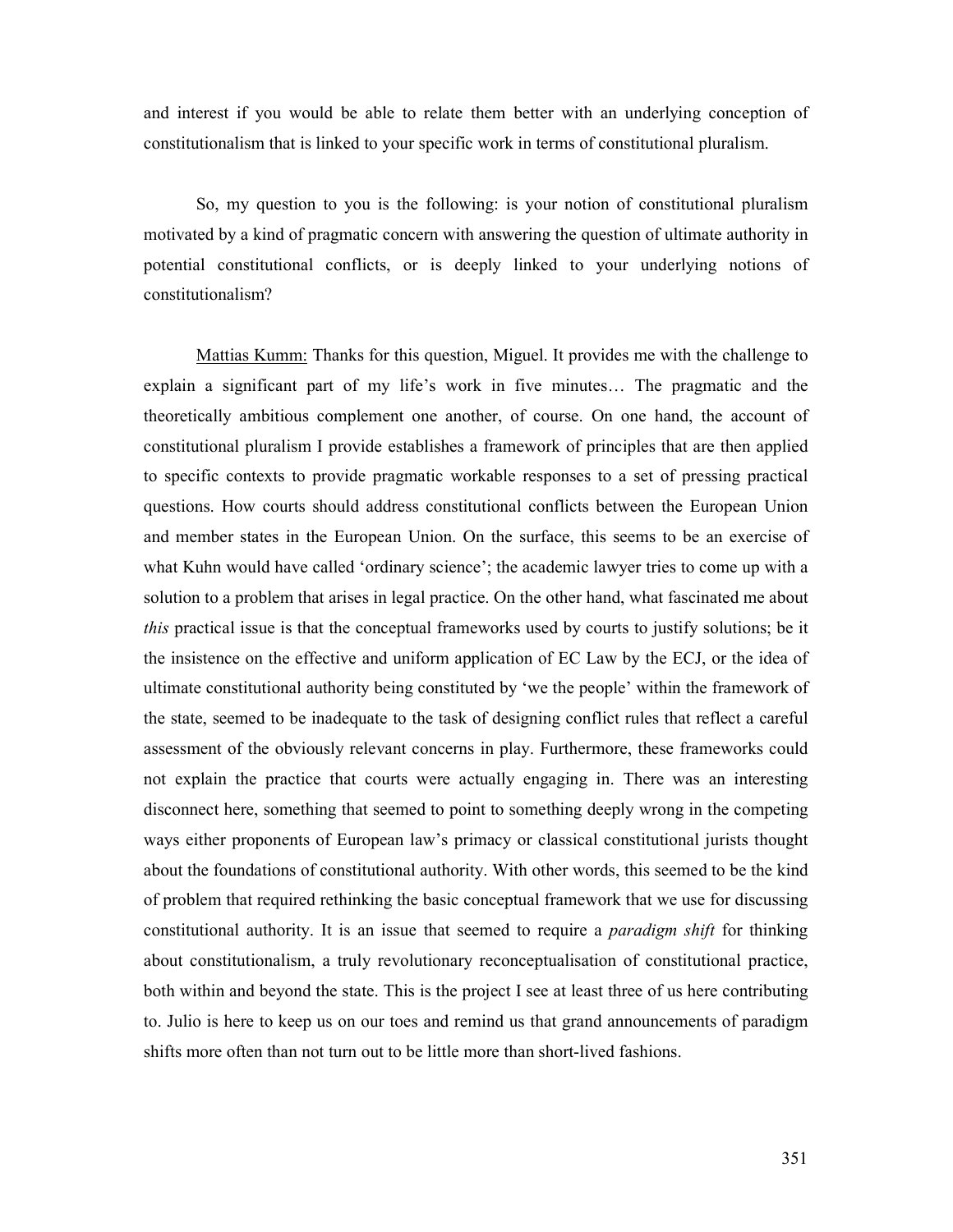But make no mistake; this is not a fashion. This is an enterprise that is likely to dominate the intellectual agenda for ambitious constitutional lawyers for years to come, simply because the problems it addresses won't go away. Run of the mill practitioners either on the European or national level might not pay much attention to it. There is no reason why they should. Car mechanics or building statisticians continue working competently within the framework of Newtonian physics, even after that paradigm had been shattered by the work of Einstein, Heisenberg and others. Similarly, most cases can be resolved by lawyers without reference to or understanding of the issues that are at the heart of this project of reconceiving constitutionalism within a new paradigm of constitutional authority. But just as the practical applications of quantum mechanics are rich and varied, so the implications of the new constitutionalism go way beyond constitutional conflicts and have only begun to be explored.

So let's go back and situate the emergence of constitutional pluralism in the context in which it arose.

In the late 1990's there were those who just assumed that the ECJ had gotten it right, that ultimately there was a new legal order whose law rightly claimed unqualified primacy over national law. If national courts didn't fully agree, the belief went, it was only because they were not yet sufficiently educated and familiar with EU Law. Progress, in the sense of gradual acceptance of the ECJ's primacy claims, seemed to have already occurred and further progress was believed to be inevitable. Yet, on the other hand, there were those judges and scholars writing for national constitutional courts and national constitutional lawyers, who continued to insist as a mater of course that the domestic constitution was the supreme law of the land and the only question was how to of interpret the conflict rules of the national constitution with regard to EU Law in order to find out how EU law fits into domestic practice. The Maastricht decision helped to make it clear to a European audience that this practice was not based on intellectual laziness and ignorance, but was grounded in a reasonably sophisticated, classical account of constitutional authority, that directly conflicted with the ECJ's account. All of a sudden European lawyers paid attention:

"Hey, wait a minute! What's happening on the domestic level is not just explained by recalcitrant ignorance. They are actually thinking about it. They are coming up with a reasoned argument about whether or not they should adopt the position of the European Court of Justice. And they end up unconvinced and reject it".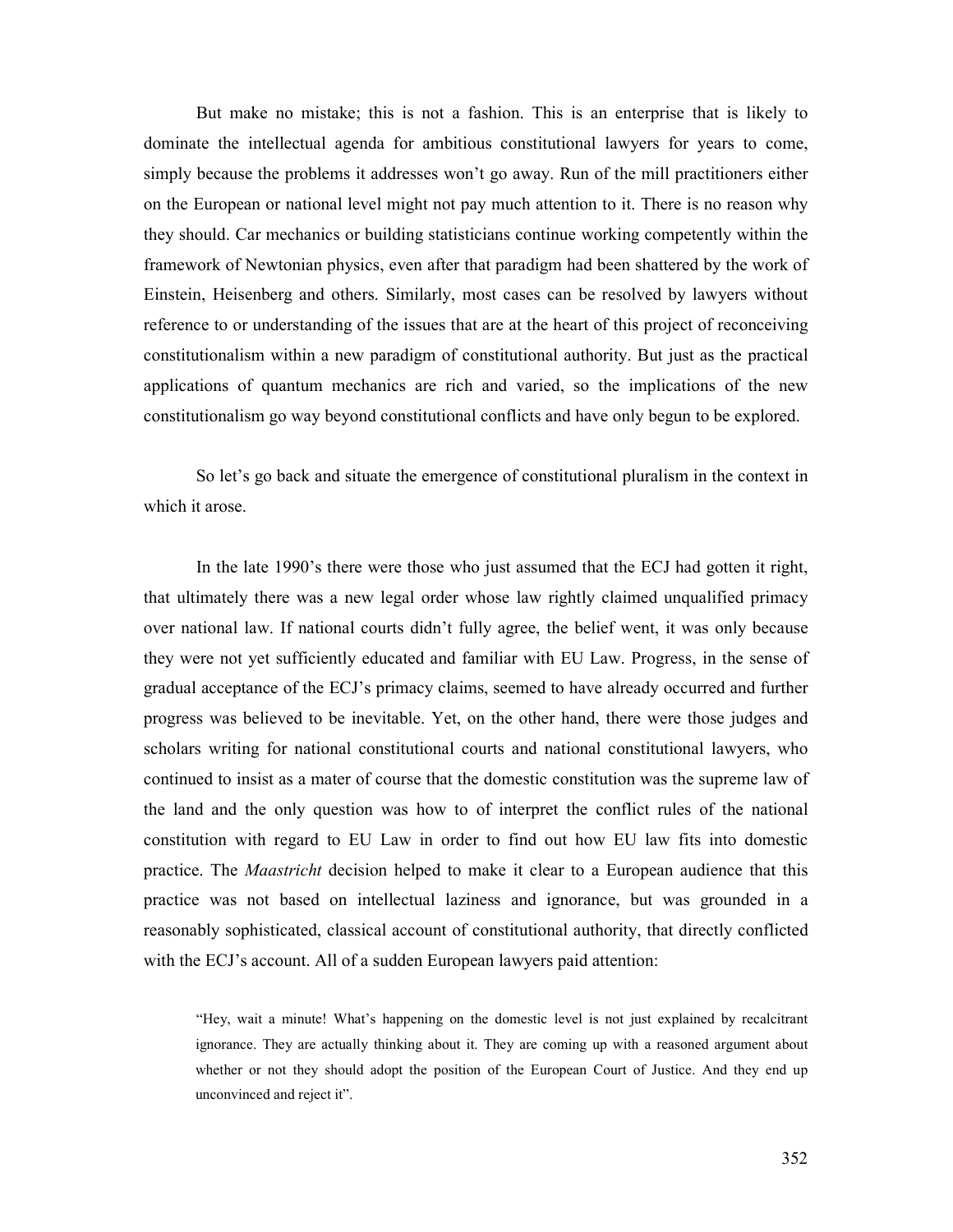So, to simplify things somewhat, there seemed to be a big conflict between the ECJ supported by European lawyers embracing the rule of European Constitutional Supremacy on one hand, and most national constitutional courts supporting a rule of National Constitutional Supremacy on the other hand. Now, what struck me immediately is that framing the issue as a choice between two fundamentally competing claims of ultimate authority seemed to miss central features of actual practice, that I had spent considerable time studying closely. The more I studied actual decisions by national courts, the more implausible this way of framing the issue seemed to me.

Just to illustrate the kind of complexity that you discover once you start looking little more closely, I'll give a somewhat stylised and rough account of British practice and debate, that reflects an evolution that, in some form or another, tends to have a similar structure in other constitutional systems. In the beginning (position 1), there is a claim to national constitutional supremacy; which, in Britain, took the form of a claim to parliamentary supremacy. In case of a conflict between a British statute enacted later in time and a piece of EC legislation, the British statute prevails. But soon came the first qualification (position 2). Soon the House of Lords said "yes, well, of course there is parliamentary sovereignty, but when we interpret a national statute that might be in conflict with the piece of EC regulation, we will, as an interpretative matter, give weight to EC law and make that a factor in our interpretation of our national law". A factor. That's weak. But it's not the same thing as a straightforward rule, which just says "we just interpret our national law the way we interpret any other law and we don't care about what else might be going out there". And, then, came the next step (position 3). At a later point EC law was not just a factor to be taken into a consideration when interpreting national statute, it was the determinative factor. So, if in doubt, if there is space to interpret national law to be compatible with EC law, that space would be used to ensure compliance. And then we have a further step (position 4) and this many would describe as the current law in Britain. It does not matter whether the parliamentary statute is open to interpretation or directly in conflict with EC law. We will always assume the legislator just did not want to violate prescriptions of EC law unless it explicitly and directly writes that into legislation. We can imagine another step (position 5), that has been proposed by some but arguably does not at this point reflect current British law. Even if Parliament explicitly and directly writes into a law that it wants to overrule EC law, it may not do so. All parliamentary sovereignty means is that Parliament may revoke the act that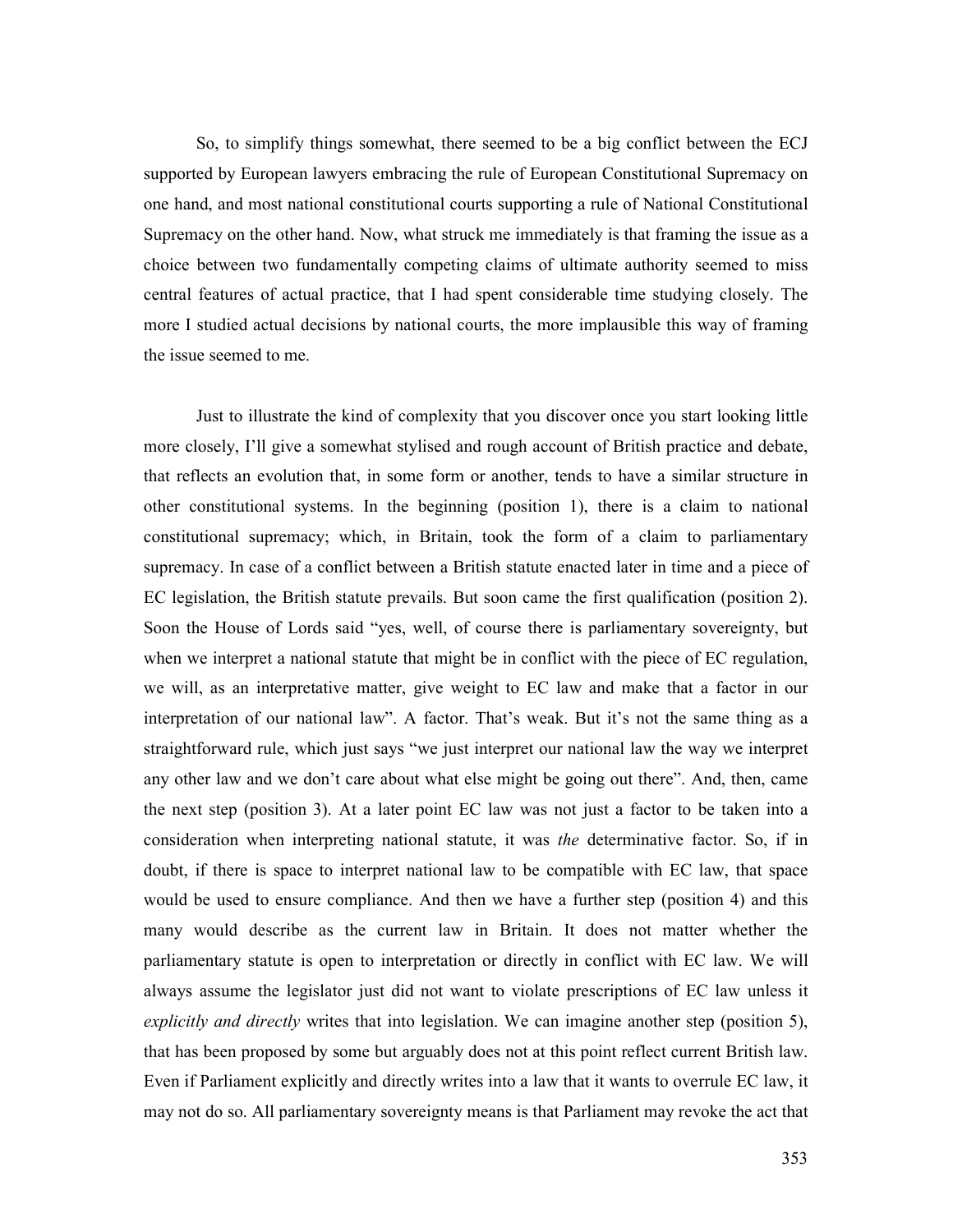is the basis for British membership in the EU. A final step (position 6) might be to recognise the primacy of EC law without qualification. Parliamentary supremacy would be conditional on compliance with EC Law.

Now the point here is not to suggest that there is an inevitable progress trajectory here. I take no position on whether position 4 is better or worse than, say, positions 3 or 5. The point here is to focus attentions on positions that are possible candidates for the resolution of constitutional conflicts, but that are impossible to describe in terms of a binary choice between national or European constitutional supremacy (here, positions 2 to 5). There is a puzzle here. Might this be an indication that something quite different is going on, something that we ought to be able to describe using a quite different conceptual framework for constructing constitutional authority?

In the end, my answer was 'yes'. But before we jump to paradigm shifting new conceptual frameworks as a solution to the puzzle that constitutional practice has placed before us, let's take seriously Ockhams razor and first explore other, simpler attempts to make sense of it. Of course there might be a simple solution. The decision about the right constitutional conflict rules is a question of national constitutional interpretation. Determining the right conflict rule is just a question of looking at national constitutional provisions and their proper interpretation. The complexity of constitutional conflict rules might derive from the fact that the interpretation of the national constitution is often a difficult thing and might lead to complex answers of the kind we see national courts embracing. But that answer is unpersuasive. It does not fit the facts. First, the conflict rules developed by national courts have changed, even when the underlying constitutional text has not. Indeed, in Britain there is no underlying constitutional text, but just an interpretation of a practice, in which great rhetorical significance is placed on the highly contested idea of parliamentary sovereignty. More generally, a closer analysis of national constitutional practice in other jurisdictions confirms the hypothesis that the conflict rules developed by national constitutional courts are not developed by anything that is plausibly described as ordinary acts of constitutional interpretation, but more often than not reflects a straightforward functional, purposive type of reasoning; think of the German FCC's *Solange* formulas. Something else is going on. So, if it is not ordinary constitutional interpretation, and it is not recognition of European primacy, what is a plausible account of what is going on?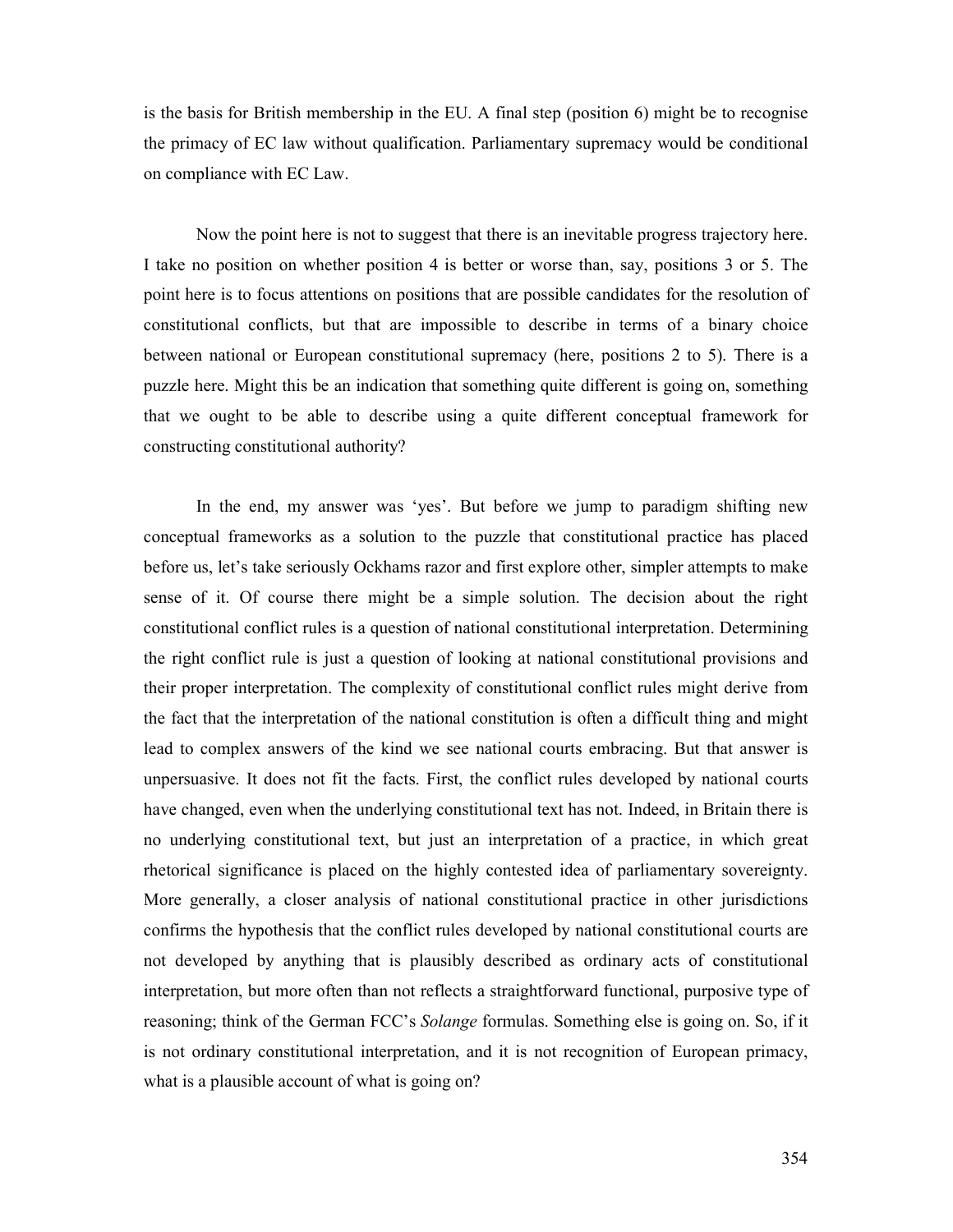Well, here is another simple answer. Let's call it a 'realist' or 'cynic' answer:

"You know, let's not fool ourselves. Constitutional judges are savvy political actors. They understand that their task is to manage a complex system of political and legal interdependencies. So, using whatever methodology and arguments resonate with their own legal tradition, they find a way to craft rules that minimise conflict and make the whole thing work, while insisting to keep open avenues for resistance, just in case. Rules relating to constitutional conflict present a kind of constitutional emergency regime for which the ordinary rules of interpretation don't apply. Courts do what works best. So, when we talk about constitutional pluralism as a way of understanding constitutional conflicts, we are analysing an exceptionally limited domain where ordinary rules of constitutional interpretation are suspended. In this domain, we move beyond law. We move from legal interpretation to legal diplomacy and comity. We are talking about the savvy management by judicial actors of the interface between EC and domestic law. Beyond this narrow domain, constitutional law and our ideas of constitutional authority are left standing as they are. That's all there is to it".

But if we don't want to be dogmatic cynics and we refuse to be fooled into naively believing that courts are merely interpreting the national constitutions they accept as ultimate authority, what alternatives are there of making sense of practice? This is where the radical claim relating to a paradigm shift in constitutionalism comes in. The whole conventional story, the classical way we understand the legitimacy of domestic constitutions, needs to be revised. Not only does the classical story not fit with the way courts address the issue of constitutional conflict. On closer inspection, it also fails to be convincing on its own terms.

Why is it the case that we should regard domestic constitutions as the ultimate legal rules governing the national political community?

Positivists would simply say "well, we recognise it as a matter of fact". But here, we've already seen, the facts are far more complicated. The actual conflict rules recognised do not simply reflect a rule of NCS or ECS. The identity of the *Grundnorm* or rule of recognition or in European constitutional practice is a complicated affair. Furthermore these rules are in flux and contested. So referral to conventions don't help much to understand or guide legal practice in Europe. Some kind of a normative conceptual framework is needed to makes sense of and guide existing practice.

So, here is the classical conceptual framework used for justifying the ultimate legal authority of national constitutions; "the constitution is the supreme law of the land because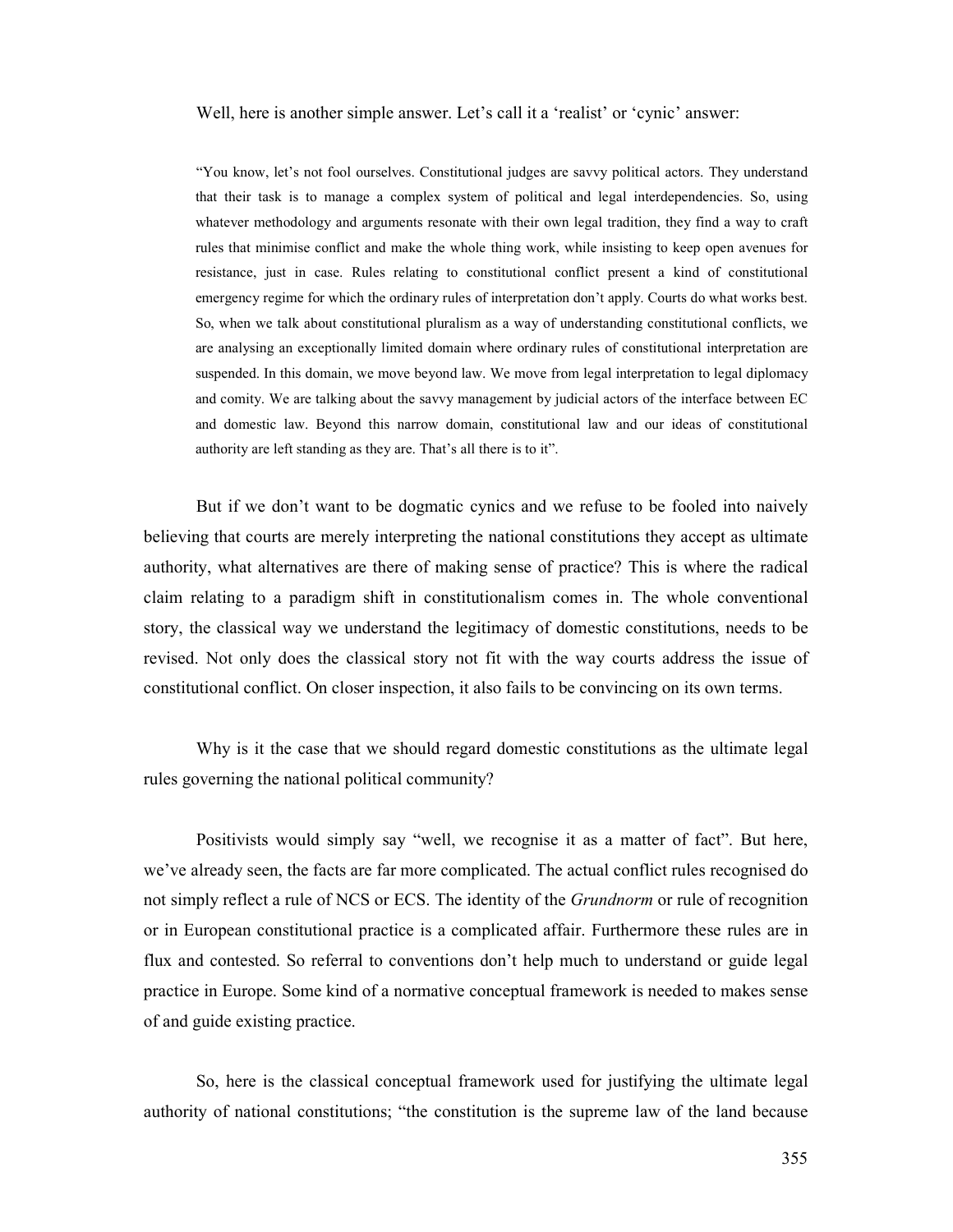'we the people' have enacted it to establish a legal framework through which they govern themselves". There are different versions of theories with this structure, but most focus on the moment of bringing into existence of the constitution, the creation of an ultimate authority out of a legal void - the Big Bang or the creatio ex nihilo of the constitution. First there was nothing and then there was the highest law. And what we want to ideally see is 'we the people' in some kind of high profile participatory deliberative way, bringing into being such an authority. That's the conventional way of looking at it. So, if you want to find out whether EU Law or national constitutional law is the supreme law of the land you ask, "well, if something like that is going on the European level"; and you conclude, "you know, there might be some faint analogies of such a process in the various moments of treaty ratification, but it really does not amount to anything we can plausibly interpret as a constituant act of a European 'we the people'". So European Union law can't be the supreme law of the land and Europe can't have a constitution properly so called, but at best a functional equivalent -after all, golf clubs have constitutions too, as Jack Straw once quipped-, that ultimately derives its authority from the member states. So, that's the classical framework. Unfortunately the idea that ultimate legal authority is based on 'we the people', that through an act of volition establishes an ultimate authority is deeply flawed. Miguel is among those who have written about what is paradoxical and unpersuasive about the conventional ways of thinking about domestic constitutional authority and Neil has as well. Even though this is not the place to actually make that case, what does the alternative look like? According to the ECJ, it's the principle of legality -the effective and uniform application of EC law- that grounds the ultimate authority of the EC. Contrary to Julio, I find that also unconvincing, for reasons I can't develop here. Neither emphatic 'we the people'-ism nor the monist legalism that the ECJ advocates either reflects actual practice by national highest courts or is otherwise convincing.

So, what is the something else that is to take its place? The foundation of law and of constitutional authority in Europe, I have argued, are the basic constitutional principles of political liberalism; the rule of law, democracy, human rights, complemented by subsidiarity to address questions concerning the allocation of legislative decision-making authority. But these principles are held together neither by the idea of a sovereign democratic state that is the source of all positive law, nor the idea of a legal system as a formal hierarchical order guaranteed by an ultimate authority recognised by everyone. Instead, these constitutional principles are held together normatively by the idea of human dignity as the foundation of law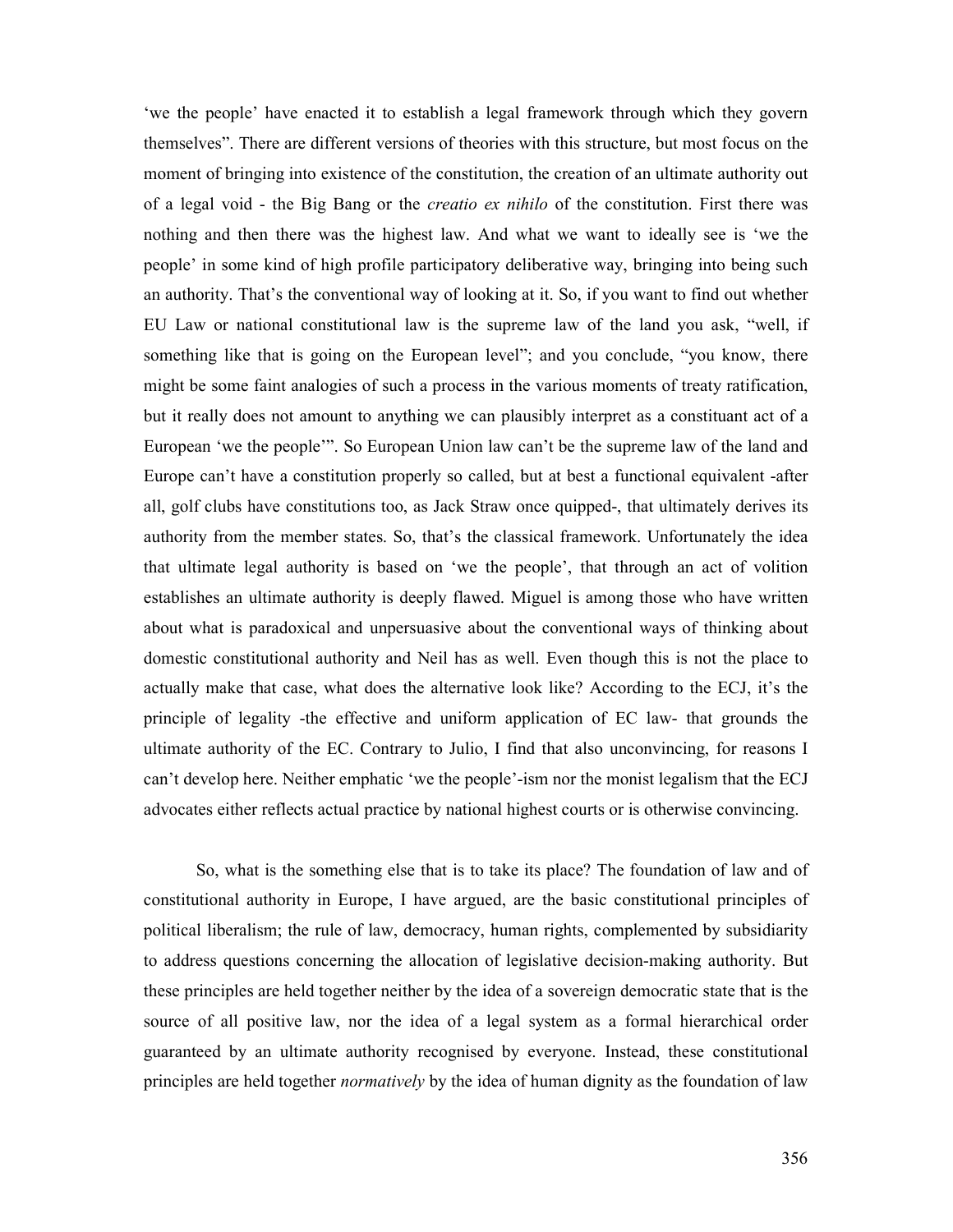and institutionally by the commitment of all constitutional actors to play their part in securing the overall coherence and effectiveness of legal practice.

Of course, these constitutional principles, like all legal principles, ultimately require the support of officials and citizens to be effective. But they do not require enactment by 'we the people'. Their authority derives from the reasons that support them, connected ultimately to the idea of human dignity as the normative foundation of law. Constitutional texts reaffirm these principles, but mostly to make them more visible -think of the Preamble to the Charter of Fundamental Rights- or to provide a more concrete interpretation of them. These principles are not just principles that the people as the true sovereign have happened to choose to govern themselves. The meaning of collective self-government and the limits to that idea are determined by these principles and their interpretation. They are the foundations of law in Europe. They constrain and guide constitutional practice. They provide the language we use to settle debates and to contest old settlements. And they should be the direct focus of those trying to reconceive and guide constitutional practice on the domestic or European level.

I think I have shown in my work that these principles better than any other conceptual framework serve to explain and guide the practice of national courts fashioning rules of engagement to address constitutional conflicts between EU and national law. But, as the heartpiece of a theory of constitutional authority, the new post-statist, post-nationalist and post-positivist constitutionalism that many of us here embrace has the purpose to more generally reconceive the foundations of law as it's practiced in trans-nationally integrated liberal democracies. So, that's how the pragmatic and the theoretical come together.

Neil Walker: A follow up question, if I may? It seems to me, reading your work and listening to you here, that there is a strong claim that provided we move away from certain understandings of what is the glue behind national law, certain understandings based upon either authority or even local culture, then some of the problems, some of the difficulties associated with making legal sense of constitutional pluralism, begin to disappear. Because, instead we understand law as a practice based upon reason. Reason knows no boundaries of community; reason does not to defer to authority. Therefore, once we go beyond the boundaries of national community, we still have reason. The difficulty with that is that most of us actually understand law as a compound of different things. There is an authority or command dimension of law -one does not need to be an ethical positivist to understand the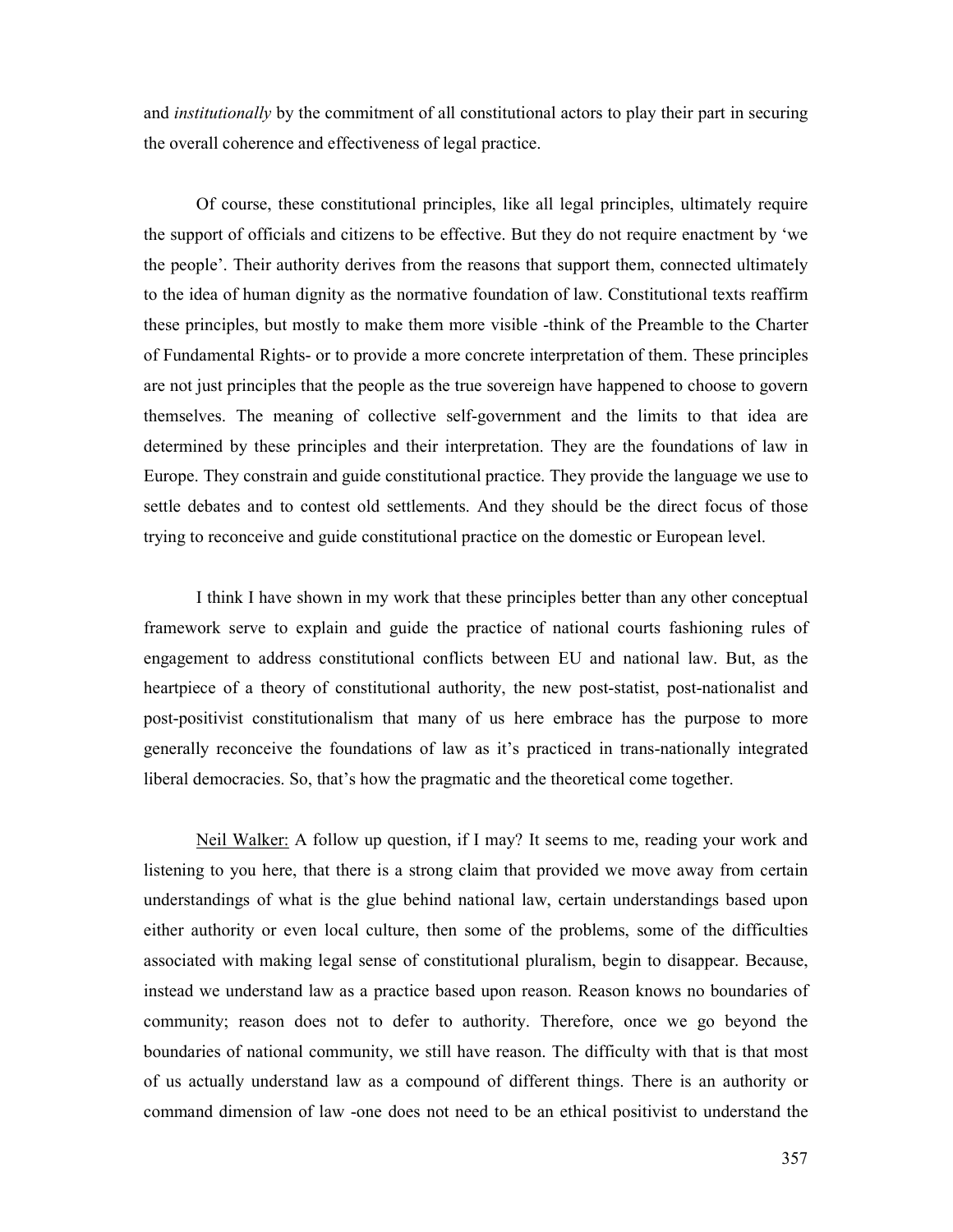sociological reality of this authority dimension within law- and there is also a cultural dimension within law. Take Dworkin for example, Dworkin's theory of best fit, is precisely something which tries to put reason and culture together. He asks "what is the best understanding of law, conceived of as the best fit for this community". So, there is a cultural dimension to law. But there is also a universal reason dimension to law. Because Dworkin tries to put these two together, he has to find an accommodation between the two, leaving aside binding authority almost entirely from his theoretical framework, or treating it simply as a product of the other two. But the problem is, if we try to move beyond constitutional pluralism, one does not have to deny the importance of reason -and I certainly do not-, some dimension of universal reason within law, to wonder whether there are enough ingredients in place for law always to hold in a trans-national context. If that part of law associated with the linkage between legal orders is devoid of autonomous authoritative foundations and compound cultural foundations, and if moreover it is contending with and confronting the insistent presence of these authoritative and cultural aspects in the different legal orders themselves, it seems to put a big strain on the reason component.

Mattias Kumm: First, the idea to sharply contrast authority and reason might not be very helpful for thinking about the complex kind of law, because as you rightly say, referring to my colleague Ronald Dworkin, it is a central feature of law that it somehow integrates both. The question is how the two are integrated. Here is a very short version, ridiculously oversimplified, of how I see the two connected.

When a particular legal actor, be it the European Court of Justice, a national constitutional court, a legislator, an administrative agency, thinks about what its role is and what it should be doing, in a particular context, it understands its own actions as part of a wider practice. In that practice, other institutions are charged with doing other things. Modern law institutionalises a division of labour between different actors for a variety of reasons. These include establishing a division of powers to avoid abuse, allow for effective participation and control (voice), allow for decisions to be influenced by the relevant expertise, *etc.* It is also part of the modern understanding of law that with regard to many issues there is likely to be disagreement about what the law should be or how it should be interpreted, even if all relevant actors are well informed and acting in good faith.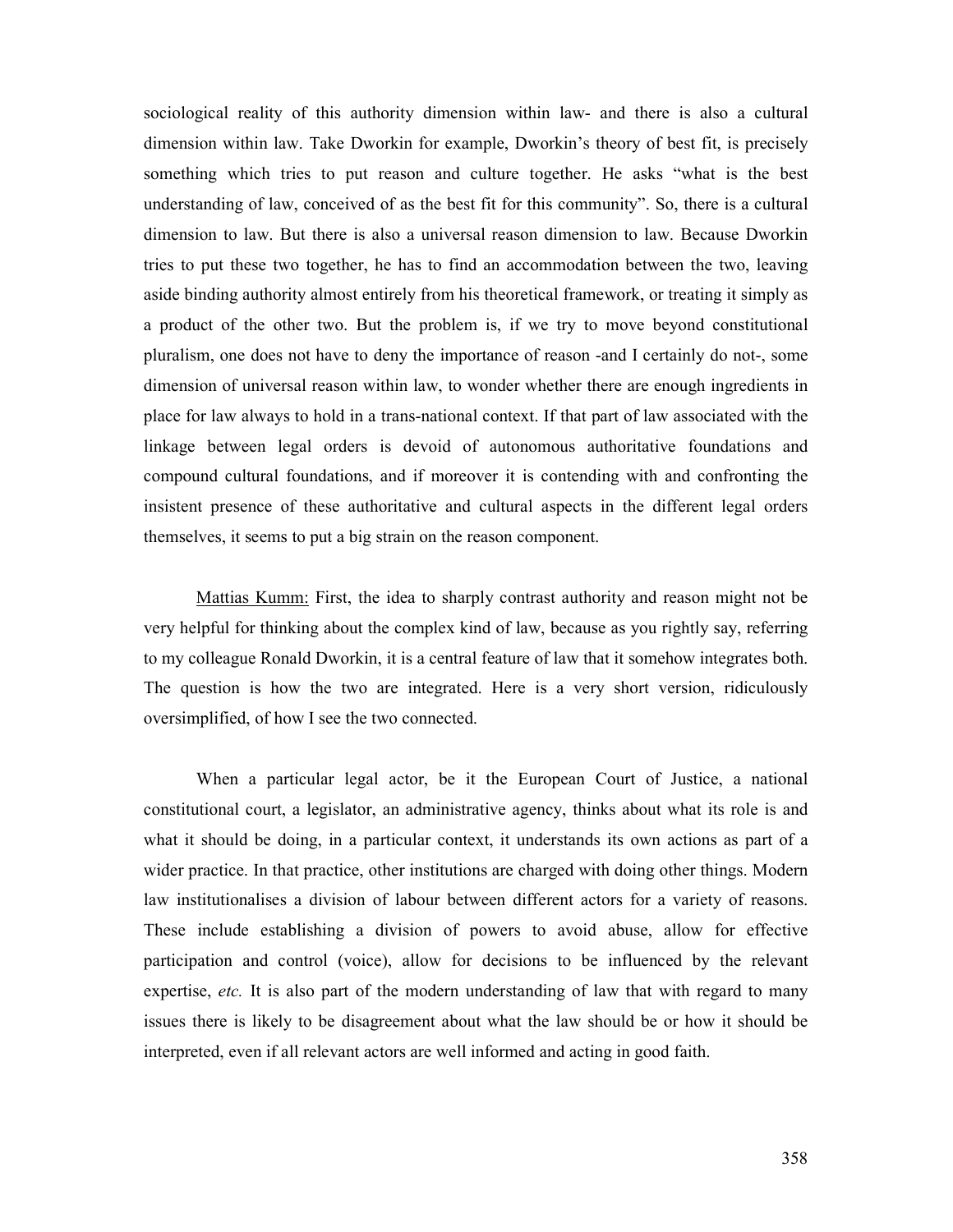What constitutionalism does suggest -and I think that is something that Miguel would agree with this- is that the exact nature of each actor's role and the exact limits of what a particular actor ought to be doing in a particular situation given decisions by other legal actors is very rarely determined exclusively by an authoritatively enacted rule regarding competencies. In most situations, there are likely to be settled understandings of the law, but in principle these understandings are always susceptible to be challenged in the name of constitutional principles. The extent of the authority of any actor is thus always, in principle, susceptible to justificatory pressures. Such justification of authority in turn relies on jurisdictional, procedural and substantive principles. When a court has to decide a human rights case, it does not simply say "I have been given jurisdiction to review human rights cases and therefore I will decide the issue on my best understanding of how these rights should be understood, no matter what anyone else thinks". Courts tend to be sensitive to procedural principles. In the context of applying the proportionality principle, for example, they might give special deference to decisions reached by long and arduous public and parliamentary deliberations or questions that require particular expertise that the executive branch has effectively brought to bear on the issue. In many instances officials might plausibly say "this is authoritatively decided". But courts will often say "look here we have a decision by some other actor that has some weight and let's see exactly what weight it has and whether, all things considered we should overrule it anyway". The degree to which the decision of another is accorded weight depends on the jurisdictional reasons supporting the authority of the other institution, the procedure used to make it, and the plausibility of the reasons that support it. Of course, the humdrum practice of law generally deals with situations where most of these difficult issues are settled. But if they are settled that's a sociological fact only. We can imagine a political context where many of these settlements become disputed again. So, constitutionalism provides you with the vocabulary to articulate and frame debates, about questions of authority. So, it's not about authority versus reason. It is not about culture versus reason either. Obviously, the culture of reasoning and the understanding of what counts as reasonable within a legal framework is likely to be influenced by certain selfunderstandings and practices as they happen to be in a particular place, in a particular situation and in a particular time.

Julio Baquero Cruz: My question is about your argument that in principle EU law should prevail unless countervailing principles have greater weight. You mention three exceptions, and their ground seems to be the greater democratic pedigree of national law.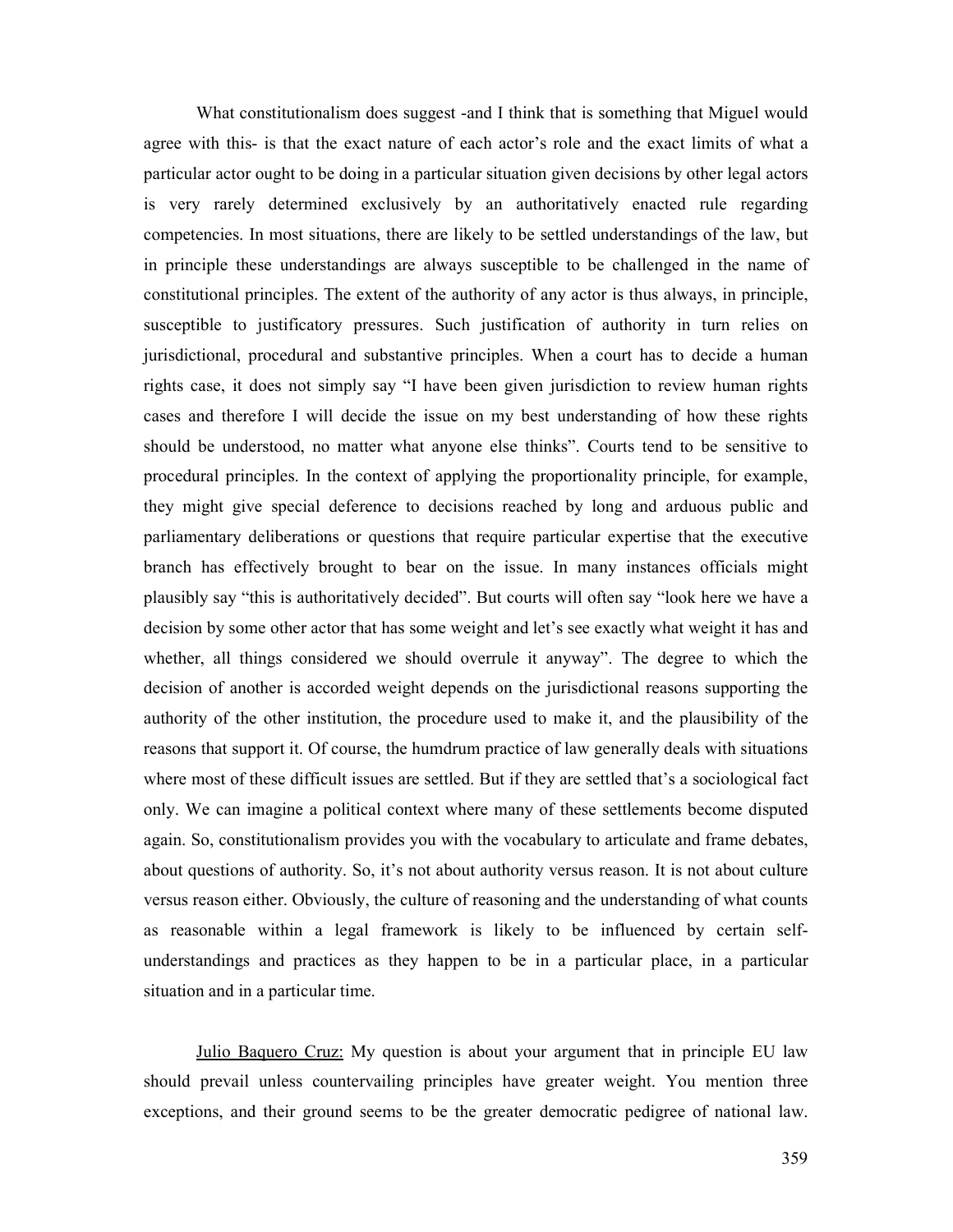Assuming that this is the case, I wonder whether you can balance these principles as you do. On one hand, you have the rule of law, with predictability, the ability to know in advance who is going to decide and according to which rules. And you unsettle that on the grounds that national law is more democratic. This is problematic, because you cannot have democracy without the rule of law. If you accept this kind of balancing, you may end up damaging the rule of law in the European Union, and also in national systems because the European dimension of the rule of law is part of the national rule of law. And you do not improve democracy on the European level or on the national level. You just preserve what you take to be superior national constitutional law. So, how do you deal with the heterogeneity of these two values? Can you really balance them in any meaningful way?

Mattias Kumm: I guess, there are two ways of interpreting your question. One would be to say "look, you have different sets of principles and you claim you can balance them against one another and how are you gonna do that". So, that's a general problem of balancing competing principles against one another and the possibility of rationally doing so, given that they might be incommensurable. I do not think that this goes to the heart of your question, so I will leave that aside.

The other way of understanding your question is that you are suggesting that there is something basic about the rule of law, that justifies giving it absolute priority over other principles, perhaps because without it, other principles become unintelligible. That position has a long pedigree in the Western legal thought. The idea has been central to the discussion of civil disobedience. So, there is a legal decision and a citizen disobeys. And he disobeys because he thinks the government shouldn't be doing what it's doing. He thinks, or she thinks, that by disobeying in a certain way things might be improved. That's a political act the purpose of which might be to change the practice. The question is under which circumstances you might legitimately be engaged in such a practice. And one answer is "never, because the rule of law is undermined; the rule of law is the very precondition for any meaningful understanding of justice, democracy", *etc.* And I've always found that wholly unconvincing.

First of all, the law is being disobeyed a lot of the time, in lots of systems, in lots of situations, by a lot of people. And it tends not to immediately lead into a civil war or anarchy. So, just as a sociological point, the practice of law tends to be pretty robust. Of course, there are also situations where it breaks down completely. But it is difficult not to be amused by the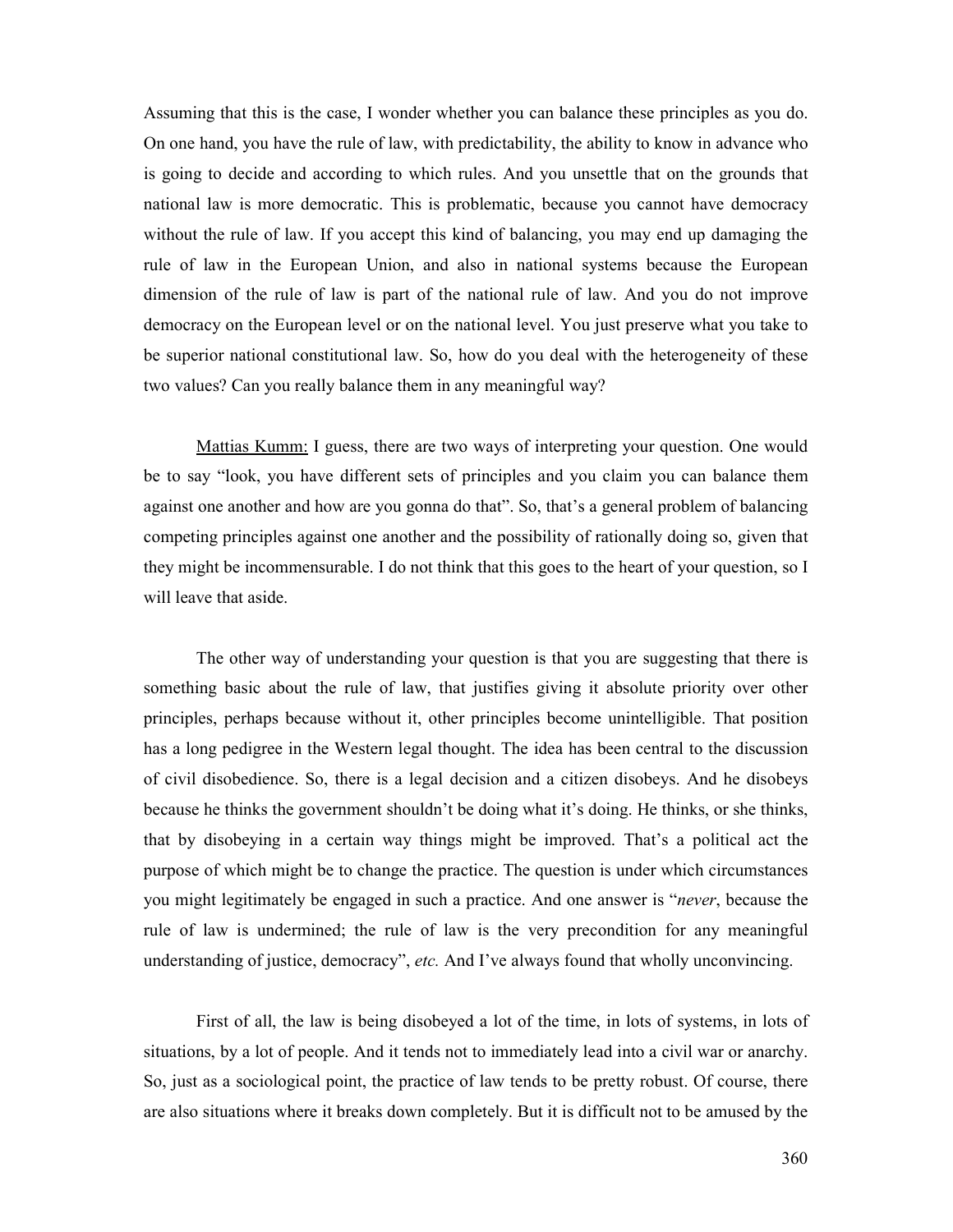rhetoric of disaster, mutually assured destruction, complete disintegration, etc.; for example, because the German Constitutional Court might issue a ruling that is incompatible with the ECJ's holding concerning the availability of preliminary remedies in the context of challenging decisions under a regulation dealing with the import of bananas. I never understood why only a monist construction of the legal world and an unqualified submission to the authority of law could conceivably save humanity from disaster.

Miguel Poiares Maduro: But, if I may, just in an attempt not to isolate Julio too much, I do recognise that there is an argument that he's putting forward which is rather powerful. That is the argument that if you collapse the description of that world into a normative statement, then you are actually legitimising derogations from the rule of law to the point that they may no longer be the exception. Then, this can threaten the concept itself. I think that's the danger which Julio is mentioning...

Mattias Kumm: That's a standard slippery slope argument. There are very few circumstances, where it is convincing. And I have yet to see any empirical studies that would support it in this context, certainly not by those who routinely invoke disaster scenarios.

Julio Baquero Cruz: Only two doubts. First, your argument, at least in the 2005 article, is not really conceived in terms of disobedience. Like contrapuntal law, it is a structural argument about the very essence and the normal state of the relationship between EU law and national law. Second, the argument from civil disobedience may work with individuals, but I don't know whether it can be extrapolated to institutions. We need to think more about that.

Matej Avbelj: OK, I think despite the fact that you [Mattias Kumm] came late you had an opportunity to present your view equally comprehensively as all the others. Thank you very much for that. And now, there is time for you to take the floor. Yes, the next minutes belong to you; you the people. We have more than thirty minutes for questions and answers, so I would just like to start collecting your questions as well as comments, whichever might be.

#### VII. Questions and comments from the audience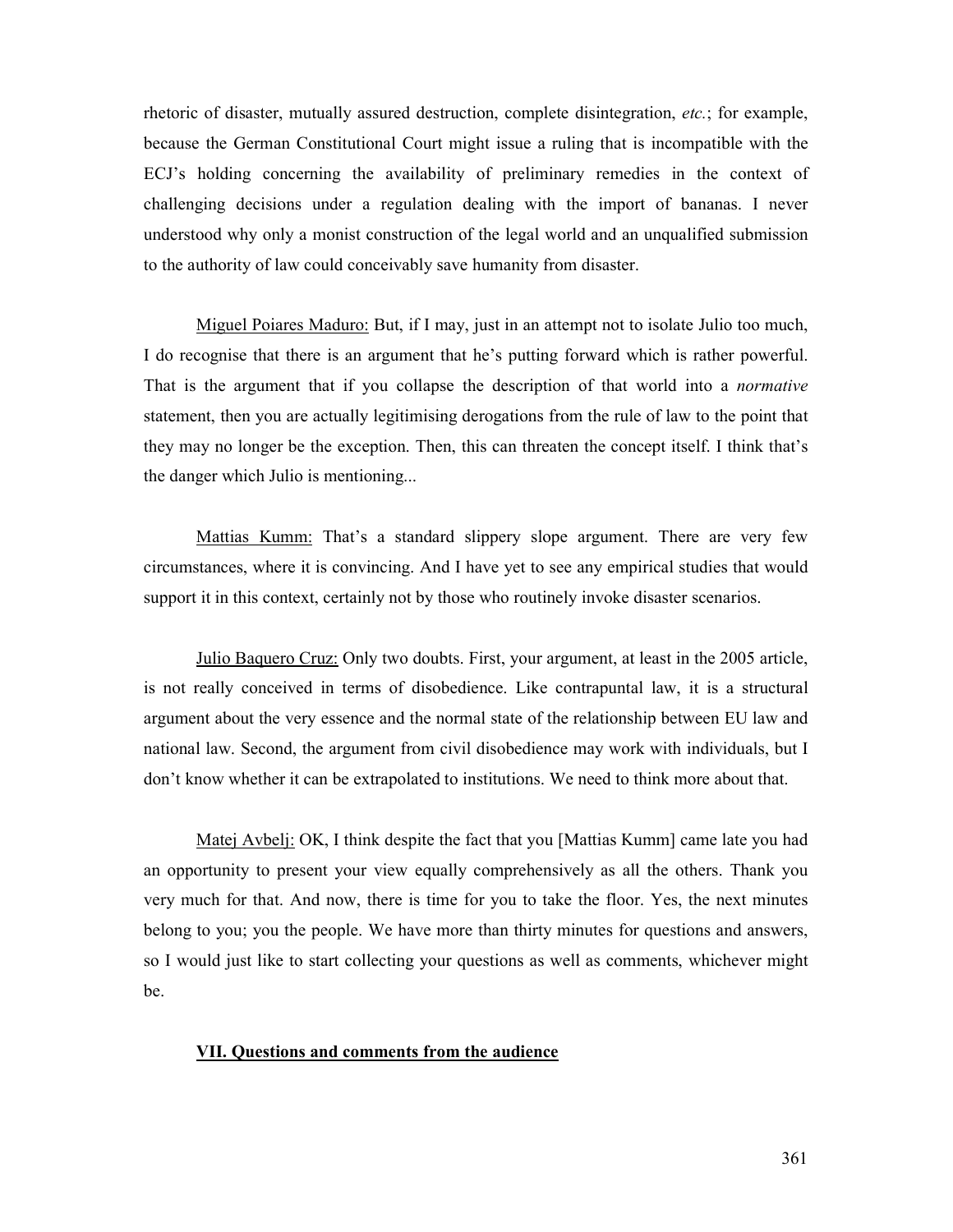The first comment from the audience stressed the need for a wider debate, not limited to 'legal' questions concerning, e.g., the precise relationship between the Court of Justice and national courts, if constitutional pluralism intends to be a theory that captures the whole of the European integration. It noted the lack of the real political debate in the European Union and its states.

The following question wondered about a wider relevance of the pluralist theory beyond the confines of the European Union. It compared the current debates in the European Union to "the age-old question of the relation between international law and national law." Is the theory applicable there as well?

Another question raised the issue of relevance of constitutional pluralism beyond the context of the European Union. It had firstly mentioned that some forms of pluralism existed in other constitutional systems; e.g., the United States. However, it continued, the competition between different authorities reflects not only various political communities, but also institutions. Should it be so much court-centred, as it seems to be in the EU? In a way, the following question only reflected on this, asking what the precise problem between the various courts was; competition of jurisdictions, while each actor recognises the others and the disagreement exists only as regards who should decide what?

The last question concerned the normative content of constitutional pluralism and went back to one of the 'fundamental questions' discussed at the beginning of the symposium. If pluralism is a theory about disagreement, what is the precise content of such disagreement?

Miguel Poiares Maduro: I do not want to answer all questions; may be the last three of them. They have a common point. It is whether constitutional pluralism is something specific of European Union law and its relation with national law, particularly national constitutional law, or if it is something that is applicable beyond that. I think all answers from the three of us go in the direction that it is something applicable beyond that too. At the beginning, I even stated that I think that it is actually inherent in constitutionalism itself.

What you have are different levels and expressions of constitutional pluralism. In the European Union, this constitutional pluralism manifests itself even at the level of competing jurisdictions for ultimate authority. But that is just one more level of expression of this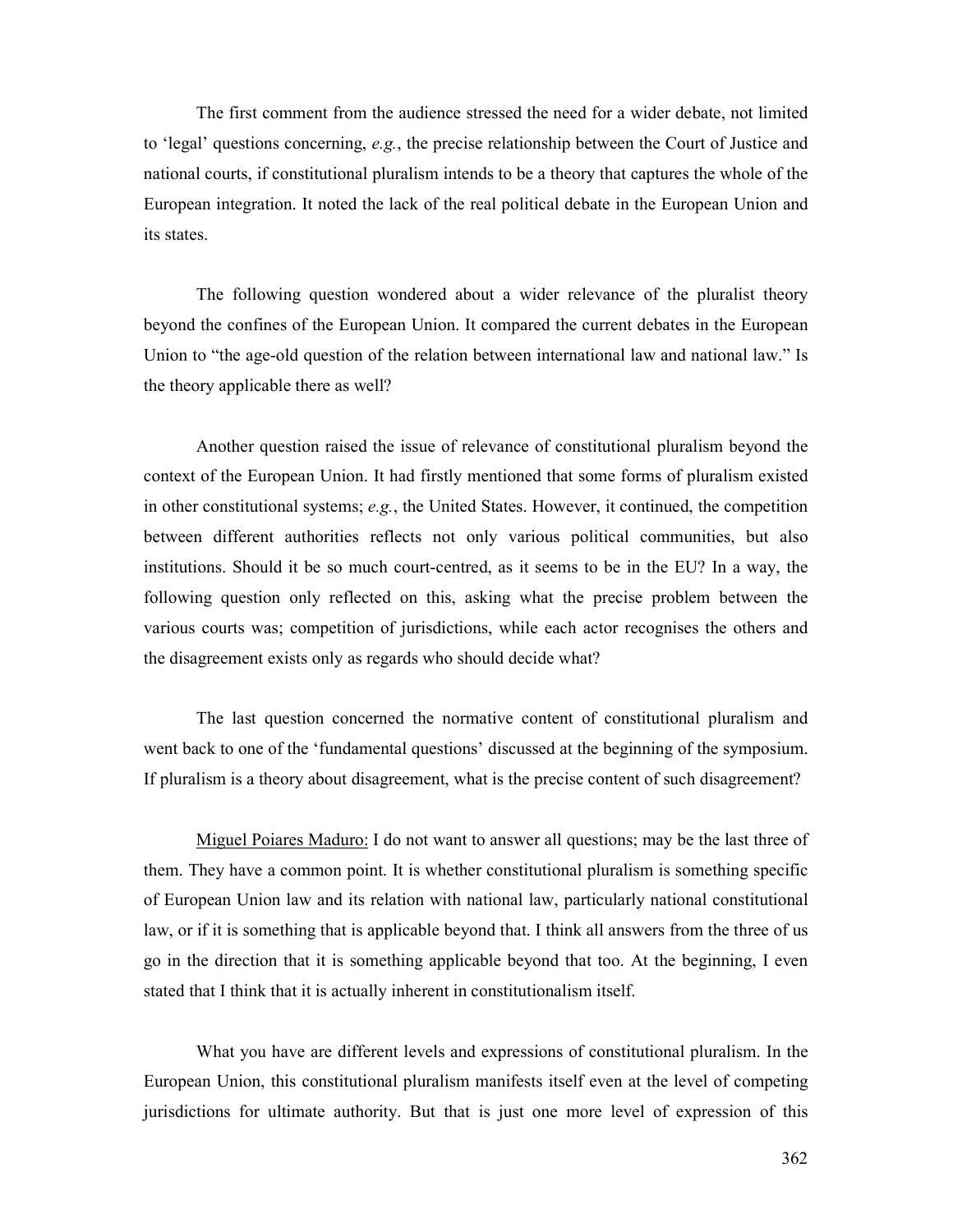constitutional pluralism. What is the importance of this? The importance is not only that it tells us something about what constitutionalism is but also that once you develop a normative programme for constitutional pluralism, some of the elements of it are applicable at different levels, like at the international level, particularly the element of the institutional awareness required from courts. But not only courts, all institutions ought to define when they should defer to other institutions which may be in a better position to pursue the fundamental values of their legal system. What are the criteria for that?

Bruno De Witte: Can I ask you something? Why do you include international law in your concept of constitutionalism? Why do you call all that 'constitutionalism'? Isn't that stretching?

Miguel Poiares Maduro: To the extent that the international level assumes independent forms of power, constitutionalism enters into play since I define constitutionalism as a normative theory of power. In certain domains of international law, it is exactly that which is required. We can make this statement in empirical terms because in certain areas international law derogates from national constitutional law. To the extent, for example, that it affects the ideas of autonomy and self-government inherent in national constitutional law, then there is an argument that the legitimacy of that derogation has to be supported, in my view, on the basis of a constitutional argument in favour of international law that may require, at least, a partial constitutionalisation of international law itself.

But this is not only at the level of international law. And I think that is partly what you were saying; that constitutional pluralism existed already at the level of the state, including regarding the issue of ultimate interpretative authority. Simply, it was historically resolved you used the expression sociologically resolved- by attributing that authority to courts. But even that example of judicial supremacy is, in part, illusory. It is not totally correct because, in reality  $-e.g.,$  the doctrine that shaped what courts should do-, the truisms of constitutional adjudication are, to large extent, embedded by the logic of constitutional pluralism by the idea that the political process in many instances should trump the judicial process.

This makes the point that, in reality, constitutional pluralism exists and is applicable at different levels. Within the state, you also have constitutional pluralism, but it manifests itself in a different manner.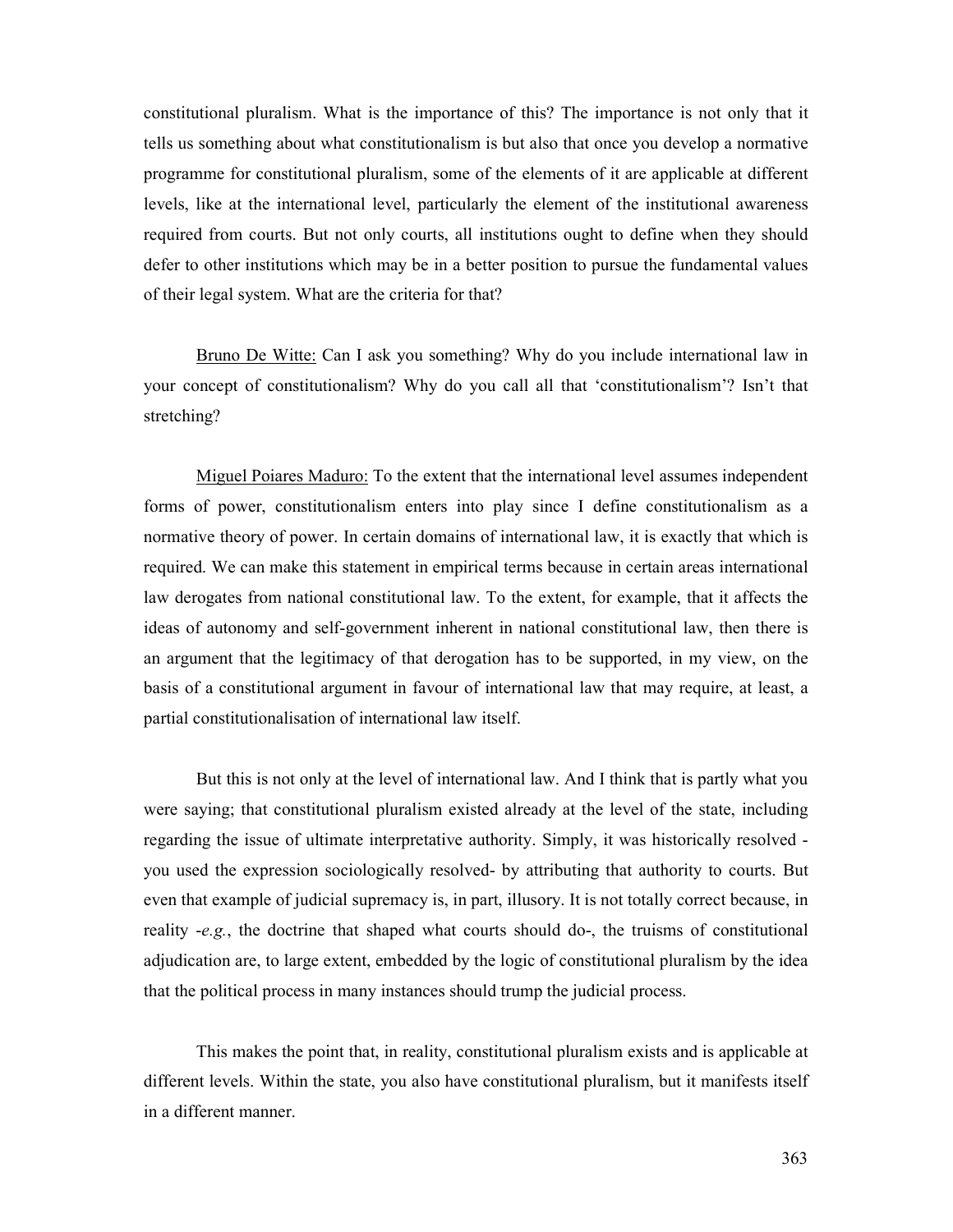Neil Walker: A couple of points. I think we have to be careful about the extent in which we assimilate the debate within the national level to that between the national and the supranational level. If it is key to constitutional pluralism that there is a disputed final authority, then that is different than there simply being no indisputable final authority. At any time, any system of authority is contingent, is in theory disputable. The status of a supreme court always rest upon the contingency that people continue to agree on its grounding in an authoritative constitution. But at the state level, this is normally not ultimately a matter of dispute, even where there is much surface disagreement. So, for example, even when Bush comes up with his challenge to the status of the court through his strong departmentalism and his idea of the unitary executive he continues to say "it is within the Constitution that we have the final word". There is no ultimate dispute over the authority of the Constitution.

Miguel Poiares Maduro: But I think that the key element is the extent to which this is internalised on the operation of the actors of the system even if they don't formally contest the ultimate authority of the court.

Neil Walker: Sure, sure, I agree with you. But as I was going on to say, I think that may the point about the European level is different. It's pretty clear that not only is there no indisputable final authority in principle, but that there is actually an endemically disputed final authority. It's there as an empirical fact, it is there in a way that is embedded in practice.

A couple of other points. And I think that international questions are interesting ones. It is noteworthy that there is so much new interest in so-called international constitutional law.

And much of that starts from the premise that some of the materials of international law, whether general principles, or customary international law, subsist regardless of the views of national constitutional orders. So, the moment you move away from a purely statecontractualist notion of international law -international law as a vehicle of the state-, then you are almost necessarily pushed towards the constitutionalisation of the very idea of international law, with constitutionalisation pointing to the idea of a self-standing legal order. But, when it comes to the particular creature of international law called European law, we are dealing with the potential for a thicker constitutional frame of the type I discussed earlier, not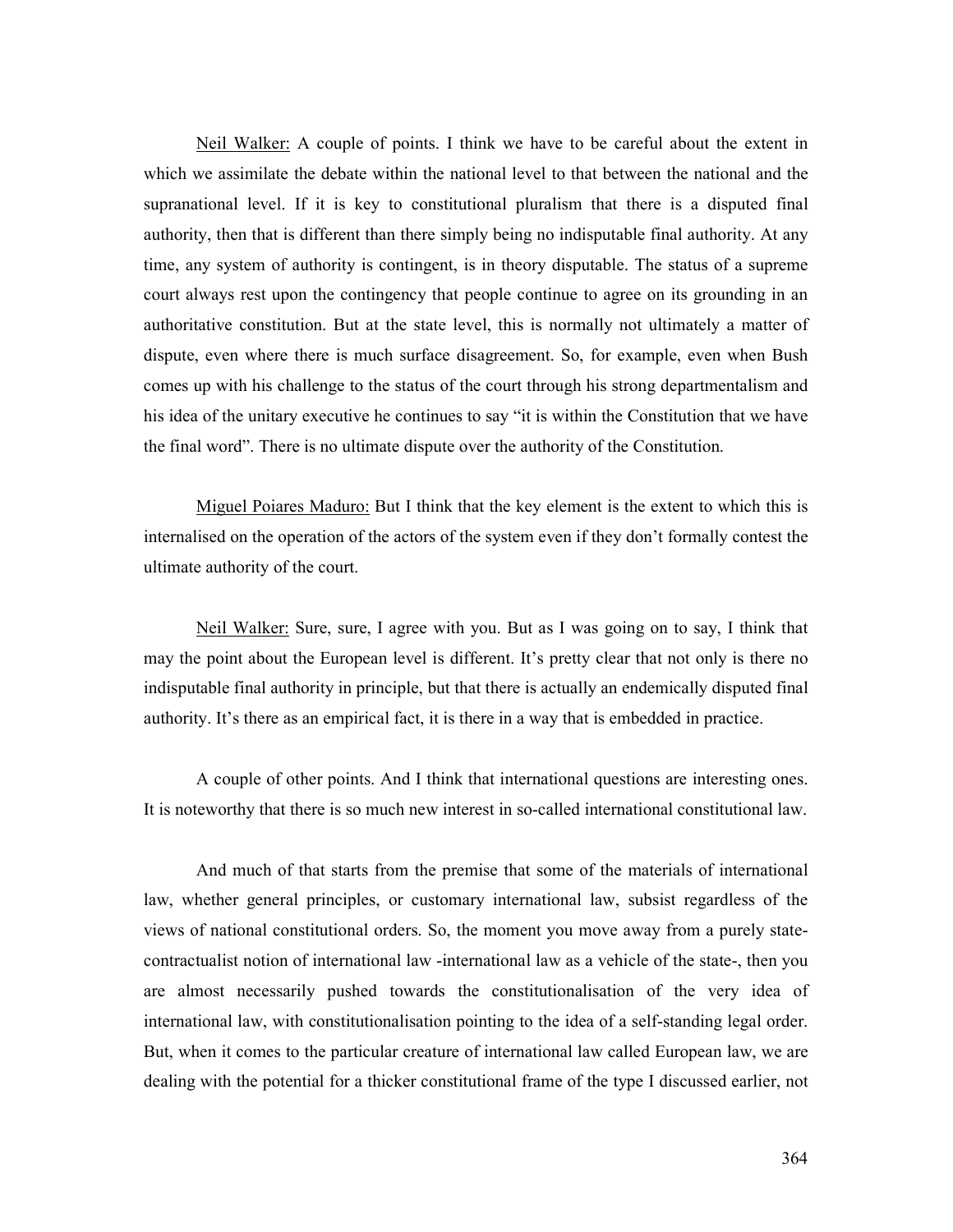just as thin claim to the autonomy of a legal order. So, I think that's the difference there. That's quite a significant difference.

As to the point on judicialisation, I think what is important here is, as I said earlier, that it is not the whole picture. If we understand the overlap between different constitutional orders with an overlapping jurisdiction, citizenship, territory, etc., as having political, popular and social dimensions, then constitutional pluralism clearly cannot just be about conflicts between courts. It's a more deeply structural thing.

So, what you get is an incredibly difficult debate about the nature of the constitutional debate in the EU. You try to have a frame for that debate, but the very idea of such a frame is problematic precisely because that frame lacks the settled authority that an already established constitution would give it. It is a very complex question. But it's there, and it operates not just in the narrow legal register. And there I think we should not give in too quickly on the notion of constituent power and 'we the people'. When we are making thick claims for constitutionalism, then, obviously there is a hugely fictional aspect to the notion of 'we the people' if we deem it to be based on actual aggregative consent or contract. But I am not talking about that. I am talking about whether one can legitimately impute a particular political process to a collective, however we frame the test of imputation; tacit consent, retrospective consent, horizontal solidarity, etc. Can one legitimately think about this in terms of as a form of self-legislation of that particular collective? Because it seems to me, if one cannot, one has a very thin constitutional authority. If one can, then, one has a thicker constitutional authority. It may be that as I have argued in one piece that that collective 'we the people' in the European context is a hybrid and may be a collection of European people and European peoples but, we can still have the notion of constituent power there, which to me, it is one of the fundamental building blocks of thick constitutional legitimacy.

Why would we want to get rid of it? Maybe because we think it's just implausible in the supranational context, but it seems to me it brings something normatively valuable to the debate. It's fundamental in this area when we are talking about constitutional pluralism, when we are talking about the constitutional claims of the international order, or the WTO law, or the EU, whatever, we have to ask some hard questions about where they are getting their legitimacy from and one of those hard questions has to deal with what I call the collective self-legislation, the self-authorisation function. Is there a democratic mandate for this in the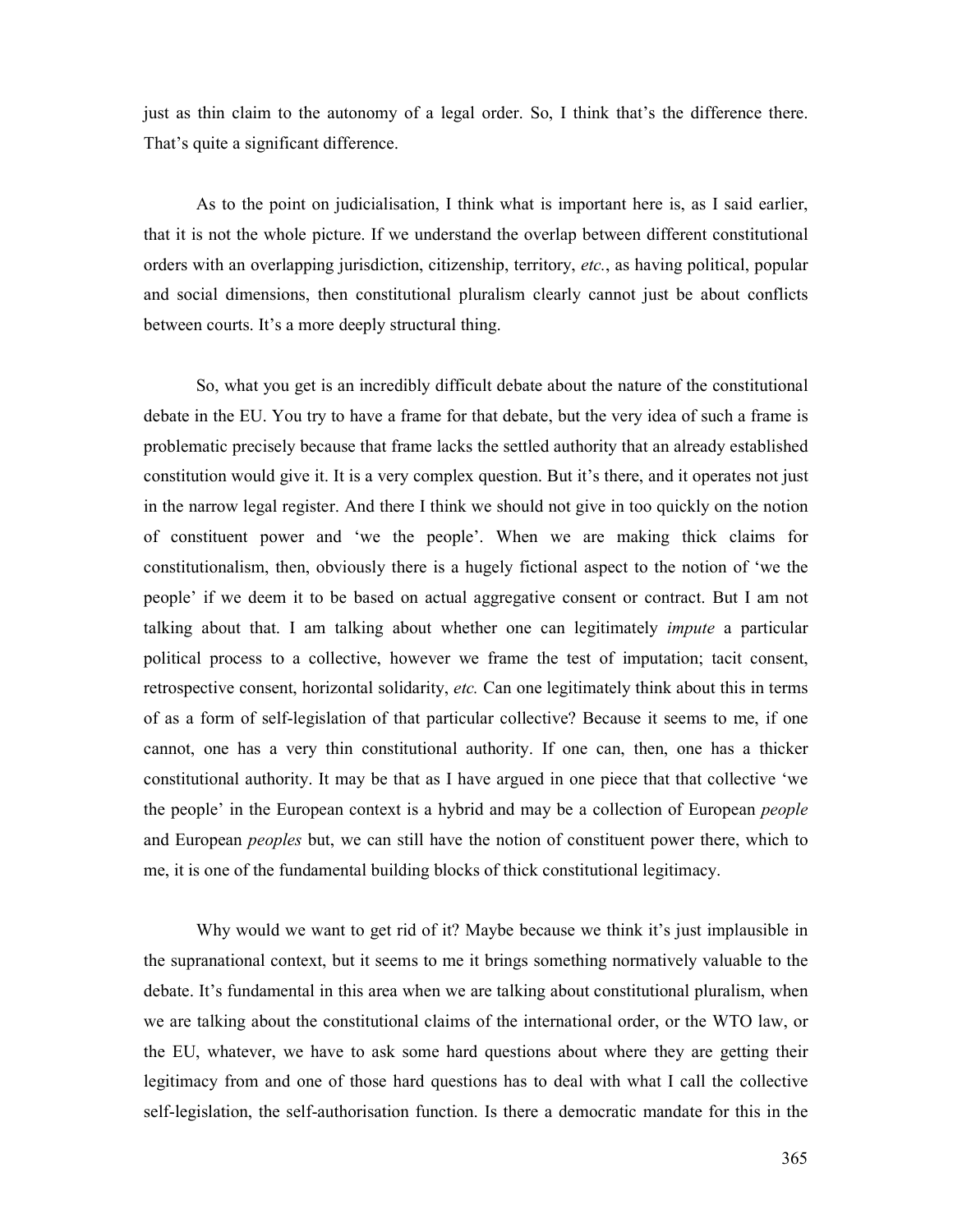broadest sense of the term? Is there some constituency to whom we can at least plausibly impute a notion of democratic self-legislation?

Mattias Kumm: You ask what are the kinds of constitutional orders that are recognised as legitimate authority in the strong constitutional sense. And the answer is that whatever constitutional order performs well over time in terms of realising, respecting and fulfilling foundational constitutional principles. If a constitutional order respects, protects and fulfil these principles we might also think of that practice as enabling collective self-legislation, though not much is gained by using this vocabulary. The focus on 'we the people' still traps constitutional thinking in a Hobbesian frame. Once the 'people' substitute for the king as sovereign, what you get conceptually is not liberal democracy, but nationalism, that may or may not be substantively enriched by principles of liberal democracy.

But there was another important question asked; what is the normative edge to the idea of constitutional pluralism? What's the politics here? Why should it be normatively attractive to embrace it? Now of course this is a dangerous question, because ultimately you want a sophisticated theoretician of legal practice not to be biased by a political agenda, you don't want a constitutional theorist to be a political provocateur, or a political activist on a mission. But, nonetheless, it is important to ask what the normative implications of conceptual frameworks are, even if the conceptual frameworks aren't devised as political projects primarily but as attempts to make sense of and guide an ongoing practice. So here is the answer. On the conceptual level, constitutional pluralism allows basic commitments of liberal democracy to be articulated in a way that divorces them from the Hobbesian statist conceptual framework in which they originally had to fit. It allows us to reconceive legitimate authority and institutional practices in a way that makes without the ideas of the state, of sovereignty, of ultimate authority, and of 'we the people' as basic foundations of law and the reconstruction of legal practice. That opens the door to a more intelligent discussion of a wide range of questions relating to international law, European law and the design of institutions that might help solve the great policy challenges of the future.

Julio Baquero Cruz: I won't have much to say because I did not really feel concerned by most of the questions that were asked... After all I am not a pluralist! However, you enter very risky terrain because if everything melts in the air then you can no longer breath as a lawyer. It is very difficult to walk in quicksand...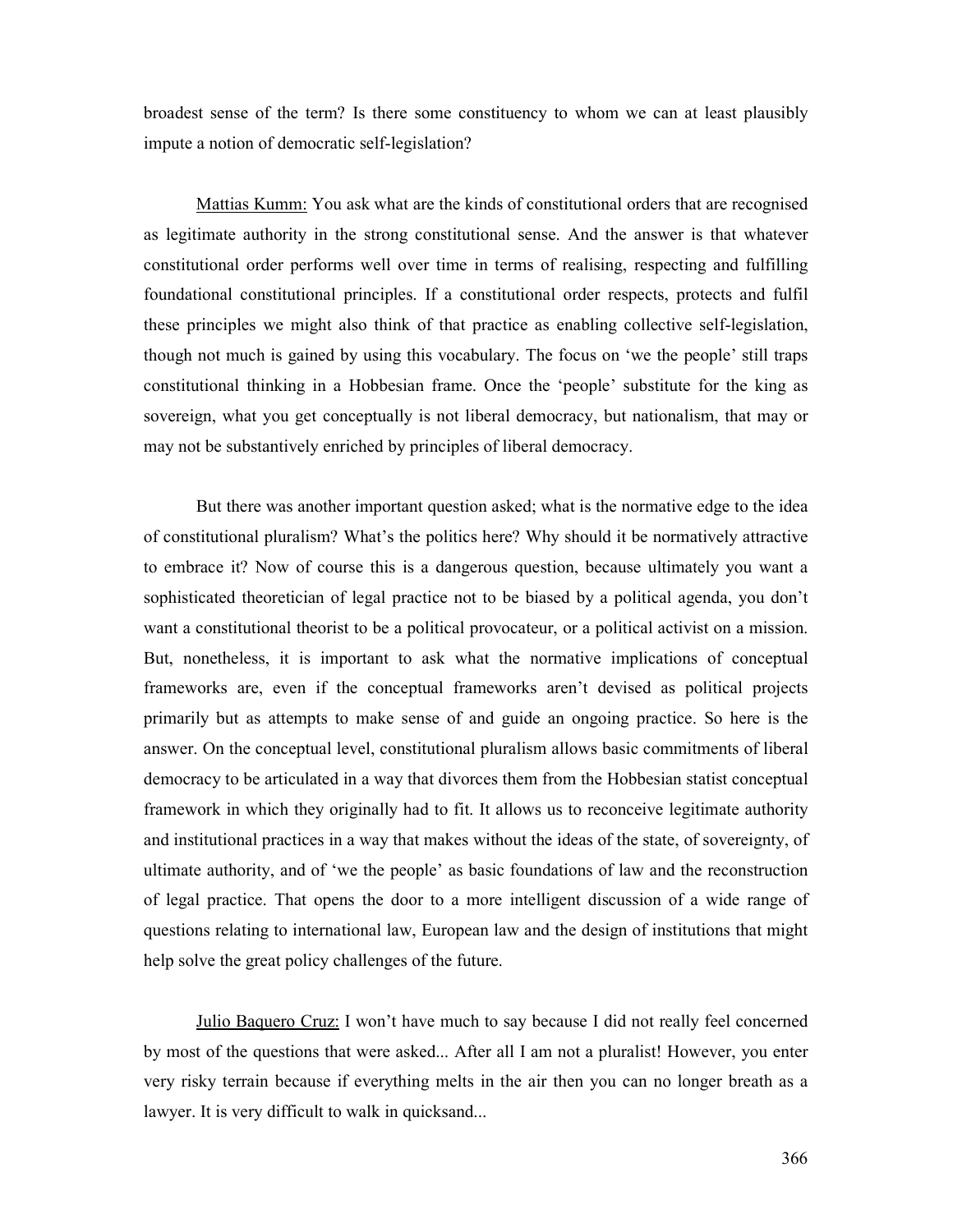But I wanted to say something else; [...] something about the court-centredness and also the law-centredness of pluralism. Perhaps in the European Union there is deficit of the political. Political conflicts tend to be seen in legal terms and sent to courts instead of being dealt with politically. This is linked to pluralism, since pluralism deals with political issues translated into law. And I don't know whether courts should be dealing with them in the first place.

In that sense, the promise of pluralism, if it has a promise, is more connected to the political process and political institutions than to law and courts. And perhaps not so much to those of the European Union, which may already be plural enough, in the way they are structured, the way the negotiation takes place, *etc.*, than to national institutions. I think national institutions, including national courts, are not plural enough. They tend to be more narrow-minded. They tend to confuse the world with their own world… Whereas European institutions naturally tend to see a larger picture as a consequence of the interaction that takes place within them. Sometimes they also get stuck in their autonomous discourse, but they are more naturally open in view of their own structure, and composition, and procedures, etc.

[The last question from the audience concerned the relevance of the constitutional treaty and the process that led to its adoption for constitutional pluralism.]

Neil Walker: I think that it is a very good question and maybe we should have raised it earlier... My sense of this is that if you believe in something called constitutional pluralism, then you have to be against any notion of constitutional finality. You have to accept that if there is a conflict between authorities and no final authority which can resolve that, then any resolution of that conflict of authorities is a contingent one.

You also have to concede that, even if you accept, as I do, that there is a universal element within constitutional reasoning, there is also an element which is inherently particularistic; specific to particular constitutional communities.

So, there are two dialectics to constitutionalism. There is a dialectic of different authority claims and there is dialectic between the universal and particular. And it seems to me that in European context any constitutional settlement cannot be anything other than a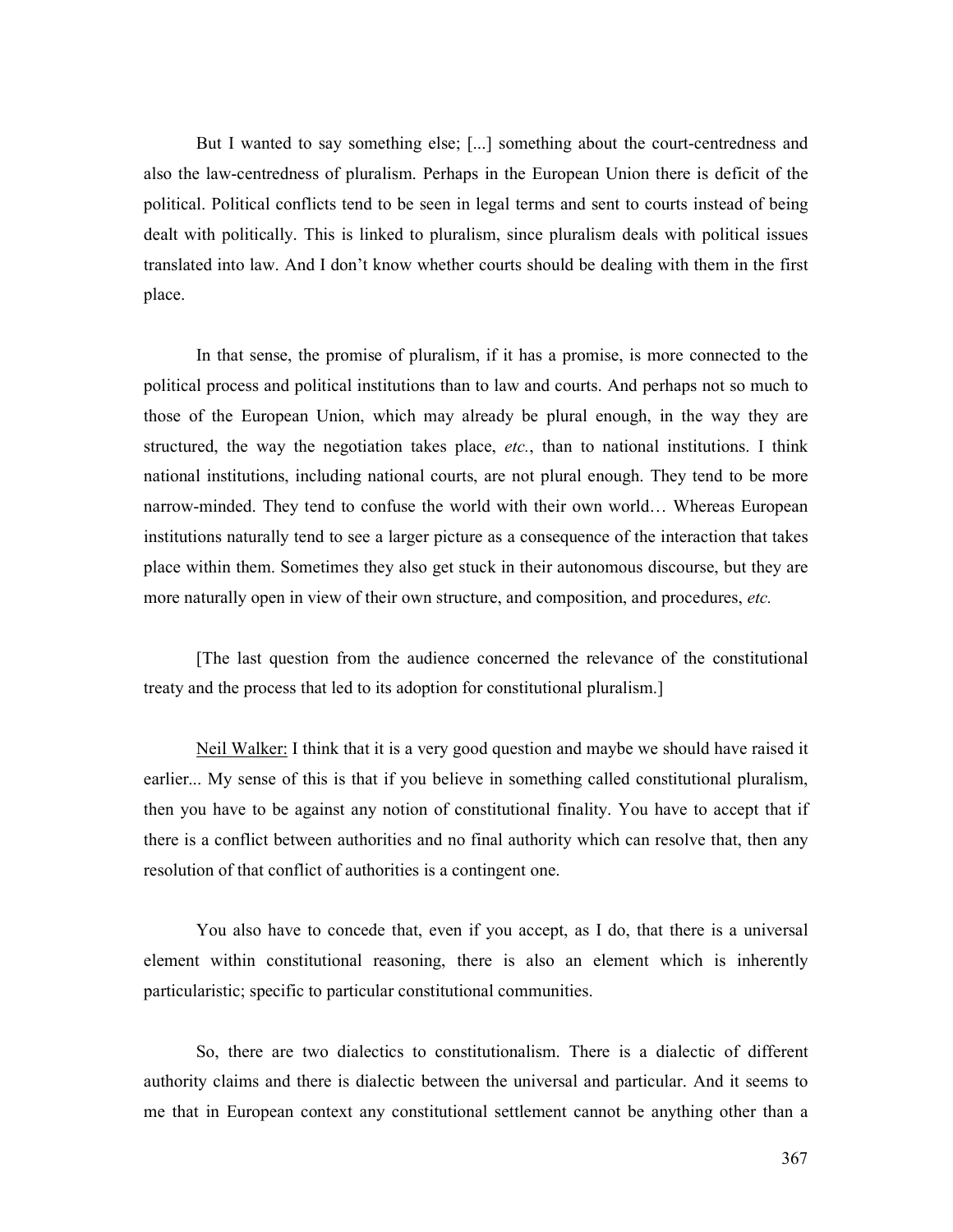continuation of a constitutional conversation in the context of that double dialectic. Any nominally non-constitutional settlement, such as the Treaty of Lisbon, is also a continuation of that same constitutional conversation by other means. The label cannot create its own finality. It can do other things, which are symbolically, politically and practically very important in pushing the debate forward and developing a thicker constitutional frame but it cannot put the whole constitutional debate to rest. The whole point of constitutional pluralism is that it disallows that possibility of final settlement.

Mattias Kumm: I think the events surrounding the ratification of the Constitutional Treaty and now the Reform Treaty clearly suggest that there will not be a constitutionally monist order established in the European Union any time soon. On the contrary, what you can observe is a sharpening of the pluralism and sharpening of conflicts that might exist between national and EC law in some contexts.

Julio is right about one thing. One of the challenges of a normatively attractive plausible theory of constitutional pluralism is that it has to give an account of the conditions under which it is attractive and the conditions under which a monist resolution of constitutional issues is preferable. It would be a peculiar kind of pluralism fetishism to think that pluralism is always attractive. Why was Hobbesian monist thinking so attractive in its time? Well, the *Leviathan* was written during the civil war in Britain, just after the Thirty-Year War in Europe had ended. Not a good time to advocate legal pluralism.

So, what is it about constitutional practice at the beginning of the 21st century that makes constitutional pluralism more attractive? I think here there are three core factors. First, there widespread agreement on foundational constitutional principles as the language we use to contest and settle political and legal questions across constitutional sites. Second, there are the benefits of relatively thick political and legal integration; that provide further incentives to cooperate. These two features lower the costs of pluralism and enhance the chances of constructive engagement even without the recognition of a common ultimate authority. Third, the fact of relative diversity and social and political pluralism, complemented by problems of organising a full-fledged democratic process on the European level, limits the attractiveness of European constitutional monism.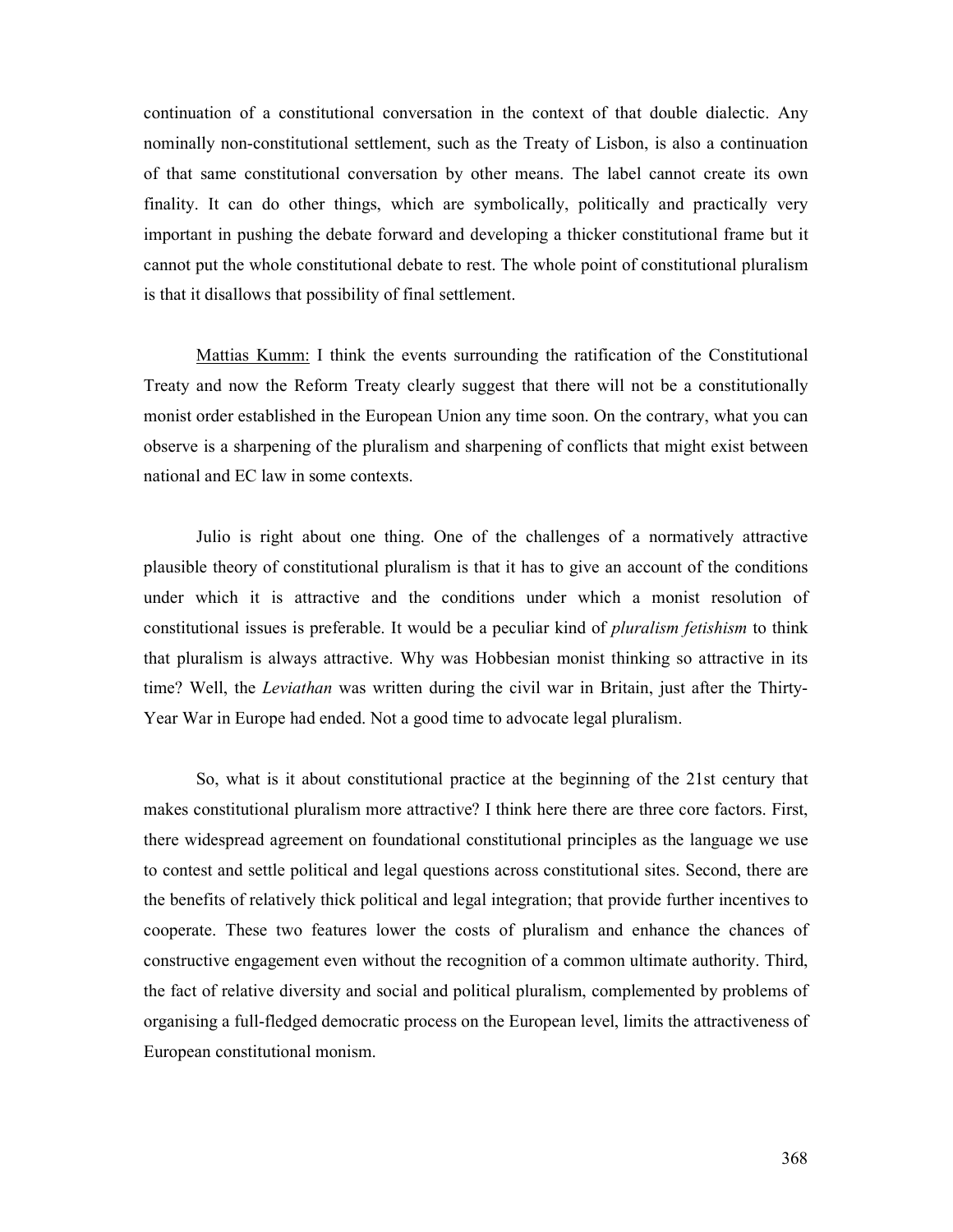Let me finish by saying something about the domain of application of constitutionalist thinking. Constitutionalist thinking is not restricted to the relationship between national and European practice. It is also applicable to the relationship between European and International practice. And it also applies to the relationship between different constitutional actors within the national, European or international level. National courts, for example, called upon to adjudicate a rights issue, tend to always reflect on their role when they apply a proportionality test in human rights and constitutional rights context and think about how large the margin of deference should be to the legislator. That's constitutionalist thinking within the most commonplace contexts of domestic constitutional practice. Constitutionalism provides a universal framework for thinking about law and the exercise of power in the name of the law.

## Miguel Poiares Maduro: I agree with Mattias on this.

Your question can be answered at different levels. One would be what is the agenda for constitutional pluralism as a normative theory and I have already said something about that, so I will not repeat it.

Let me say something different therefore and address the question, as Mattias did, having has the starting point the failure of the Constitutional Treaty. You may remember that in my piece on contrapunctual law I had criticised the idea of having a clause on constitutional supremacy in the Treaty. I thought that that was ignoring constitutional pluralism. But Mattias has said that likely we will have even more constitutional conflicts. I am not sure about this. I think that the constitutional conflicts that will come up in the future will have a very different nature. They will have more to do with constitutional pluralism at the horizontal level; constitutional conflicts between national polities. I think that in the European Arrest Warrant decisions the reaction of some national courts has less to do with European constitutionalism as it has to do with the differences between national legal orders. There was some resistance towards to the idea of recognising decisions coming from other national legal orders when they are not sure if their constitutional standards fit their own set of values. That is a new challenge that will tend to increase with the new areas of mutual recognition. We'll need to develop instruments for this horizontal discourse; for coherence to be built at the horizontal level. That is the first point I wanted to very briefly raise.